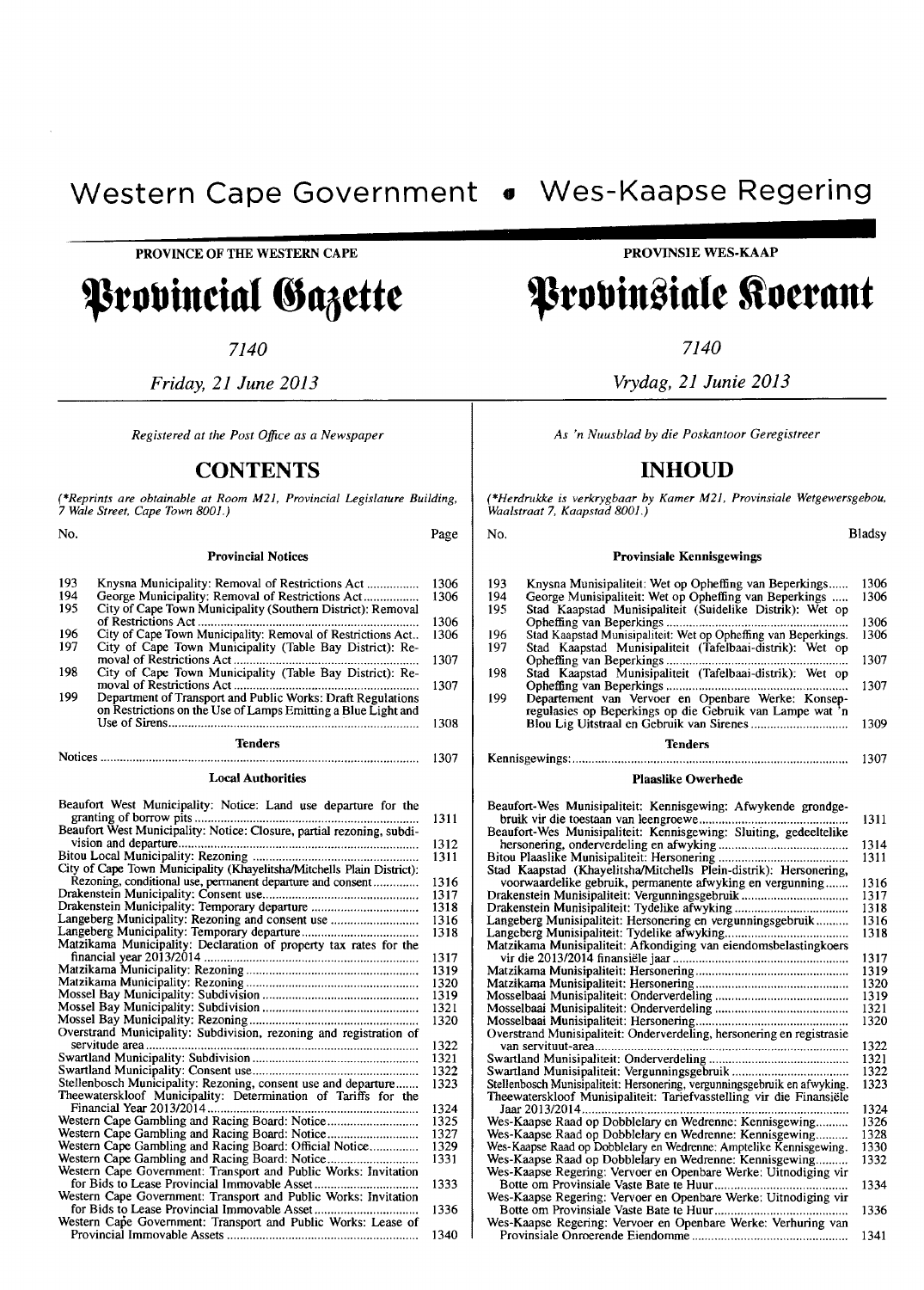# PROVINCIAL NOTICES

The following Provincial Notices are published for general information.

ADY. B. GERBER, DIRECTOR-GENERAL

Provincial Legislature Building, Wale Street, Cape Town.

P.N. 193/2013

21 June 2013

# KNYSNA MUNICIPALITY REMOVAL OF RESTRICTIONS ACT,

(ACT 84 OF 1967)

Notice is hereby given that the Minister of Local Government, Environmental Affairs and Development Planning properly designated as competent authority in terms of paragraph (a) of State President Proclamation No. 160 of 31 October 1994, in terms of section 2(1) of the Removal of Restrictions Act, 1967 (Act 84 of 1967), and on application by the owner of Erf 2037, Sedgefield, removes conditions  $C.\overline{7}$ ,  $C.\overline{8}$  and C.I0 as contained in Deed of Transfer No. T. 72014 of 2008.

P.N. 194/2013 21 June 2013

# GEORGE MUNICIPALITY

#### REMOVAL OF RESTRICTIONS ACT, 1967

I, Bulelwa Nkwateni, in my capacity as Chief Land Usc Management in the Department of Environmental Affairs & Development Planning: Western Cape, acting in terms of the powers contemplated by section  $2(1)$ of the Removal of Restrictions Act, 1967 (Act 84 of 1967), duly delegated to me in terms of section 1 of the Western Cape Delegation of Powers Law, 1994, and on application by the owner of Erf 1301, George, remove conditions B.3.(a) to (d), as contained in Deed of Transfer No. T. 16000 of 2011.

P.N.195/2013 21 June 2013

CITY OF CAPE TOWN

# (SOUTHERN DISTRICT)

# REMOVAL OF RESTRICTIONS ACT, 1967 (ACT 84 OF 1967)

Notice is hereby given that the Minister of Local Government, Environmental Affairs and Development Planning properly designated as the Competent Authority in tenns of paragraph (a) of State President Proclamation No. 160 of 31 October 1994, in terms of section 2(1) of the Removal of Restrictions Act, 1967 (Act 84 of 1967), and on application by the owners of Remainder Erf 46863, Rondebosch, remove condition C. 2. (d) contained in Deed of Transfer No. T. 32554 of 1980.

P.N. *19612013* 21 June 2013

# CITY OF CAPE TOWN

# REMOVAL OF RESTRICTIONS ACT, 1967

I, Riette Fourie, in my capacity as Chief Land Use Management Regulator in the Department of Environmental Affairs and Development Planning: Western Cape, acting in terms of the powers contemplated by section  $\overline{2}(1)$  of the Removal of Restrictions Act, 1967 (Act 84 of 1967), duly delegated to me in terms of section 1 of the Western Cape Delegation of Powers Law, 1994, and on application by the owners of Erf 166194, Cape Town at Lansdowne, remove conditions A.(ii)5.(d), E.(1l)5.(d), F.II.5.(c) and G.l1.5.(d) contained in Deed of Transfer No. T. 030463 of 2010.

### PROVINSIALE KENNISGEWINGS

Die volgende Provinsiale Kennisgewings word vir algemene inligting<br>gepubliseer.

ADY. B. GERBER, DIREKTEUR-GENERAAL

Provinsiale Wetgewer-gebou, Waalstraat, Kaapstad.

P.K.193/2013

21 Junie 2013

### KNYSNA MUNISIPALITEIT

# WET OP OPHEFFING VAN BEPERKINGS, 1967 (WET 84 VAN 1967)

Kennis geskied hiennee dat die Minister van Plaaslike Regering, Omgewingsake en Ontwikkelingsbeplanning, behoorlik as bevoegde gesag ingevolge paragraaf (a) van Staatspresident Proklarnasie Nr. 160 van 31 Oktober 1994, kragtens artikel 2(1) van die Wet op Opheffing van Beperkings, 1967 (Wet 84 van 1967), en op aansoek van die eienaar van Erf 2037, Sedgefield, hef voorwaardes C.7, C.8 en C.lO vervat in Transportakte Nr. T. 72014 van 2008, op.

P.K. 194/2013 21 Junie 2013

# GEORGE MUNISIPALITEIT

#### WET OP OPHEFFING VAN BEPERKINGS, 1967

Ek, Bulelwa Nkwateni, in my hoedanigheid as Hoof Grondgebruiksbestuur Reguleerder in die Departement van Omgewingsake en Ontwikkelingsbeplanning: Wes-Kaap, handelende ingevolge die bevoegdheid beoog in artikel 2(1) van die Wet op Opheffing van Beperkings, 1967 (Wet 84 van 1967), behoorlik aan my gedelegeer ingevolge artikel I van die Wes-Kaapse Wet op die Delegasie van Bevoegdhede, 1994, en op aansoek van die eienaar van Erf 1301, George, hef voorwaardes B.3.(a) tot (d), vervat in Transportakte Nr. T. 16000 van 2011, op.

21 Junie 2013

# STAD KAAPSTAD (SUIDELIKE DISTRIK)

#### WET OP OPHEFFING VAN BEPERKINGS, 1967 (WET 84 VAN 1967)

Kennis geskied hiennee dat die Minister van Plaaslike Bestuur, Omgewingsake en Ontwikkelingsbeplanning, behoorlik aangewys as Bevoegde Gesag ingevolge paragraaf (a) van Staatspresident Proklamasie Nr. 160 van 31 Oktober 1994, kragtens artikel 2(1) van die Wet op Opheffing van Beperkings, 1967 (Wet 84 van 1967), en op aansoek van die eienaars van Restant Erf 46863, Rondebosch, voorwaarde C. 2. (d) vervat in Transportakte Nr. T. 32554 van 1980, ophef.

P.K. 196/2013 21 Junie 2013

STAD KAAPSTAD

#### WET OP OPHEFFING VAN BEPERKINGS, 1967

Ek, Riette Fourie, in my hoedanigheid as Hoof Grondgebruiksbestuur Reguleerder in die Departement van Omgewingsake en Ontwikkelingsbeplanning: Wes-Kaap, handelende ingevolge die bevoegdheid beoog in artike12(1) van die Wet op Opheffing van Beperkings, 1967 (Wet 84 van 1967), behoorlik aan my gedelegeer ingevolge artikel I van die Wes-Kaapse Wet op die Delegasie van Bevoegdhede, 1994, en op aansoek van die eienaars van Erf 166194, Kaapstad te Lansdowne, he voorwaardes A.(ii)5.(d), E.(II)5.(d), F.II.5.(c) en G.II.5.(d) vervat in Transportakte Nr. T. 030463 van 2010 op.

P.K. 195/2013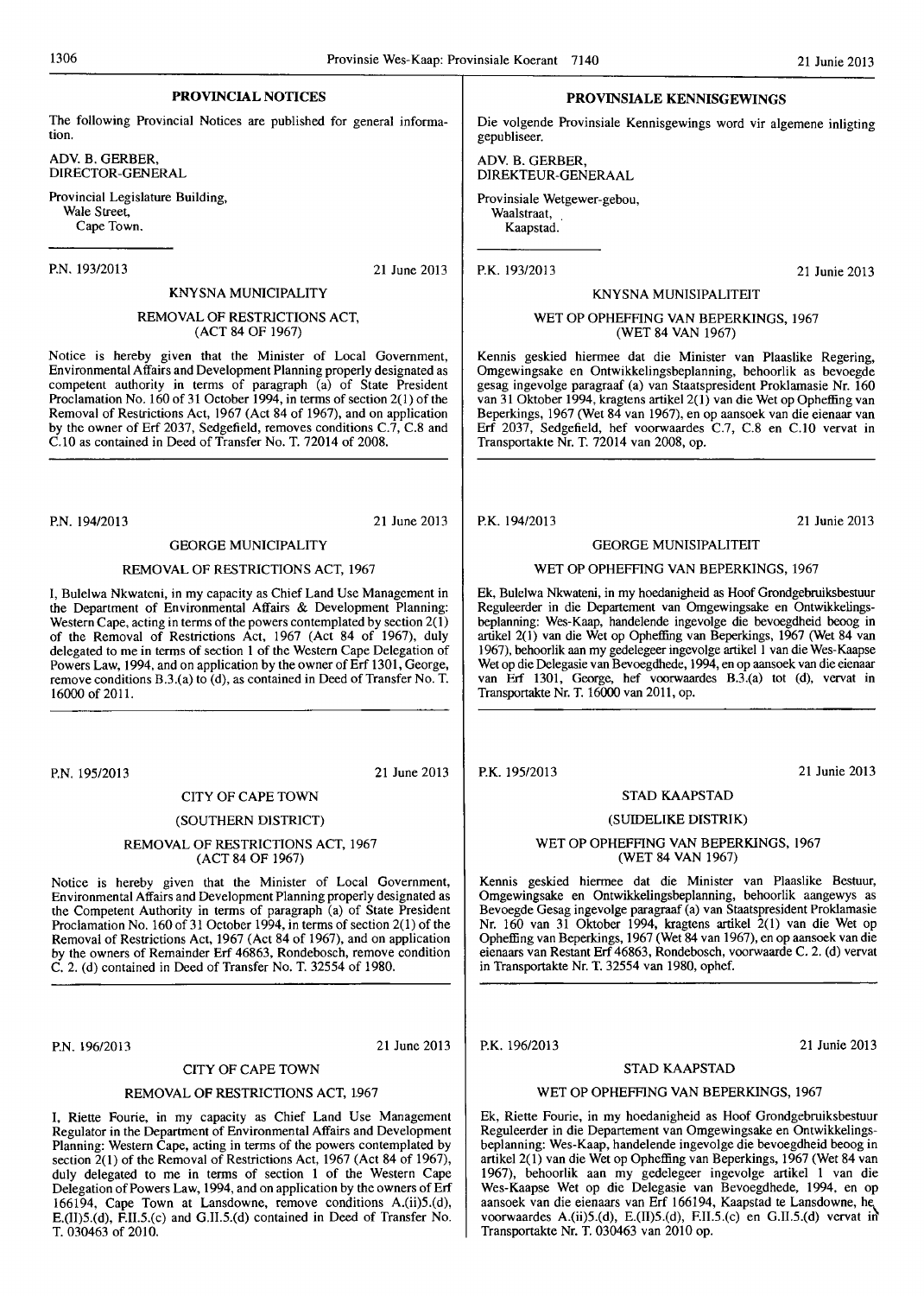P.K.197/2013 21 Junie 2013

# P.N.197/2013 21 June 2013

# CITY OF CAPE TOWN

# (TABLE BAY DISTRICT)

# REMOVAL OF RESTRICTIONS ACT, 1967

I, Riette Fourie, in my capacity as Chief Land Use Management Regulator in the Department of Environmental Affairs and Development Planning: Western Cape, acting in terms of the powers contemplated by section  $\tilde{2}(1)$  of the Removal of Restrictions Act, 1967 (Act 84 of 1967), duly delegated to me in terms of section 1 of the Western Cape Delegation of Powers Law, 1994, and on application by the owners of Erf 1137, Camps Bay, amend conditions B.1.  $(b)$ , C.3. and C.5. contained in Deed of Transfer No. T. 70702 of 2011 to read as follows:

Condition B.l. (b) "That only one dwelling and/or guesthouse together with such outbuildings as are ordinarily required to be used therewith be erected on this erf, save as provided in condition (c) hereof."

Condition C.3. "That no noisome, injurious or objectionable trade or business of any kind except for a guesthouse shall be carried on in any such dwelling house or building or on the said erf and such crf shall at all times be kept in such a state as not to be a nuisance or annoyance to persons using the roads or to neighbours."

Condition C.S. "Unless otherwise approved in writing by Council, no advertisement, name or lettering shall be painted on or affixed to any wall, building, or structure on the property and no advertisement, name or letting of any kind on or affixed to the roof of any building on the property.'

P.N. 198/2013 21 June 2013

# CITY OF CAPE TOWN

# (TABLE BAY DISTRICT)

# REMOVAL OF RESTRICTIONS ACT, 1967 (ACT 84 OF 1967)

Notice is hereby given that the Minister for Local Government, Environmental Affairs and Development Planning, properly designated as competent authority in terms of paragraph (a) of State President Proclamation No. 160 of 31 October 1994, in terms of section 2(1) of the Removal of Restrictions Act, 1967 (Act 84 of 1967), and on application by the owner of Erf 35639, Milnerton, removes conditions C.3., C.7. and C.8 and amends conditions C.4. and C.6. contained in Deed of Transfer No. T. 64771 of 2008 to read as follows:

Condition C.4. "No hotel, club, bottle-store, bar, licensed public house or other place for the sale of intoxicating liquor shall be opened or carried on or erected upon any portion of the said land without the written consent of the Company first had and obtained."

Condition C.6. "No building shall be erected within 5 metres of Koeberg Road and 4,5 metres of Algoa Road forming a boundary of the said land (with the exception of an outbuilding such as a garage). No more than 50% coverage should be permitted except with written consent from Council."

#### **TENDERS**

N.B. Tenders for commodities/services, the estimated value of which exceeds R20 000, are published in the Government Tender Bulletin, which is obtainable from the Government Printer, Private Bag X85, Pretoria, on payment of a subscription.

STAD KAAPSTAD

#### (TAFELBAAI DISTRIK)

#### WET OP OPHEFFING VAN BEPERKINGS, 1967

Ek, Riette Fourie, in my hoedanigheid as Hoof Grondgebruiksbestuur Reguleerder in die Departement van Omgewingsake en Ontwikkelingsbeplanning: Wes-Kaap, handelende ingevolge die bevoegdheid beoog in artikel 2(1) van die Wet op Opheffing van Beperkings, 1967 (Wet 84 van 1967), behoorlik aan my gedelegeer ingevolge artikel 1 van die Wes-Kaapse Wet op die Delegasie van Bevoegdhede. 1994, en op aansoek van die eienaars van Erf 1137, Kampsbaai, wysig voorwaardes B.1. (b), C.3. en C.5. vervat in Transportakte Nr. T. 70702 van 2011 om soos volg te lees;

Voorwaarde B.1. (b) "That only One dwelling and/or guesthouse together with such outbuildings as are ordinarily required to be used therewith be erected on this erf, save as provided in condition (c) hereof."

Voorwaarde C.3. "That no noisome, injurious or objectionable trade or business of any kind except for a guesthouse shall be carried on in any such dwelling house or building or on the said erf and such erf shall at all times be kept in such a state as not to be a nuisance or annoyance to persons using the roads or to neighbours."

Voorwaarde C.5. "Unless otherwise approved in writing by Council, no advertisement, name or lettering shall be painted on or affixed to any wall, building, or structure on the property and no advertisement, name or letting of any kind on or affixed to the roof of any building on the property."

P.K.198/2013 21 Junie 2013

# STAD KAAPSTAD

# (TAFELBAAI DISTRIK)

### WET OP OPHEFFING VAN BEPERKINGS, 1967 (WET 84 VAN 1967)

Kennis geskied hiermee dat die Minister van Plaaslike Regering, Omgewingsake en Ontwikkelingsbeplanning, behoorlik aangewys as bevoegde gesag ingevolge paragraaf (a) van Staatspresident Proklamasie Nr. 160 van 31 Oktober 1994, kragtcns artikel 2(1) van dic Wet op Opheffing van Beperkings, 1967 (Wet 84 van 1967), en op aansoek van die eienaar van Erf 35639, Milnerton, hefvoorwaardes C.3., C.7. en C.8. en wysig voorwaardes C.4. en C.6. vervat in Transportakte Nr. T. 64771 van 2008 om soos volg te lees:

Voorwaarde C.4. "No hotel, club, bottle-store, bar, licensed public house or other place for the sale of intoxicating liquor shall be opened or carried on or erected upon any portion of the said land without the written consent of the Company first had and obtained."

Voorwaarde C.6. "No building shall be erected within 5 metres of Koeberg Road and 4,5 metres of Algoa Road forming a boundary of the said land (with the exception of an outbuilding such as a garage). No more than 50% coverage should be permitted except with written consent from Council."

# **TENDERS**

L.W. Tenders vir kommoditeite/dienste waarvan die beraamde waarde meer as R20000 beloop, word in die Staatstenderbulletin gepubliseer wat by die Staatsdrukker, Privaatsak X85, Pretoria, teen betaling van 'n inskrywingsfooi verkrygbaar is.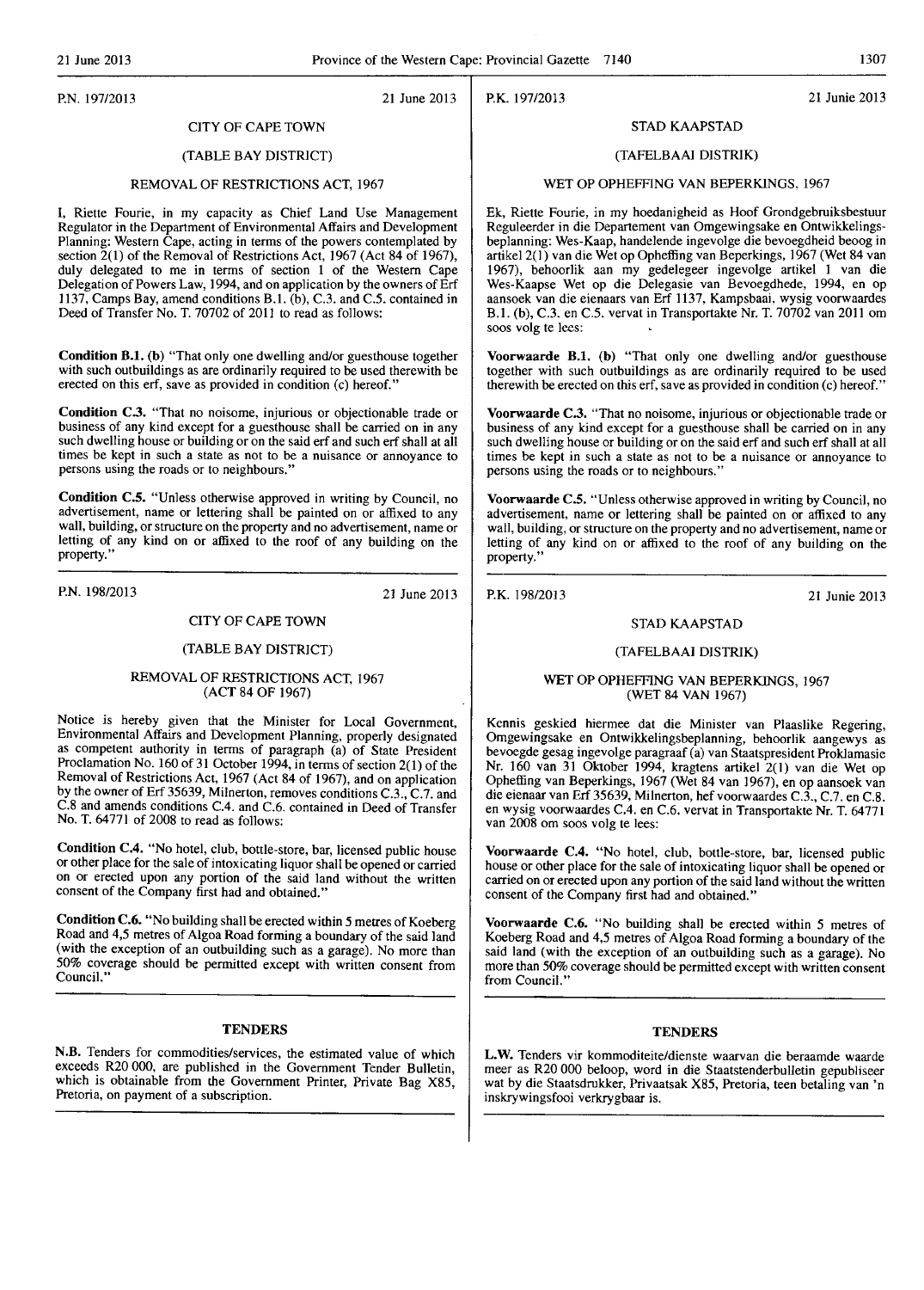P.N. 199/2013 21 June 2013

# DEPARTMENT OF TRANSPORT AND PUBLIC WORKS

# WESTERN CAPE PROVINCIAL ROAD TRAFFIC ADMINISTRATION ACT, 2012 (ACT 6 OF 2012): DRAFT REGULATIONS ON RESTRICTIONS ON THE USE OF LAMPS EMITTING A BLUE LIGHT AND USE OF SIRENS, 2013

I, Robin Carlisle, Provincial Minister of Transport and Public Works, intend to make the regulations in the Schedule under section  $8(1)(b)$  of the Western Cape Provincial Road Traffic Administration Act, 2012 (Act 6 of 2012).

Interested persons are invited to submit written representations or objections on the proposed regulations within 30 days of the date of publication of this Provincial Notice:

(a) by post to: The Head of the Department Attention: Mr ML Watters Western Cape Department of Transport and Public Works PO Box 2603 Cape Town 8000

(b) by e-mail to: malcolm.watters@westerncape.gov.za or

(c) by fax to: (021) 483-2166

Any inquiries in connection with this Provincial Notice should be directed to Mr ML Watters at (021) 483-2419.

# ROBIN CARLISLE PROVINCIAL MINISTER OF TRANSPORT AND PUBLIC WORKS

# **SCHEDULE**

# Definitions

1. In thcse regulations, any word or expression to which a meaning has been assigned in the National Road Traffic Act, 1996 (Act 93 of 1996), or the Western Cape Provincial Road Traffic Administration Act, 2012 (Act 6 of 2012), bears that meaning and, unless the context indicates otherwise-

"office bearer" has the meaning assigned to it in section 1 of the Remuneration of Public Office Bearers Act, 1998 (Act 20 of 1998);

"VIP" means a person who is not covered under the definition of "office bearer" but is considered to be a person of importance requiring escorted transportation, including dignitaries, foreign public figures, ambassadors, diplomats and heads of political organisations and trade unions.

#### Restrictions on the use of lamps emitting a blue light and use of sirens when transporting office bearers and VIPs

- 2. A person may not operate or instruct any other person to operate-
	- (a) a motor vehicle in which an office bearer or VIP is being transported; or
	- $(b)$  a motor vehicle escorting or accompanying a motor vehicle referred to in paragraph  $(a)$ ,

on a public road while-

- (i) an intermittently flashing blue light is being emitted from a lamp fitted to that motor vehicle; or
- (ii) a siren fitted to that motor vehicle is being used,

unless there is an imminent identified threat regarding the safety or life of the office bearer or VIP, or there is a threat of damage to the property of the office bearer or VIP.

# Offence and penalty

3. Any person who fails to comply with the provisions of regulation 2 commits an offence, and on conviction is liable to a fine or to a term of imprisonment not exceeding one year.

# Short title

4. These regulations are called the Regulations on Restrictions on the Use of Lamps Emitting a Blue Light and Use of Sirens, 2013.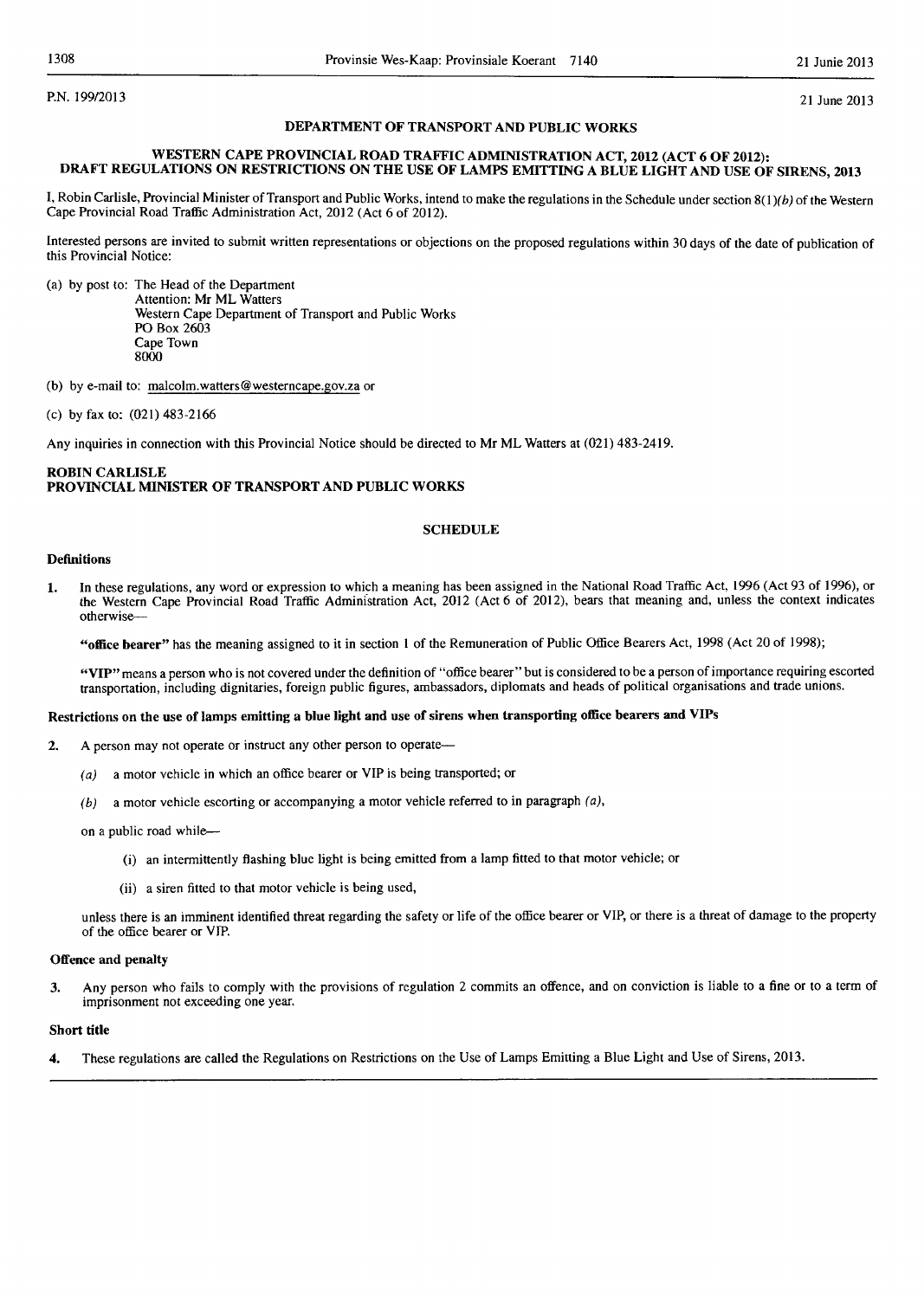P.K. 199/2013 21 Junie 2013

### DEPARTEMENT VAN VERVOER EN OPENBARE WERKE

# WES.KAAPSE PROVINSIALE WET OP PADVERKEERSADMINISTRASIE, 2012 (WET 6 VAN 2012): KONSEPREGULASIES OP BEPERKINGS OP DIE GEBRUIK VAN LAMPE WAT 'N BLOU LIG UITSTRAAL EN GEBRUIK VAN SIRENES, 2013

Ek, Robin Carlisle, Provinsiale Minister van Vervoer en Openbare Werke, is voornemens am die regulasies in die Bylae kragtens artikel 8(l)(b) van die Wes-Kaapse Provinsiale Wet op Padverkeersadministrasie, 2012 (Wet 6 van 2012), te maak.

Belanghebbende persone word genooi om skriftelike vertoë oor, of besware teen, die voorgestelde regulasies binne 30 dae na die datum van publikasie van hierdie Provinsiale Kennisgewing voor te lê:

(a) per pos aan: Die Departementshoof

Aandag: Mnr ML Watters Wes-Kaapse Departement van Vervoer en Openbare Werke Posbus 2603 Kaapstad 8000

(b) per e-pos na: malcolm.watters@westerncape.gov.za of

(c) per faks na: (021) 483-2166

Enige navrae in verband met hierdie Provinsiale Kennisgewing kan aan mnr ML Watters gerig word by (021) 483-2419.

# ROBIN CARLISLE PROVINSIALE MINISTER VAN VERVOER EN OPENBARE WERKE

#### BYLAE

### Woordomskrywing

1. In hierdie regulasies het enige woord of uitdrukking waaraan daar in die Nasionale Padverkeerswct, 1996 (Wet 93 van 1996), of die Wes-Kaapse Provinsiale Wet op Padverkeersadministrasie, 2012 (Wet 6 van 2012), 'n betekenis geheg is, daardie betekenis, en tensy dit uit die samehang anders blyk, beteken-

"ampsbekleër" dieselfde as die betekenis wat in artikel 1 van die Wet op die Besoldiging van Openbare Ampsbekleërs, 1998 (Wet 20 van 1998), daaraan geheg is;

"BBP" 'n persoon wat nie deur die omskrywing van "ampsbekleër" gedek word nie maar beskou word as 'n persoon van belang wat begeleide vervoer vereis, insluitende waardigheidsbekleërs, buitelandse openbare figure, ambassadeurs, diplomate en hoofde van politieke organisasies en vakbonde.

# Beperkings op die gebruik van lampe wat 'n blou lig uitstraal en gebruik van sirenes wanneer ampsbekleers en BBP's vervoer word

- 2. 'n Persoon mag nie-
	- (a) 'n motorvoertuig waarin 'n ampsbekleer of BBP vervoer word; of
	- (b) 'n motorvoertuig wat 'n motorvoertuig in paragraaf  $(a)$  bedoel, begelei of vergesel,

op 'n openbare pad bedryf of enige ander persoon opdrag gee om dit te bedryf nie terwyl-

- (i) 'n afwisselend flitsende blou Jig uitgestraal word uit 'n lamp wat aan daardie motorvoertuig aangebring is; of
- (ii) 'n sirene wat aan daardie motorvoertuig aangebring is, gebruik word,

tensy daar 'n naderende vasgestelde bedreiging is betreffende die veiligheid of lewe van die ampsbekleër of BBP, of daar 'n bedreiging van skade aan die eiendom van die ampsbekleer of BBP is.

# Misdryf en straf

3. 'n Persoon wat versuim om aan die bepalings van regulasie 2 te voldoen, begaan 'n misdryf en is by skuldigbevinding strafbaar met 'n boete of met gevangenisstraf vir 'n tydperk van hoogstens een jaar.

#### Kort titel

4. Hierdie regulasies heet die Regulasies op Beperkings op die Gebruik van Lampe wat 'n Blou Lig Uitstraal en Gebruik van Sirenes, 2013.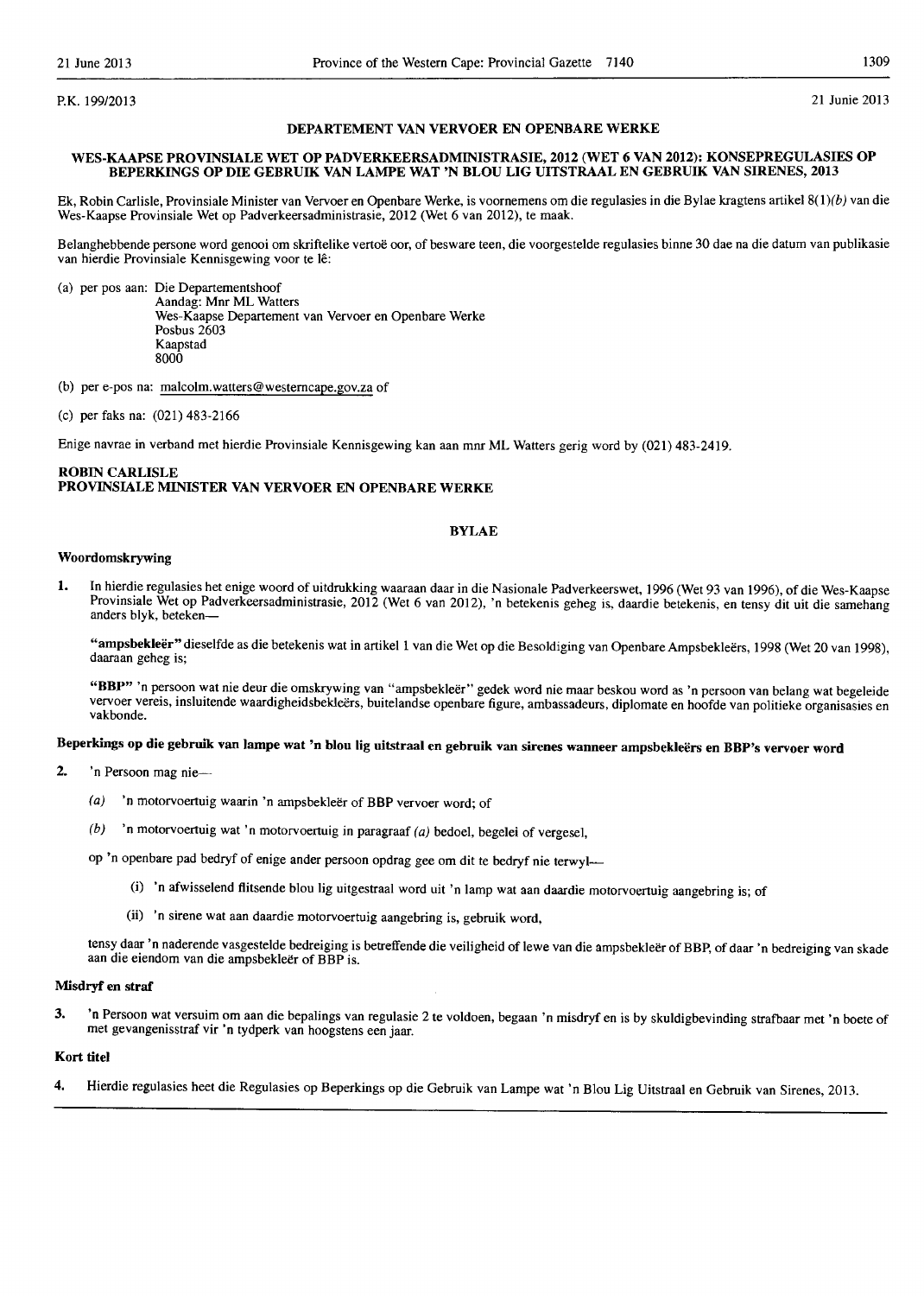I.S. 199/2013 21 Juni 2013

### SEBE LEZOTHUTHO NEMISEBENZI YOLUNTU

### UMTHETHO WOLAWULO LOKUHAMBA KWEZITHUTHI EZINDLELENI KWIPHONDO LENTSHONA KOLONI 2012 (UMTHETHO 6 KA-2012): UQULUNQO LOMGAQO OLAWULA UKUSETYENZISWA KWEZIBANE EZILUHLAZA NOKUSETYENZISWA KWESAYIRENI, 2013

Mna, Robin Carlisle, uMphathiswa weZothutho neMisebenzi yoLuntu kwiPhondo leNtshona Koloni, ndizimisele ukwenza imigaqo kwiShedyuli phantsl kwecandelo 8(1)(b) loMthetho woLawulo lokuHamba kweziThuthi eziNdleleni kwiPhondo leNtshona Koloni, 2012 (uMthetho 6 ka-2012).

Abantu abanomdla bayamenywa ukuba baphefumle okanye bafake izichaso zabo kulo mgaqo uphakanyiswayo zingaphelanga iintsuku ezingama-30 emva komhla wokupapashwa kwesi saziso sePhondo:

(a) ngeposi: INtloko yeSebe

Mayinikwe uMnu ML Watters ISebe lezoThutho neMisebenzi yoLuntu lePhondo leNtshona Koloni POBox 2603 eKapa 8000

(b) nge-imeyili ku: malcolm.watters@westerncape.gov.za okanye

(c) kule nombolo yefeksi: (021) 483-2166

Nayipbi na imibuzo edibene nesi Saziso sePhondo mayithunyelwe kuMnu ML Watters kwa-(021) 483-2419.

# ROBIN CARLISLE UMPHATHISWA WEZOTHUTHO NEMISEBENZI YOLUNTU WEPHONDO

### ISHEDYULI

### Iinkcazo-magama

1. Kul0 Mgaqo, naliphi na igama okanye inkcaza enikwe kuMthetho i-National Road Traffic Act, 1996 (uMthetho 93 ka-1996), okanye kuMthetho woLawulo lokuHamba kweziThuthi eziNdleleni kwiPhondo leNtshona Koloni, 2012 (uMthetho 6 ka-2012), inentsingiselo efanayo ngaphandle kokuba imeko ekubhekiswa kuyo ithetha nto yimbi-

"igosa leofisi" linentsingiselo efanayo naleyo ikwicandelo 1 le-Remuneration of Public Office Bearers Act, 1998 (uMthetho 20 ka-1998);

"i-VIP" ithetha umntu ongafakwanga kwinkcazelo "yegosa leofisi" kodwa othathwa njengomntu obalulekileyo ekufuneka ukuba akhatshazelelwe xa ethuthwa, abo bantu babandakanya izitatanyiswa, abantu abaphuma koorhulumente bamazwe angaphandle, oonozakuzaku belizwe, abazakuzi, neentloko zemibutho yezopolitiko nezemibutho yabasebenzi.

# Umgaqo olawula ukusetyenziswa kwezibane eziluhlaza nokusetyenziswa kwesayireni xa kuhanjiswa amagosa neeVIP

- 2. Akukho mntu onokusebenzisa okanye ayalele nawuphi na umntu ukuba asebenzise-
	- (a) isithuthi ekuhanjiswa ngaso igosa leofisi; okanye
	- (b) isithuthi esikhaphazelela isithuthi ekubhekiswe kuso kumhlathi  $(a)$ ,

kwindlela kawonke-wonke ngeli lixa-

- (i) kulanyaziswa izibane eziluhlaza ezikweso sithuthi; okanye
- (ii) kusetyenziswa isayireni ekweso sithuthi,

ngaphandle kokuba kukho ubungozi obukhoyo ngaloo mzuzu obumalunga nokhuseleko okanye ubomi beloo gosa okanye kukho ubungozi bokonakaliswa kwepropati yel00 gosa okanye eyeVIP.

### AmatyaJa nezohlwayo

3. Nabani na owaphula umgaqo 2 unetyala yaye usenokugwetywa ahlawuliswe imali okanye abanjwe anikwe isigwebo esingekho ngaphezulu konyaka evalelwe.

#### lsihloko esifufshane

4. Lo mgaqo ubizwa ngokuba nguMgaqo oLawula ukuSetyenziswa kweZibane eziLuhlaza nokuSetyenziswa kweSayireni, 2013.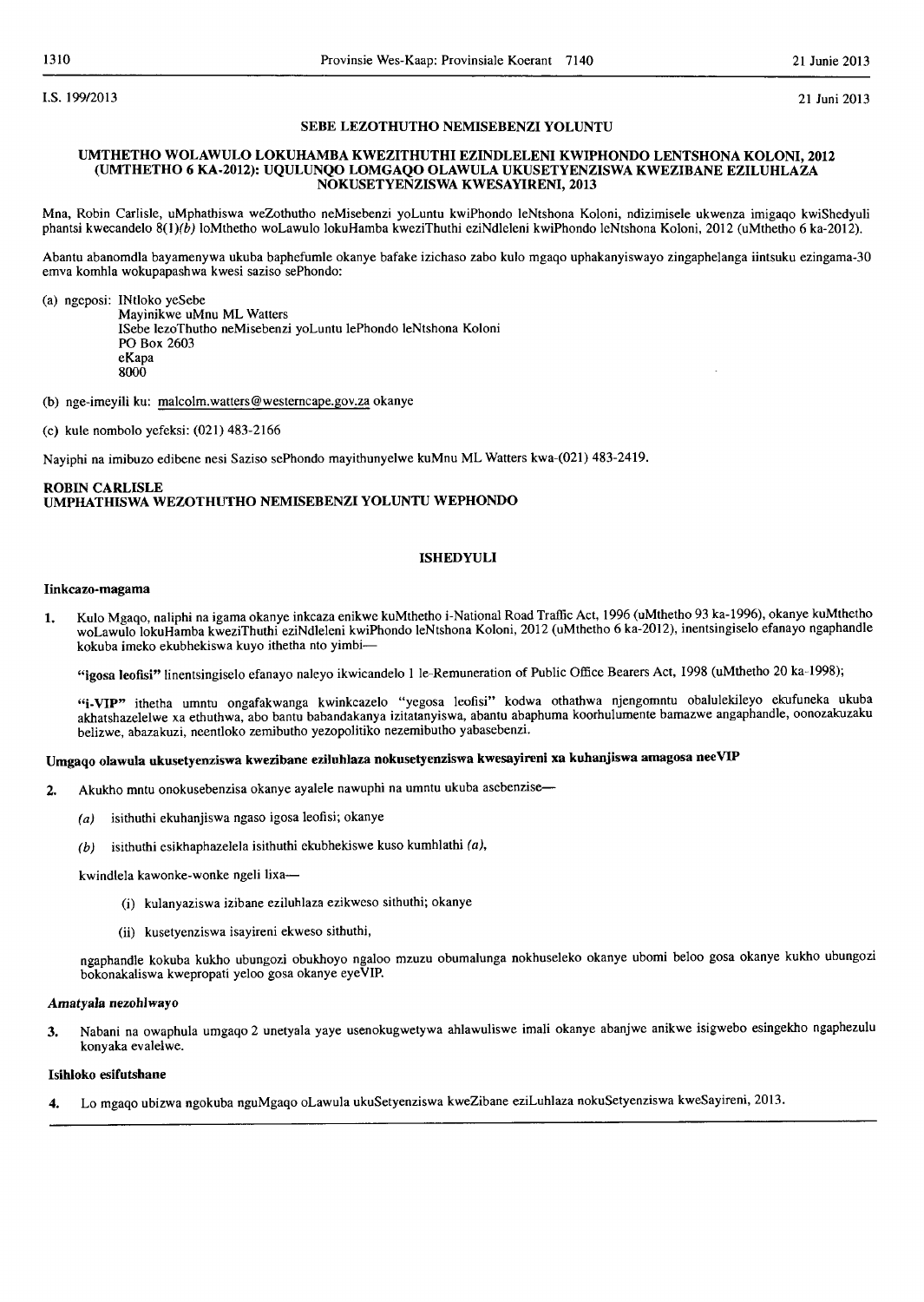# NOTICES OF LOCAL AUTHORITIES

### MUNICIPALITY BEAUFORT WEST

### Notice No. 54/2013

### PROPOSED LAND USE DEPARTURE ON FARM 408 IN THE MUNICIPAL AREA OF BEAUFORT WEST FOR THE GRANTING OF BORROW PITS

Notice is hereby given in terms of Section 15 of Ordinance 15 of 1985 that the Local Council has received an application for land use departure on behalf of the owner of the following property for the granting of a borrow pit on:

1. Farm 408, Beaufort West: Borrow Pit No. DR2311129.2/0.05R

Full details regarding the abovementioned application are available for inspection at the Office of the Director: Corporative Services, 112 Donkin Street, Beaufort West from Mondays to Fridays between 07:30 to 13:00 and 13:45 to 16:15.

Objections, if any, against the proposed departure, must be lodged in writing with the undersigned by not later than FRIDAY, 12 JULY 2013 stating full reasons for such objections.

J Booysen, Acting Municipal Manager, Municipal Office, 112 Donkin Street, BEAUFORT WEST 6970

[12/3/3]

21 June 2013

51096

### BlTOU LOCAL MUNICIPALITY

# PROPOSED REZONING: PORTION 31 OF THE FARM MATJESFONTEIN NO. 304, PLETTENBERG BAY

Notice is hereby given that Bitou Local Municipality received an application for the rezoning of Portion 31 of the Matjesfontein No. 304 in terms of Section 17 of the Land Use Planning Ordinance, 1985 (Ordinance 15 of 1985) in order to develop a fourth dwelling unit (but not limited hereto) on the property.

The property is situated directly west of "Dune Park" and "The Dunes".

The application is available for inspection at the Municipal Town Planning Office (Monks View, Church Street, Plettenberg Bay) during normal office hours. Telephonic enquiries in this regard may be directed to the Town Planner, Ms Adel Stander, Bitou Municipality (Tel.: (044) 501-3322).

Any objections to the proposal should be lodged in writing to reach the undersigned (Municipal Manager, Bitou Municipality, Private Bag X1002, Plettenberg Bay 6600 andlor fax number (044) 533-3485 andlor be hand-delivered at the Municipal Offices, Sewell Street, Plettenberg Bay) by not later than Monday, 22 July 2013, and should include the details (name and postal address) of the person concerned. Comments or objections received after the aforementioned closing date may be disregarded.

A person who cannot read or write but wishes to comment on the proposals may visit the Department: Strategic Services (Town Planning Section) where a member of staff will assist them to formalize their comment.

A PAULSE, MUNICIPAL MANAGER, BITOU LOCAL MUNICIPAL-ITY, PRIVATE BAG X1002, PLETTENBERG BAY 6600

# KENNISGEWING DEUR PLAASLIKE OWERHEDEDE

#### MUNISIPALITEIT BEAUFORT-WES

Kennisgewingnr. 54/2013

### VOORGESTELDE AFWYKENDE GRONDGEBRUIK OP PLAAS 408 IN DIE MUNISIPALE GEBIED VAN BEAUFORT-WES VIR DIE TOESTAAN VAN LEENGROEWE

Kennisgewing geskied hiermee ingevolge Artikel 15 van Ordonnansie 15 van 1985 dat die Plaaslike Raad 'n aansoek ontvang het namens die eienaar van die onderstaande eiendom vir die toestaan van 'n afwyking vir die vestiging van 'n leengroef op:

1. Plaas 408, Beaufort-Wes: Leengroef nr. DR2311/29.2/0.05R

Volledige besonderhede met betrekking tot elk van die bogemelde aansoek lê ter insae by die Kantoor van die Direkteur: Korporatiewe Dienste, Donkinstraat 112, Beaufort-Wes vanaf Maandae tot Vrydae tussen 07:30 tot 13:00 en 13:45 tot 16:15.

Besware, indien enige, teen die voorgestelde afwyking, moet skriftelik en met vermelding van volledige redes vir sodanige besware, by die ondergetekende ingedien word voor of op VRYDAG, 12 JULIE 2013.

J BOOYSEN, WRNDE MUNISIPALE BESTUURDER, MUNISIPALE KANTOOR, OONKINSTRAAT 112, BEAUFORT-WES 6970

[12/3/3]

21 Junie 2013 51096

# BITOU PLAASLIKE MUNISIPALITEIT

## VOORGESTELDE HERSONERING: GEDEELTE 31 VAN DIE PLAAS MATJESFONTEIN NR. 304, PLETTENBERGBAAI

Kennis geskied hiermee ingevolge Artikel 17 van die Ordonnansie op Grondgebruikbeplanning, 1985 (Ordonnansie Nr. 15 van 1985), dat Bitou Plaaslike Munisipaliteit 'n aansoek ontvang het vir die hersonering van Gedeelte 31 van die Plaas Matjesfontein Nr. 304 van Landbousone I na Residensiele Sone II ten einde 'n vierde wooneenheid (maar nie hiertoe beperk) te ontwikkel.

Die eiendom is direk wes van "The Dunes" en "Dune Park" gelee.

Besonderhede aangaande die voorstel lê ter insae by die Munisipale Stadsbeplanningskantoor (Monks View, Kerkstraat, Plettenbergbaai) gedurende normale kantoorure. Navrae kan gerig word aan die Stadsbeplanner, Adel Stander (Tel.: (044) 501-3322).

Enige kommentaar op of besware teen die aansoek moet op skrif ingedien word ten einde die ondergetekende (Munisipale Bestuurder, Bitou Munisipaliteit, Privaatsak X 1002, Plettenbergbaai, 6600 en/of faksnommer (044) 533-3485) te bereik (en/of per hand ingedien by die Munisipale Kantore, Sewellstraat, Plettenbergbaai) teen nie later nie as Maandag, 22 Julie 2013, en moet die besonderhede (naam en posadres) van die betrokke persoon insluit. Kommentaar of besware wat na die voorgeme1de sluitingsdatum ontvang word, mag moontlik nie in ag geneem word nie.

Persone wat wit kommentaar Iewer maar nie kan lees of skryf nie mag die Departement: Strategiese Dienste (Stadsbeplanningsafdeling) besoek waar hul deur 'n amptenaar bygestaan sal word ten einde hul kommentaar te formaliseer.

A PAULSE, MUNISIPALE BESTUURDER, BITOU PLAASLIKE MUNISIPALITEIT, PRIVAATSAK Xl 002, PLETTENBERGBAAI 6600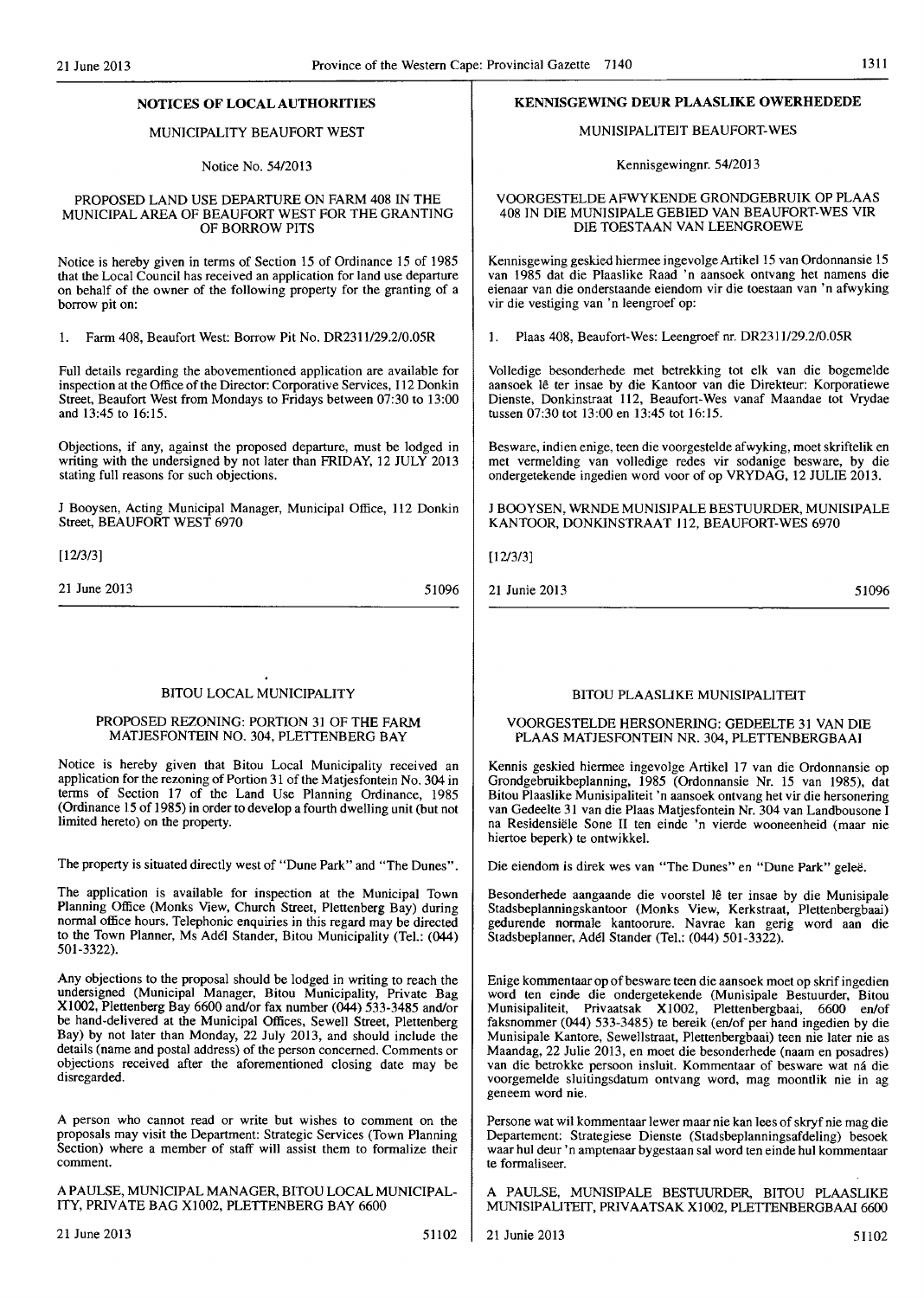

# BEAUFORT WEST MUNICIPALITY



NOTICE No. 55/2013

# PROPOSED CLOSURE. PARTIAL REZONING, SUBDIVISION AND DEPARTURE OF ERF 2851, BEAUFORT WEST

Notice is hereby given in terms of Sections 15, 17, 22 and 24 of the Land Use Planning Ordinance, 1985 (Ordinance 15 of 1985) that the Beaufort West Municipality is contemplating the development of abovementioned property.

| <b>Property:-</b>  |                                                       | Erf 2851 Beaufort West (+ 1.61 ha) : Open Space Zone I                                                                                                                                                                                                                                                      |
|--------------------|-------------------------------------------------------|-------------------------------------------------------------------------------------------------------------------------------------------------------------------------------------------------------------------------------------------------------------------------------------------------------------|
|                    | 1.<br>2.                                              | The subdivision of erf 2851 in terms of Section 24 of the Land<br>Use Planning Ordinance, 1985 (Ordinance 15 of 1985) into 2<br>portions namely Portion A and the Remainder of erf 2851.<br>The closure of erf 2851 (Portion A) as a public open space in                                                   |
|                    |                                                       | term of Section 6(1) of the By-Law relating to the Management<br>and Administration of the Municipality's Immovable Property,<br>2003 (Notice 95/2003).                                                                                                                                                     |
| Proposal:-         | 3.                                                    | The partial rezoning of erf 2851 (Portion A) from Open Space<br>Zone I to Sub divisional Area in terms of Section 17 read<br>together with Section 22(1)(a) of the Land Use Planning<br>Ordinance, 1985 (Ordinance 15 of 1985) for Residential Zone<br>I, Open Space Zone I and Transport Zone II purposes. |
|                    | 4.                                                    | The subdivision of Portion A in terms of Section 24 of the Land<br>Use Planning Ordinance, 1985 (Ordinance 15 of 1985) to<br>allow for the following:-                                                                                                                                                      |
|                    |                                                       | <b>Residential Zone I</b><br>67 Erven van $\pm$ 200 m <sup>2</sup><br>each<br>۰<br><b>Roads</b><br><b>Transport Zone II</b><br>Building line departures in terms of Section $15(1)(a)(i)$ of the                                                                                                            |
|                    | 5.                                                    | Land Use Planning Ordinance, 1985 (Ordinance 15 of 1985)<br>on the Residential Zone I erven:                                                                                                                                                                                                                |
|                    |                                                       | Street building line from 4 m to 2 m.<br>٠<br>Lateral building lines from 2 m to 0 m on only one of the                                                                                                                                                                                                     |
|                    |                                                       | lateral boundaries.                                                                                                                                                                                                                                                                                         |
| <b>Applicant:-</b> | Urban Dynamics Western Cape Inc. (Asla Devco Pty) Ltd |                                                                                                                                                                                                                                                                                                             |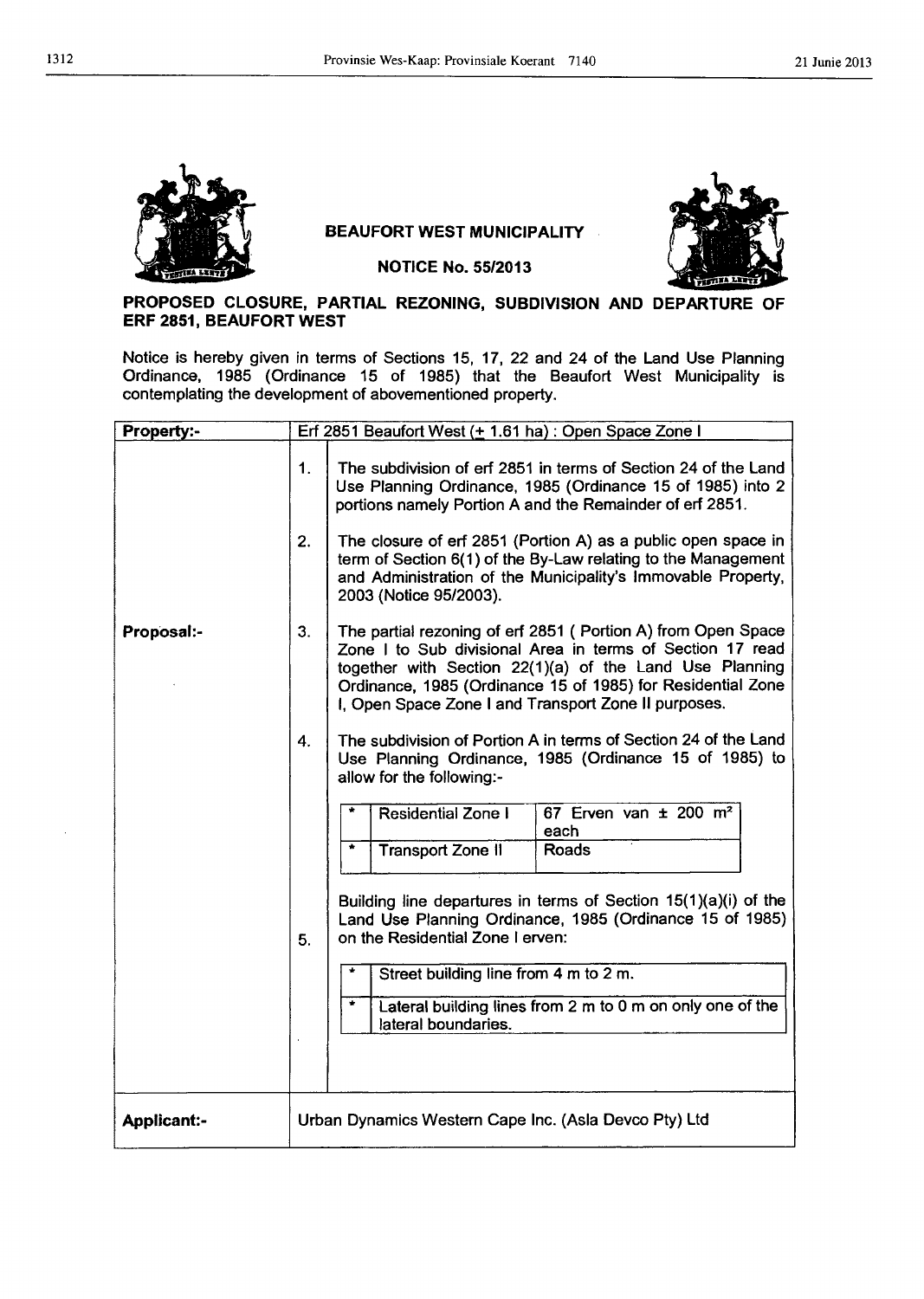1313

Details concerning the application are available for inspection at the Offices of the Municipal Manager, Beaufort Wes Municipality, 112 Donkin Street, Beaufort West, during office hours. Enquiries may be directed to the Municipal Manager, Beaufort West Municipality, Private Bag 582, Beaufort West, 6970, or faxed to 023-415 1373. Written objections, if any, with reasons may be lodged at the office of the above-mentioned Municipal Manager on or before FRIDAY, 12 JULY 2013, quoting the notice number, as well as your erf and contact phone number and address.

Should you be unable to provide written objection or representation, you may by appointment during office hours request a staff member to assist you with transcribing your objections or representation.

Any queries in the above regard should be directed to the Senior Manager: Corporate Services at telephone number 023-414 8020.

Municipal Office 112 Donkin Street Private Bag 582 Beaufort West 6970

J. Booysen Acting Municipal Manager

[12/4/4/2; 12141512; 12/3/2] - 21.06.2013

21 June 2013

51097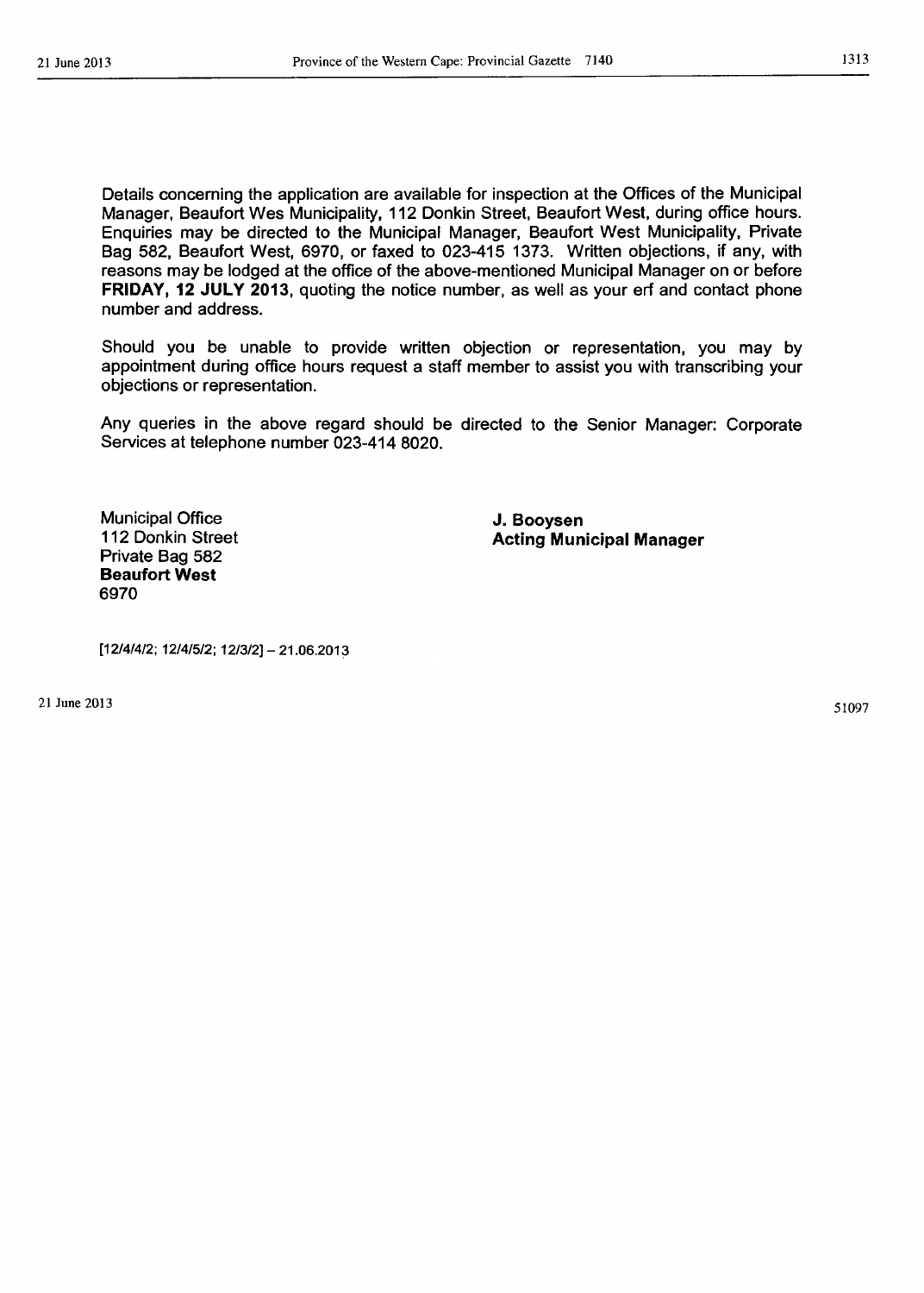



BEAUFORT-WES MUNISIPALITEIT KENNISGEWING No. 55/2013

# VOORGESTELDE SLUITING, GEDEEL TELIKE HERSONERING, ONDERVERDELING EN AFWYKING VAN BOULYNE: ERF 2851, BEAUFORT-WES

Kennis geskied hiermee ingevolge Artikels 15, 17, 22 en 24 van die Ordonnansie op Grondgebruikbeplanning, 1985 (Ordonnansie 15 van 1985) dat Beaufort-Wes Munisipaliteit van voornemens is om bogemelde eiendom te ontwikkel.

| Eiendomsbeskrywing | Erf 2851, Beaufort-Wes (+ 1.61 ha) : Oopruimte Sone I  |                                                                                                                                                                                                                                                                                                                                     |
|--------------------|--------------------------------------------------------|-------------------------------------------------------------------------------------------------------------------------------------------------------------------------------------------------------------------------------------------------------------------------------------------------------------------------------------|
|                    | 1 <sub>1</sub><br>2.                                   | Die onderverdeling van erf 2851 ingevolge Artikel 24<br>van die Ordonnansie op Grondgebruikbeplanning, 1985<br>(Ordonnansie 15 van 1985) in 2 gedeeltes naamlik<br>Gedeelte A en Restant erf 2851.<br>Die sluiting van erf 2851 (Gedeelte A) as publieke                                                                            |
| Aansoek:-          |                                                        | oopruimte ingevolge Artikel 6(1) van die Verordening<br>Administrasie<br>die<br>van<br>insake<br>die Bestuur<br>en<br>2003<br>Munisipaliteit<br>Onroerende<br>Eiendom,<br>se<br>(Kennisgewing 95/2003).                                                                                                                             |
|                    | 3.                                                     | Die gedeeltelike hersonering van erf 2851 (Gedeelte A)<br>vanaf Oopruimte Sone I na Onderverdelingsgebied in<br>terme van Artikel 17 saamgelees met Artikel 22(1)(a)<br>van die Ordonnansie op Grondgebruikbeplanning, 1985<br>(Ordonnansie 15 van 1985) vir Residensiële Sone I,<br>Oopruimte Sone I en Vervoersone II doeleindes. |
|                    | $\mathbf{4}$                                           | Onderverdeling van Gedeelte A ingevolge Artikel 24 van<br>die Ordonnansie op Grondgebruikbeplanning, 1985<br>(Ordonnansie 15 van 1985) ten einde vir die volgende<br>voorsiening te maak:-                                                                                                                                          |
|                    |                                                        | 67 Erwe van ± 200 m <sup>2</sup> elk<br>Residensiële Sone I                                                                                                                                                                                                                                                                         |
|                    |                                                        | Paaie<br>$\bullet$<br>Vervoersone II                                                                                                                                                                                                                                                                                                |
|                    | 5.                                                     | Boulynverslappings ten opsigte van die Residensiële<br>Sone I erwe in terme van Artikel 15(1)(a)(i) van die<br>1985<br>Grondgebruikbeplanning,<br>op<br>Ordonnansie<br>(Ordonnansie 15 van 1985):                                                                                                                                   |
|                    |                                                        | Straatboulyn vanaf 4 m na 2 m.                                                                                                                                                                                                                                                                                                      |
|                    |                                                        | ۰<br>Kantboulyne vanaf 2 m na 0 m op slegs een van<br>die kantgrense                                                                                                                                                                                                                                                                |
| <b>Aansoeker:-</b> | Urban Dynamics Western Cape Inc. (Asla Devco Pty) Ltd. |                                                                                                                                                                                                                                                                                                                                     |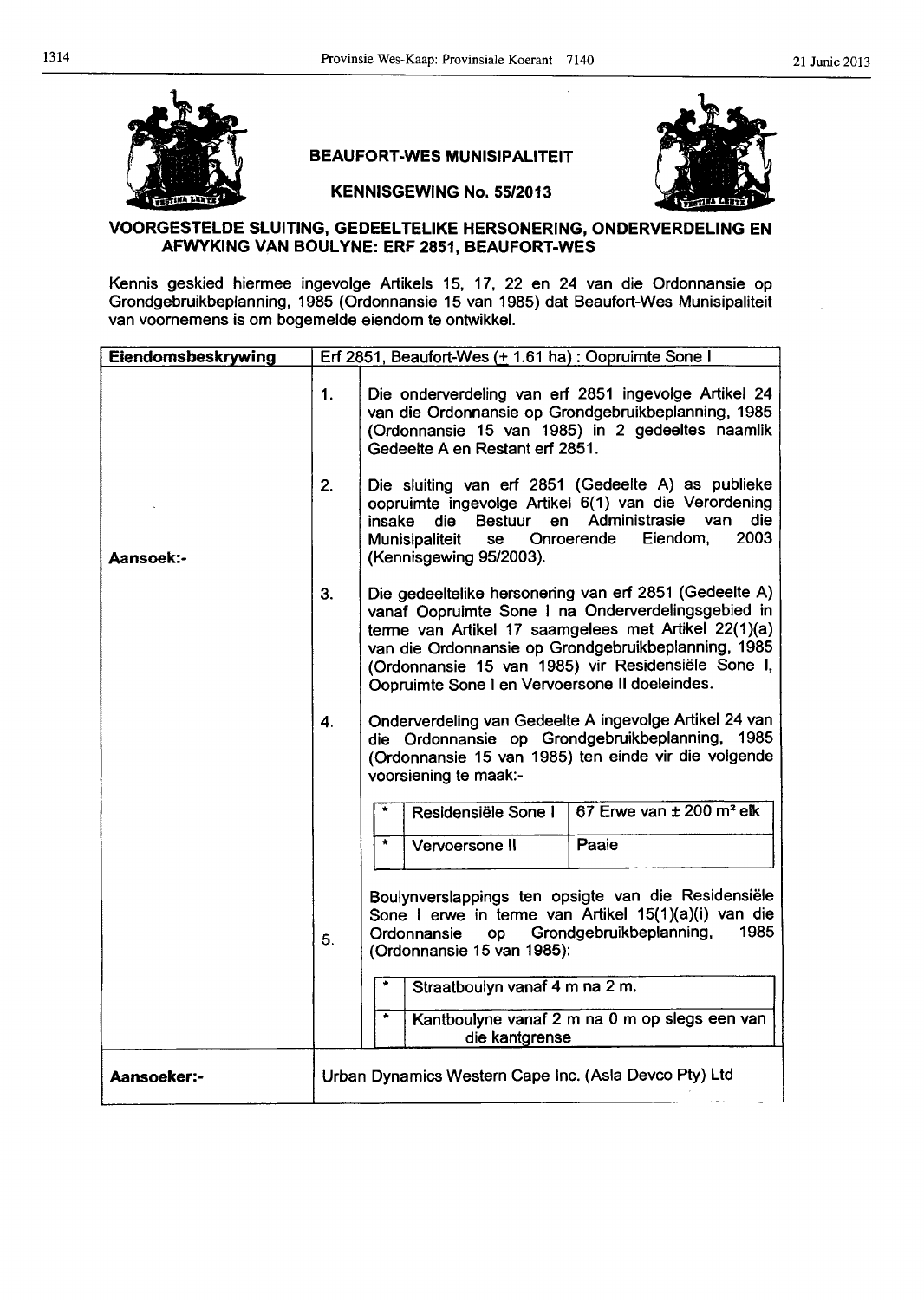Besonderhede rakende die aansoek is gedurende kantoorure ter insae by die Kantoor van die Munisipale Bestuurder, Beaufort-Wes Munisipaliteit, Donkinstraat 112, Beaufort-Wes, 6970. Navrae/kommentaar kan aan die Munisipale Bestuurder, Beaufort-Wes Munisipaliteit, Privaatsak 582, Beaufort-Wes, 6970 gerig word, of gefaks word na 023-415 1373. Enige besware moet skriftelik en gemotiveerd aan die Munisipale Bestuurder gerig word om die ondergetekende voor of op VRYDAG, 12 JULIE 2013 te bereik. Meld asseblief die kennisgewingnommer, u telefoonnommer en adres.

Indien u nie in staat is om geskrewe kommentaar te lewer nie, kan 'n afspraak gedurende kantoorure gereël word sodat 'n amptenaar u kan assisteer om u kommentaar en/of besware op skrif te stel.

Enige navrae met betrekking tot bogemelde aansoek kan aan die Senior Bestuurder: Korporatiewe Dienste by telefoon 023-414 8020 gerig word.

> J. Booysen Wrnde Munisipale Bestuurder

Munisipale Kantore Donkinstraat 112 Privaatsak 582 Beaufort-Wes 6970

 $[12/4/4/2; 12/4/5/2; 12/3/2] - 21.06.2013$ 

21 Junie 2013

51097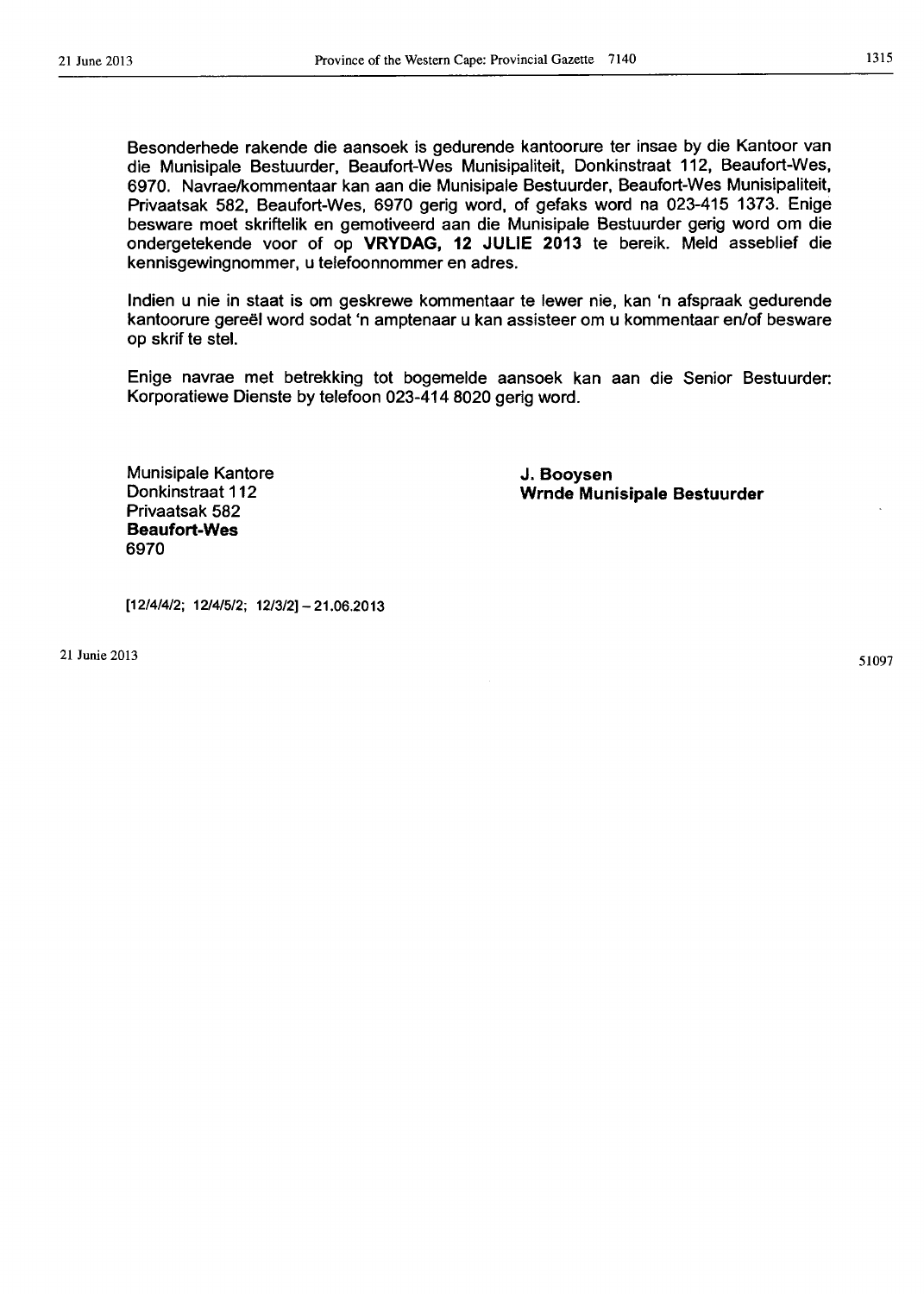# CITY OF CAPE TOWN

# (KHAYELITSHAIMITCHELLS PLAIN DISTRICT) REZONING, CONDITIONAL USE, PERMANENT DEPARTURE AND CONSENT

# • Erf 17000, Lansdowne Road, Philippi

Notice is hereby given in terms of Sections 15(2) and 17 of the Land Use Planning Ordinance, 1985 (Ordinance No. 15 of 1985) that the undermentioned application has been received and is open to inspection at the Office of the District Manager at Khayelitsha/Mitchells Plain District Office (Stocks & Stocks Complex, Corner of Ntlazane and Ntlakohlaza Streets, IIitha Park, Khayelitsha). Enquiries may be directed to Michele Wansbury Michele.Wansbury@capetown.gov.za, Tel. (021) 360-1108, fax (021) 360-1113, PO Box 93, Bellville 7535 weekdays during 08:00-14:30. Any objections, with full reasons therefor, may be lodged in writing at the office of the abovementioned District Manager or by using the following e-mail address: comments objections.khayemitch @capetown.gov.zaon or before 22 July 2013 quoting the above relevant legislation, the application number and the objector's erf and phone numbers and address. Any objections received after aforementioned closing date may be considered invalid.

*Applicallliowner:* Master House Plan Architects: Linda Mgweba

# *Application number: 224120*

*Nature of Application:* 

- I. Application for Rezoning of Erf 17000, Philippi from Industrial General to Service Industrial in terms of Section 17 of the Land Use Planning Ordinance, 1985 (Ordinance No. 15 of 1985) in order to utilize the subject property as a Place of Worship.
- 2. Application for Conditional Use in terms of Part II, Section 9 of the Cape Divisional Council Zoning Scheme Regulations to permit a Place of Worship in a service Industrial Zone.
- 3. Application for Permanent Departure from Part IV, Section 7 of the Cape Divisional Council Zoning Scheme Regulations to permit a hcight of 10m in lieu of 8m.
- 4. Consent of the Controlling Authority in terms of the following conditions contained in Title Deed Number *21290/2011:* 
	- Condition C (3) which reads as follows: "The land shall be used for residential and agricultural purposes only and no store and place of business or industrial whatsoever may be opened or conducted on the land without written approval of the Controlling Authority as defined in Act Number 21 of 1940".

# ACHMAT EBRAHIM, CITY MANAGER

21 June 2013

51103

# LANGEBERG MUNICIPALITY

# M.N. NO. *55/2013*

# PROPOSED REZONING AND CONSENT USE OF ERF 3659, JOUBERT STREET, MONTAGU

# (Ordinance No. 15 of 1985, Land Use Planning)

Notice is hereby given in terms of Section 17 of the Land Use Planning Ordinance, 1985 (Ordinance No. 15 of 1985) and the Zoning Scheme Regulations of Montagu, that Council has received an application from J Smith and DG Solomon for the rezoning of erf 3659, Montagu from Central Business zone (restricted to Guest House) to Single Residential zone with a consent use for Guest house I.

The application will be open for inspection at the Montagu Office during normal office hours. Written legal and fully motivated objections/ comments, if any, must be lodged with the undersigned before or on 26 July 2013. Further details are obtainable from Mr Jack van Zyl, Tel. (023) 614-8000, during office hours.

Any person who cannot write may come to the office mentioned above, during office hours, where a staff member of the municipality will assist that person to transcribe his/her comments or representations.

SA MOKWENI, MUNICIPAL MANAGER, LANGEBERG MUNICI-PALITY, PRIVATE BAG X2, ASHTON 6715

# STAD KAAPSTAD (KHAYELITSHA-IMITCHELLS PLEIN-DISTRIK)

# HERSONERING, VOORWAARDELIKE GEBRUIK, PERMANENTE AFWYKING EN VERGUNNING

# • Erf 17000, Lansdowneweg, Philippi

Kennisgewing geskied hiermee ingevolge Artikels 15(2) en 17 van die Ordonnansie op Grondgebruikbeplanning, 1985 (Ordonnansie Nr. 15 van 1985), dat onderstaande aansoek ontvang en ter insae beskikbaar is by die Kantoor van die Distriksbestuurder, KhayelitshalMitchells Plaindistrikskantoor (Stocks & Stocks-kompleks, hlv Ntlazane- en Ntlakohlazastraat, I1itha Park, Khayelitsha). Navrae kan weeksdae van 08:00- 14:30 gerig word aan Michele Wansbury, Michele.Wansbury@ capetown.gov.za, Tel. (021) 360-1108, faks (021) 360-1113, Posbus 93, Bellville 7535. Besware, met volledige redes daarvoor, kan voor of op 22 Julie 2013 skriftelik by die kantoor van bogenoemde Distriksbestuurder ingedien word, of per e-pos na comments\_objections.khayemitch @capetown.gov.za gestuur word, met vermelding van bogenoemde toepaslike wetgewing, die aansoeknommer en die beswaarmaker se erfen telefoonnommer en adres. Enige besware wat ná voormelde sluitingsdatum ontvang word, kan as ongeldig geag word.

*Aansoekerlelenaar:* Master House Plan Argitekte: Linda Mgweba

*AallSoeknommer: 224120* 

*Aard van aansoek:* 

- I. Aansoek om hersonering van erf 17000, Philippi van algemeenindustrieel na diensindustrieel ingevolge Artikel 17 van die Ordonnansie op Grondgebruikbeplanning, 1985 (Ordonnansie Nr. 15 van 1985) ten einde die betrokke eiendom as 'n plek van aanbidding te gebruik.
- 2. Aansoek om voorwaardelike gebruik ingevolge Deel II, Artikel 9 van die Kaapse Afdelingsraad se Soneringskemaregulasies om 'n plek van aanbidding in 'n diensindustriele sone toe te laat.
- 3. Aansoek om permanente afwyking van Deel IV, Artikel 7 van die Kaapse Afdelingsraad se Soneringskemaregulasies om 'n hoogte van 10m in plaas van 8m toe te laat.
- 4. Vergunning van die beherende owerheid ingevolge die volgende voorwaardes vervat in titelaktenommer *21290/2011:* 
	- Voorwaarde C (3) wat soos volg lees: "Die grond sal slegs vir residensiele en landboukundige doeleindes gebruik word en geen winkel en plek van besigheid of industrie wat ook al kan op die grond geopen of bedryf word sonder die skriftelike goedkeuring van die beherende owerheid nie, soos bepaal in Wet 21 van 1940".

# ACHMAT EBRAHIM, STADSBESTUURDER

21 Junie 2013

51103

# LANGEBERG MUNICIPALITY

# M.K. NR. *5512013*

# VOORGESTELDE HERSONERING EN VERGUNNINGSGEBRUIK VAN ERF 3659, JOUBERTSTRAAT, MONTAGU

# (Ordonnansie Nr. 15 van 1985, Grondgebruikbep1anning)

Kennis geskied hiermee ingevolge Artikel 17 van die Ordonnansie op Grondgebruikbeplanning, 1985 (Ordonnansie Nr. 15 van 1985) en die Soneringskemaregulasies van Montagu dat 'n aansoek ontvang is vanaf J Smith en DO Solomon vir die hersonering van erf 3659, Montagu vanaf Sentrale Sakesone (beperk tot gastehuis) na Enkelresidensiele sone met 'n vergunningsgebruik vir Gastehuis 1.

Die aansoek lê ter insae gedurende kantoorure in die Montagu Kantoor en skriftelike, regsgeldige en goed gemotiveerde besware/kommentaar, indien enige, moet nie later as 26 Julie 2013 skriftelik by die ondergetekende ingedien word nie. Navrae kan gerig word aan mnr Jack van Zyl by telefoonnommer (023) 614-8000.

'n Persoon wat nie kan skryf nie kan gedurende kantoorure na bogenoemde kantoor kom waar 'n personeellid van die Munisipaliteit daardie persoon sal help om sy/haar kommentaar of vertoë af te skryf.

SA MOKWENI, MUNISIPALE BESTUURDER, LANGEBERG MUNISIPALITEIT, PRIV AATSAK X2, ASHTON 6715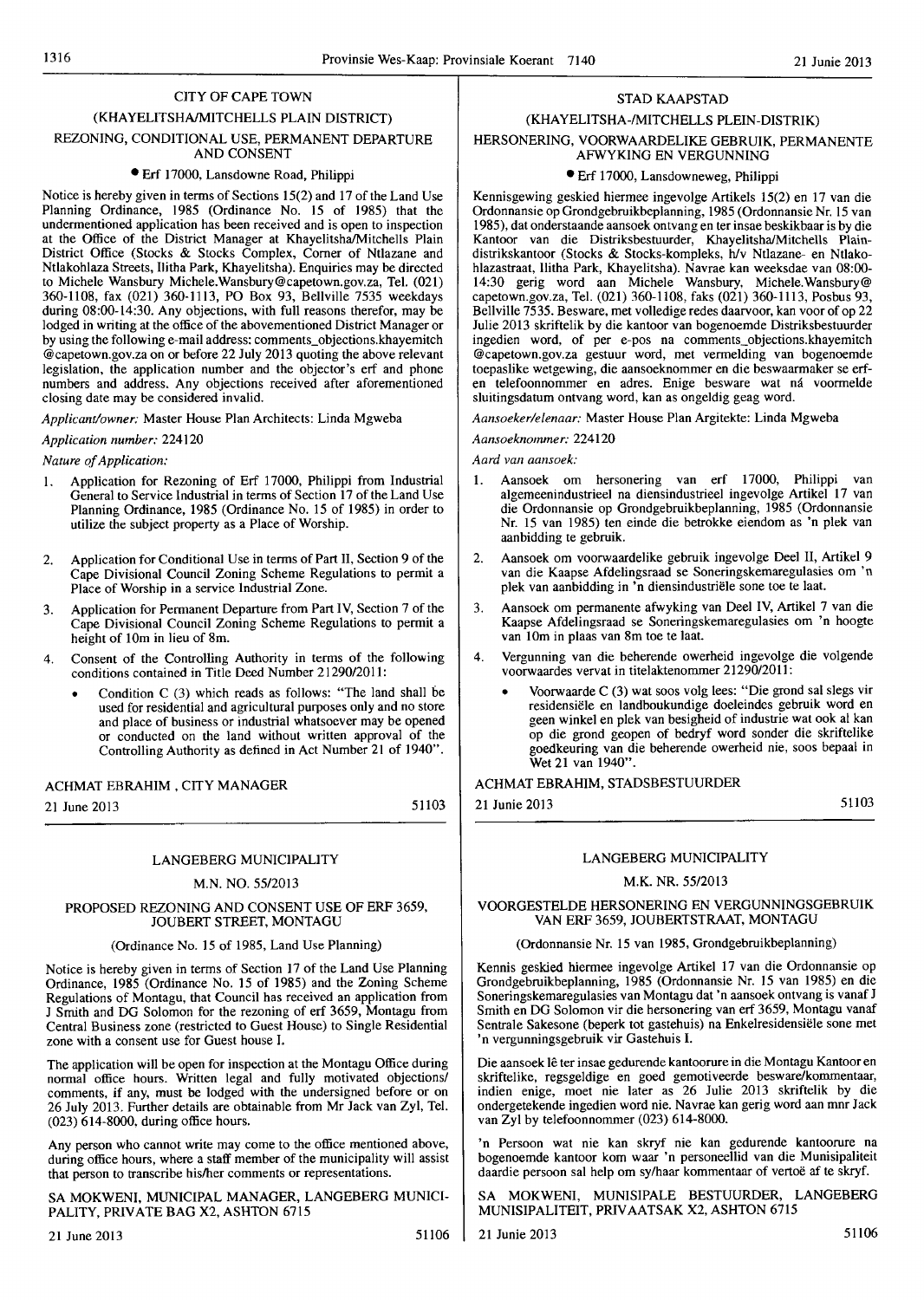# DRAKENSTEIN MUNICIPALITY

# APPLICATION FOR CONSENT USE: ERF 21890, PAARL

Notice is hereby given in terms of Clause 18(2) of the Paarl Scheme Regulations, that an application as set out below has been received and can be viewed during normal office hours at the Office of the Head: Planning Services, Administrative Offices, clo Main and Market Streets, PaarI, Tel. (021) 807-4770:

*Property:* Erf 21890, Paarl

*Owner:* Drakenstein Crematorium CC

*Applicant:* Drakenstein Crematorium

*Locality:* The erf is located on Watt Street in the Daljosaphat Industrial area

*Extent:* ±934m<sup>2</sup>

*Current Zoning:* Industrial Zone

*Proposal:* Consent use for a crematorium which will be operating 24 hours daily.

Motivated objections to the above can be lodged in writing to the Municipal Manager, Drakenstein Municipality, PO Box I, Paarl, 7622 by no later than Monday, 22 July 2013 of the date hereof. No late objections will be considered.

Persons who are unable to read or write, can submit their objections verbally at the Municipal Offices, Berg River Boulevard, Paarl, where they will be assisted by a staff member, to put their comments in writing.

JF METTLER, MUNICIPAL MANAGER

15/4/1 (21890) P

21 June 2013

51104

# MATZIKAMA MUNICIPALITY

### NOTICE: DECLARATION OF PROPERTY TAX RATES FOR THE FINANCIAL YEAR 2013/2014

Notice is hereby given in terms of Section 14(2) of the Local Government: Municipal Property Rates Act (Act 6 of 2004) that the following Property Tax Rates was approved during a Matzikama Municipal Council Meeting held on 28 May 2013.

- (I) a tax rate of 0.009296c/R for the following properties: Residential, Industrial, Business and Commercial, Farm Properties (other business, commercial and residential), Smallholdings (residential and industrial);
- (2) a tax rate of 0.0027888c/R for the following properties: State Infrastructure, Smallholdings, Land Claims;
- (3) a tax rate of 0.001 9656c/R for the following properties: Agriculture, Farm Properties - Agriculture, Farm Properties (not in use), Smallholdings - Agriculture;
- (4) a tax rate of  $0.00049168c/R$  set for the DMA;
- (5) a tax rate of 0.008964c/R for Smallholdings (Other business and commercial);
- (6) a tax rate of 0.002739c/R for State Properties;
- (7) a tax rate of 0.0019305c/R for the following properties: Private towns serviced by owner, Conservation Properties, National Monuments and Public Service Organizations.

For inquiries during office hours (08:00-17:00) please telephone: WET van der Westhuizen or U Baartman, Tel. (027) 201-3300.

DGI O'NEILL, MUNICIPAL MANAGER, MUNICIPAL OFFICES, PO BOX 98, VREDENDAL 8160

NOTICE NO. KI9/2013

21 June 2013  $51108$ 

# DRAKENSTEIN MUNISIPALITEIT

# AANSOEK OM VERGUNNINGSGEBRUIK: ERF 21890, PAARL

Kennis geskied hiermee ingevolge KIousule. 18(2) van die Paarl Skemaregulasies, dat 'n aansoek soos hieronder uiteengesit ontvang is en gedurende normale kantoorure ter insae is by die Kantoor van die Hoof: Beplanningsdienste, Administratiewe Kantore, h/v Hoof- en Markstraat, Paarl, Tel. (021) 807-4770:

*Eiendom:* Erf 21890, Paarl

*Eienaar: Drakenstein Krematorium BK* 

*Aansoeker:* Drakenstein Krematorium

*Ligging:* Die erf is gelee aan Wattstraat binne die Daljosaphat Nywerheidsarea

*Grootte:* ±934m<sup>2</sup>

*Huidige Sonering:* Nywerheidsone

*Voorstel:* Vergunningsgebruik vir 'n krematorium wat 24 uur daagliks bedryf sal word.

Gemotiveerde besware teen bogemelde aansoek kan skriftelik gerig word aan die Munisipale Bestuurder, Drakenstein Munisipaliteit, Posbus 1, Paarl 7622, teen nie later nie as Maandag, 22 Julie 2013. Geen laat besware sal oorweeg word nie.

Indien 'n persoon nie kan lees of skryf nie, kan so 'n persoon sy kommentaar mondelings by die Munisipale Kantore, Bergrivier Boulevard, Paarl, aflê, waar 'n personeellid sal help om sy kommentaar/vertoë op skrif te stel.

# JF METTLER, MUNISIPALE BESTUURDER

15/4/1 (21890) P

21 Junie 2013 51104

# MATZIKAMA MUNISIPALITEIT

### KENNISGEWING: AFKONDIGING VAN EIENDOMSBELASTINGKOERS VIR DIE 2013/2014 FINANSIELE JAAR

Kennis geskied hiermee ingevolge Artikel 14(2) van die Wet op Munisipale Eiendomsbelasting (Wet 6 van 2004) dat die Matzikama Munisipale Raad lydens 'n Raadsvergadering gehou op 28 Mei 2013 die volgende eiendomsbelastingkoers goedgekeur het:

- (1) 'n belastingkoers van 0.009296cIR vir die volgende eiendomme: Residensieel, Industrieel, Besigheid en Kommersieel, Plaaseiendomme (ander besigheid, kommersieel en residensieel), Kleinhoewes (Residensieel en Industrieel) vasgestel word;
- (2) 'n belastingkoers van 0.0027888c/R vir die volgende eiendomme: Staat-Infrastruktuur, KIeinhoewes, Grondeise en Staatstrusts vasgestel word;
- (3) 'n belastingkoers van 0.0019656c/R vir die volgende eiendomme: Landbou, Plaaseiendomme - Landbou, Plaaseiendomme - geen gebruik, Plaaseiendomme, Kleinhoewes - Landbou vasgestel word;
- (4) 'n belastingkoers van 0.00049168c/R vir die DMA vasgestel word;
- (5) 'n belastingkoers van 0.008964c/R vir KIeinhoewes (ander besigheid en kommersieel) vasgestel word;
- (6) 'n belastingkoers van 0.002739c/R vir Staatseiendomme vasgestel word;
- (7) 'n belastingkoers van 0.0019305cIR vir die volgende eiendomme: Privaat dorpe gediens deur eienaar, Bewaringseiendomme, Nasionale monumente en Publieke diensorganisasies vasgestel word.

Vir navrae tydens kantoorure (08:00-17:00) skakel asseblief: WET van der Westhuizen of U Baartman, Tel. (027) 201-3300.

O'NEILL, MUNISIPALE BESTUURDER, MUNISIPALE KANTORE, POSBUS 98, VREDENDAL 8160

KENNISGEWINGNR, K19/2013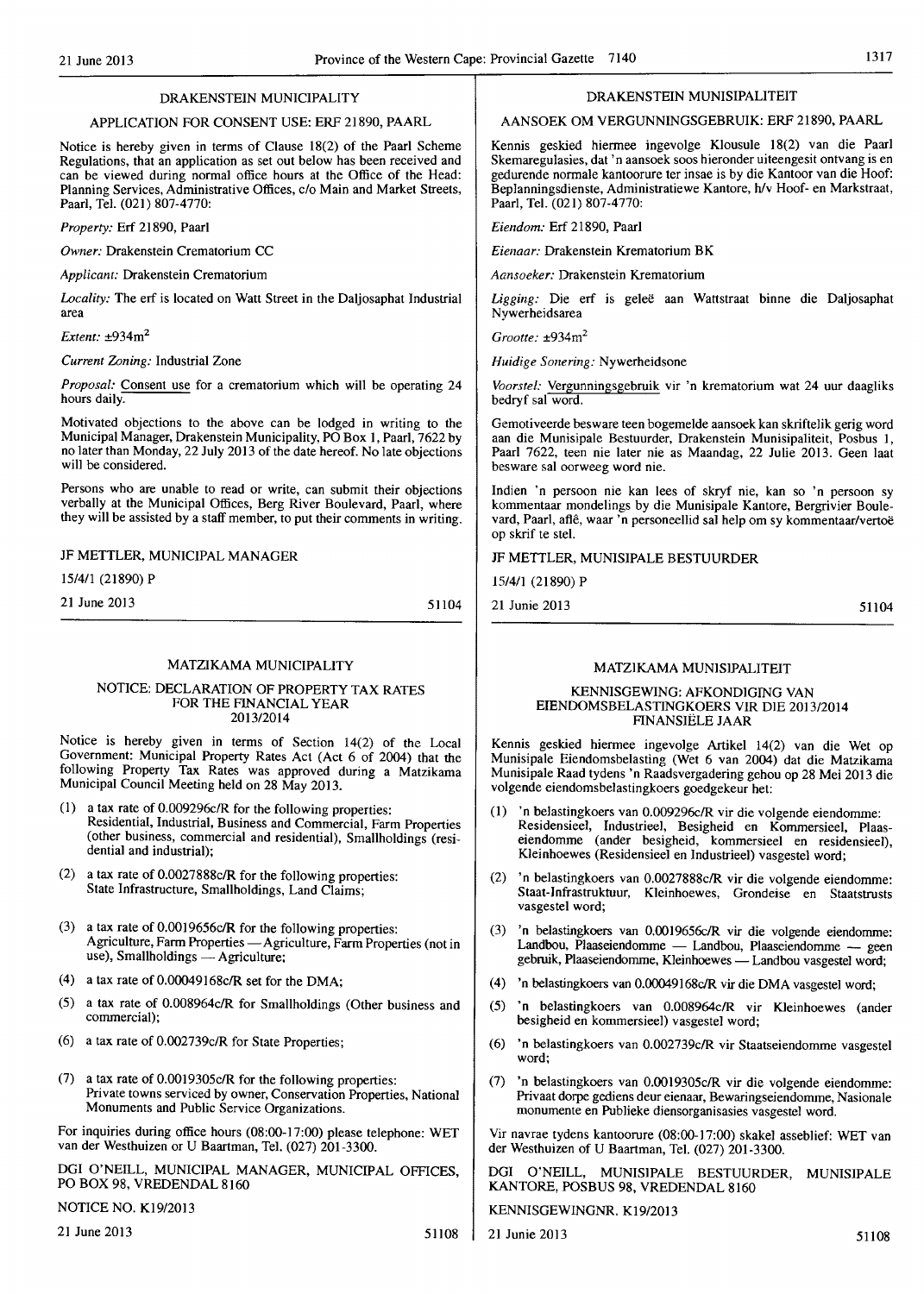# DRAKENSTEIN MUNICIPALITY

### APPLICATION FOR TEMPORARY DEPARTURE: FARM 888/1, PAARL DIVISION

Notice is hereby given in terms of Section 15(2)(a) of the Land Use Planning Ordinance, 1985 (Ordinance No. 15 of 1985), that an application as set out below has been received and can be viewed during normal office hours at the office of the Head: Planning Services, Administrative Offices, c/o Main and Market Streets, Paarl, Tel. (021) 807-4770:

*Property:* Farm 888/1, Paarl Division

*Applicant:* Provincial Government Western Cape (Department of Transport and Public Works)

*Owner:* Republic of South Africa

*Extent:* 149ha

*Zoning:* Agricultural Zone I

*Locality:* The farm is located ±lOkm south of Paarl in the area of Pearl Valley

*Proposal:* Temporary Departure in order to operate a road materials borrow pit, for a period of 30 years including mining of rock/sand and rehabilitation of the site.

Motivated objections to the above can be lodged in writing to the Municipal Manager, Drakenstein Municipality, PO Box 1, Paarl 7622 by no later than Monday, 22 July 2013 of the date hereof. No late objections will be considered.

Persons who are unahle to read or write, can submit their objections verbally at the Municipal Offices, Berg River Boulevard, Paarl, where they will be assisted by a staff member, to put their comments in writing.

#### JF METTLER, MUNICIPAL MANAGER

15/4/1 (F888/1)P

21 June 2013

51105

# LANGEBERG MUNICIPALITY

# PROPOSED TEMPORARY DAPARTURE OF THE FARM NO. 217, MONTAGU (BORROW PIT)

In terms of Section 15 of the Land Use Planning Ordinance (Ordinance No. 15 of 1985), notice is hereby given that an application has been received for the temporary departure as set out below. This application is to be submitted to Council and will be available for scrutiny at Council's Section: Town Planning (Montagu) at 3 Piet Retief Street, Montagu. Further details are obtainable from Tracy Brunings, Tel. (023) 614-8000, during office hours.

*Applicant:* Rode & Associates

*Property:* Farm No. 217, Montagu

*Owner:* Provincial Government Western Cape (Department of Transport & Public Works)

*Locality:* ±20km North-east of Montagu

*Size:* 839ha

*Proposal:* Borrow Pit

*Existing zoning:* Agricultural zone I

Written, legal and fully motivated objections/comments, if any, against the application must be lodged in writing with the undersigned or at any Langeberg Municipal Office on or before 26 July 2013.

Any person who cannot write may come to the Montagu office during office hours where a staff member of the municipality, will assist that person to transcribe that person's comments or representations. Late objections will not be considered.

SA MOKWENI, MUNICIPAL MANAGER, LANGEBERG MUNICI-PALITY, PRIVATE BAG X2, ASHTON 6715

[Notice No. M.N. 54/2013]

21 June 2013 51107

# DRAKENSTEIN MUNISIPALITEIT

# AANSOEK OM TYDELIKE AFWYKING: PLAAS 888/1, PAARL AFDELING

Kennis geskied hiermee ingevolge Artikel 15(2)(a) van die Ordonnansie op Grondgebruikbeplanning, 1985 (Ordonnansie Nr. 15 van 1985), dat'n aansoek soos hieronder uiteengesit ontvang is en gedurende normale kantoorure ter insae is by Kantoor van die Hoof: Beplanningsdienste, Administratiewe Kantore, h/v Hoof- en Markstraat, Paarl, Tel. (021) 807-4770:

*Eiendom:* Plaas 888/1, Paarl Afdeling

*Aallsoeker:* Wes-Kaapse Provinsiale Regering (Departement van Vervoer en Publieke Werke)

Eienaar: Republiek van Suid-Afrika

*Grootte:* 149ha

Sonering: Landbousone I

*Ligging: Die plaas is geleë* ±10km suid van Paarl in die omgewing van Pearl Valley

*Voorstel:* Tydelike Afwyking vir die gebruik van 'n pad materiaalleengroef, vir 'n tydperk van 30 jaar insluitend ontgunning van klip/sand en rehabilitasie van die terrein.

Gemotiveerde besware teen bogemelde aansoek kan skriftelik gerig word aan die Munisipale Bestuurder, Drakenstein Munisipaliteit, Posbus I, Paarl 7622, teen nie later nie as Maandag, 22 Julie 2013. Geen laat besware sal oorweeg word nie.

Indien 'n persoon nie kan lees of skryf nie, kan so 'n persoon sy kommentaar mondelings by die Munisipale Kantore, Bergrivier Boulevard, Paarl, aflê waar 'n personeellid sal help om sy kommentaar/vertoë op skrif te ste!.

JF METTLER, MUNISIPALE BESTUURDER

15/4/1 (F888/1)P

21 Junie 2013 51105

# LANGEBERG MUNISIPALITEIT

# VOORGESTELDE TYDELIKE AFWYKING VAN DIE PLAAS NR. 217, MONTAGU (GRUISGROEWE)

Kennis geskied hiermee ingevolge Artikel 15 van die Ordonnansie op Grondgebruikbeplanning (Ordonnansie Nr. 15 van 1985) dat 'n aansoek om tydelike afwyking soos hieronder uiteengesit by die Raad voorgele gaan word en dat dit gedurende kantoorure ter insae Ie by die Raad se Afdeling: StadsbepJanning (Montagu) te Piet Retiefstraat 3, Montagu. Nadere besonderhede is gedurende kantoorure by Tracy Brunings, Tel. (023) 614-8000, beskikbaar.

*Aallsoeker:* Rode & Medewerkers

*Eiendom: Plaas Nr. 217, Montagu* 

*Eienaar:* Provinsiale Regering Wes-Kaap (Departement van Vervoer en Openbare Werke)

*Ligging:* ±20km Noordoos van Montagu

*Grootte:* 839ha

*Voorstel:* Gruisgroef

*Huidige sonering:* Landbousone I

Skriftelike, regsgeldige en goed gemotiveerde beswarelkommentaar, indien enige, kan by die ondergemelde adres of enige van die Langeberg Munisipaie Kantore ingedien word voor of op 26 Julie 2013.

'n Persoon wat nie kan skryf nie kan gedurende kantoorure na bogenoemde Montagu Kantoor kom waar 'n personeellid van die Munisipaliteit, daardie persoon sal help am die persoon se kommentaar of vertoe af te skryf. Geen laat besware sal oorweeg word nie.

SA MOKWENI, MUNISIPALE BESTUURDER, LANGEBERG MUNISIPALITEIT, PRIV AATSAK X2, ASHTON 6715

[Kennisgewingnr. M.K. 54/2013]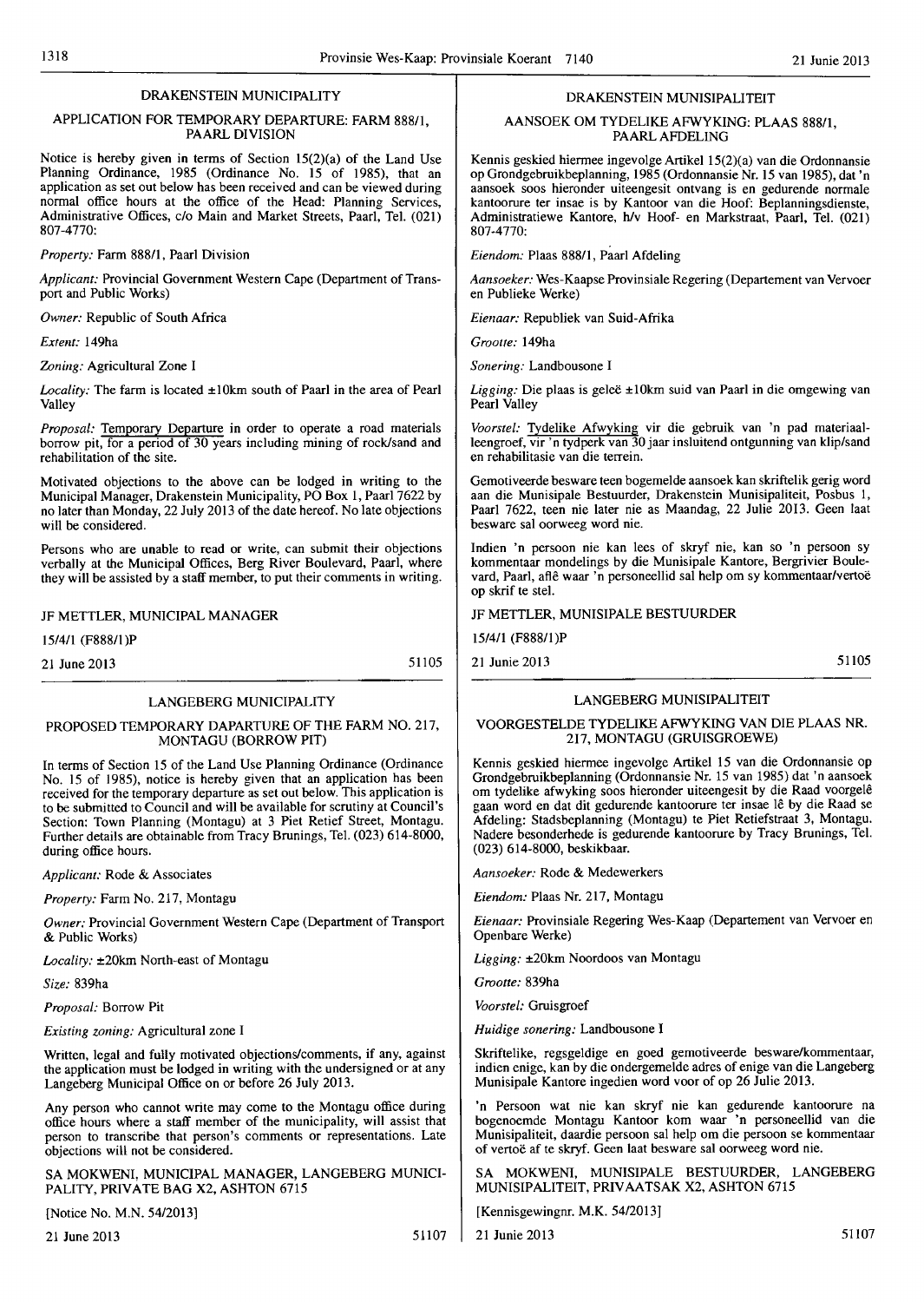# MATZIKAMA MUNICIPALITY APPLICATION FOR REZONING

Notice is hereby given in terms of Section 17(2) of the Land Use Planning Ordinance, 1985 that the Municipality considers the following application:

*Owner:* Matzikama Municipality

Property: Unregistered Erf 4863, Vredendal (Portion of Erf 3191, Vredendal)

*Locality:* Sonneblom Crescent, Vredendal North

*Existing zoning:* Public Open Space

*Proposed development:* 

- Rezoning of unregistered Erf 4863, Vredendal (Portion of Erf 3191, Vredendal (±1008m2) from Public Open Space to Institutional Zone I for a Place of Worship (church).
- Retain Remainder of Erf 3191, Vredendal as Public Open Space.
- Departure from building line restrictions of the north-eastern building line from 10m to 5m and south-western building line from 10m to 2m.
- Departure from the parking requirements on the unregistered Erf 4863, Vredendal and utilizing the Remainder of Erf 3191, Vredendal for parking.

Details of the application can be obtained from Mr Lategan or Ms Krick during office hours.

Motivated objections and/or comments with regards to the application must reach the Municipality in writing on or before Monday, 22 July 2013.

Any person who cannot write are invited to visit undermentioned office of the Municipality where Mr Lategan or Ms Kriek will assist such person to transcribe hislher objections and/or comments.

DGI O'NEILL, MUNICIPAL MANAGER, MUNICIPAL OFFICES, 37 CHURCH STREET, PO BOX 98, VREDENDAL 8160

Tel. (027) 201-3300. Fax: (027) 213-5098

Notice No. G412013

21 June 2013

51109

# MOSSEL BAY MUNICIPALITY LAND USE PLANNING ORDINANCE, 1985 (ORDINANCE NO. 15 OF 1985) LOCAL GOVERNMENT: MUNICIPAL SYSTEMS ACT, 2000

(ACT 32 OF 2000)

APPLICATION FOR SUBDIVISION: REMAINDER OF PORTION 4 OF THE FARM RHEEBOKSFONTEIN NO. 142, MOSSEL BAY

Notice is hereby given that the undermentioned application has been received by the Municipality in terms of Section 24 of the Land Use Planning Ordinance, 1985 (Ordinance No. 15 of 1985). Details of the proposal are open to inspection at the Town Planning Division, 4th Floor, Montagu Place Building, Montagu Street, Mossel Bay. Any objections, with full reasons therefor, must be lodged in writing with the Municipal Manager, Private Bag X29, Mossel Bay 6500 on or before Monday, 22 July 2013, quoting the above Ordinance and objector's erf number. Any comment or objection received after the aforementioned closing date may be disregarded. Any enquiries in this regard may be directed to Ms H Vorster, Town Planning, at telephone number (044) 606-5077 or fax number (044) 690-5786.

In terms of Section 21(4) of the Local Government: Municipal Systems Act, 2000 (Act 32 of 2000) notice is hereby given that people who cannot write may approach the Legal Services Division during office hours, where a member of staff will assist you in putting your comments or objections in writing.

*Applicant:* Formaplan Town and Regional Planners, PO Box 2792, MOSSEL BAY 6500

*Nature of Application:* Proposed subdivision of Remainder of Portion 4 of the farm Rheeboksfontein No. 142, measuring approximately 20ha and zoned "Agricultural Zone I", into two portions, Portion 1 -  $±3.9732$ ha and Remainder  $-±16$ ha.

File Reference: Rheeboksfontein 14214

DR M GRATZ, MUNICIPAL MANAGER

21 June 2013 51111

# MUNISIPALITEIT MATZIKAMA AANSOEK OM HERSONERING

Kennis geskied hiermee ingevolge Artikel 17(2) van die Ordonnansie op Grondgebruikbeplanning, 1985 dat die Munisipaliteit die volgende aansoek oorweeg:

*Eienaar:* Matzikama Munisipa1iteit

*Eiendom:* Ongeregistreerde Erf 4863, Vredendal (Gedeelte van Erf 3191, Vredendal)

Ligging: Sonneblomsingel, Vredendal-Noord

*Huidige sonering:* Publieke Oopruimte

*Voorstel:* 

- Die hersonering van ongeregistreerde Erf 4863, Vredendal (Gedeelte van Erf 3191, Vredendal) (±1008m<sup>2</sup>) vanaf Publieke Oopruimte na Inrigtingsone I vir 'n Bedehuis (kerk).
- Behou die Restant van Erf 3191, Vredendal vir Publieke Oopruimte.
- Afwyking van boulynbeperkings van die noordoostelike boulyn vanaf 10m na 5m en suidwestelike boulyn vanaf 10m na 2m.
- Afwyking van die parkeringsvereistes op ongeregistreerde Erf 4863, Vredendal en om die Restant van Erf3191, Vredendal vir parkering aan te wend.

Besonderhede van die aansoek is gedurende kantoorure by mnr Lategan of me Kriek ter insae.

Skriftelik gemotiveerde kommentaar en/of besware ten opsigte van die voorstel kan voor of op Maandag, 22 Julie 2013 by die Munisipaliteit ingedien word.

Enige persoon wat nie kan skryf nie kan gedurende die kantoorure van die Munisipaliteit na ondergemelde kantoor kom waar mnr Lategan of me Kriek sodanige persoon sal help om sy/haar kommentaar en/of besware af te skryf.

DGI O'NEILL, MUNISIPALE BESTUURDER, MUNISIPALE KANTORE, KERKSTRAAT 37, POSBUS 98, VREDENDAL, 8160

Tel.: (027) 201-3300. Faks: (027) 213-5098

Kennisgewingnr. G4/2013

21 Junie 2013 51109

# MOSSELBAAI MUNISIPALITEIT

# ORDONNANSIE OP GRONDGEBRUIKBEPLANNING, 1985 (ORDINANCE NO, 15 VAN 1985)

WET OP PLAASLIKE REGERING: MUNISIPALE STELSELS, 2000 (WET 32 VAN 2000)

AANSOEK OM ONDERVERDELING: RESTANT VAN GEDEELTE 4 VAN DIE PLAAS RHEEBOKSFONTEIN NR. 142, MOSSELBAAI

Kennis geskied hiermee dat die ondergemelde aansoek ingevolge Artike1 24 van die Ordonnansie op Grondgebruikbeplanning, 1985 (Ordonnansie Nr. 15 van 1985) deur die Munisipaliteit ontvang is, Besonderhede van die voorstel lê ter insae by die Afdeling Stadsbeplanning, 4de Vloer, Montagu Plek Gebou, Montagustraat, Mosselbaai. Enige besware, met vollcdige redes daarvoor, moet skriftelik by die Munisipale Bestuurder, Privaatsak X29, Mosselbaai 6500 ingedien word op of voor Maandag, 22 Julie 2013, met vermelding van bogenoemde Ordonnansie en beswaarmaker se erfnommer, Enige kommentaar of beswaar wat na die voorgemelde sluitingsdatum ontvang word, mag moontlik nie in ag geneem word me. Enige navrae kan gerig word aan me H Vorster, Stadsbeplanning, by telefoonnommer (044) 606-5077 of faksnommer (044) 690-5786.

Ingevolge Artikel 21(4) van die Plaaslike Regering: Wet op Munisipale Stelsels, 2000 (Wet 32 van 2000) word kennis hiermee gegee dat persone wat nie kan skryf nie, die Afdeling Regsdienste kan nader tydens kantoorure, waar 'n lid van die personeel u behulpsaam sal wees om u kommentaar of beswaar op skrif te stel.

*Aansoeker:* Formaplan Stads- en Streekbeplanners, Posbus 2792, MOSSELBAAI 6500

*Aard van Aansoek:* Voorgestelde onderverdeling van Restant van Gedeelte 4 van die plaas Rheeboksfontein Nr. 142, groot ongeveer 20ha en gesoneer "Landbousone I", in twee gedeeltes, naamlik Gedeelte 1 en  $\pm 3.9732$ ha en Restant —  $\pm 16$ ha.

Lêerverwysing: Rheeboksfontein 142/4

DR M GRATZ, MUNISIPALE BESTUURDER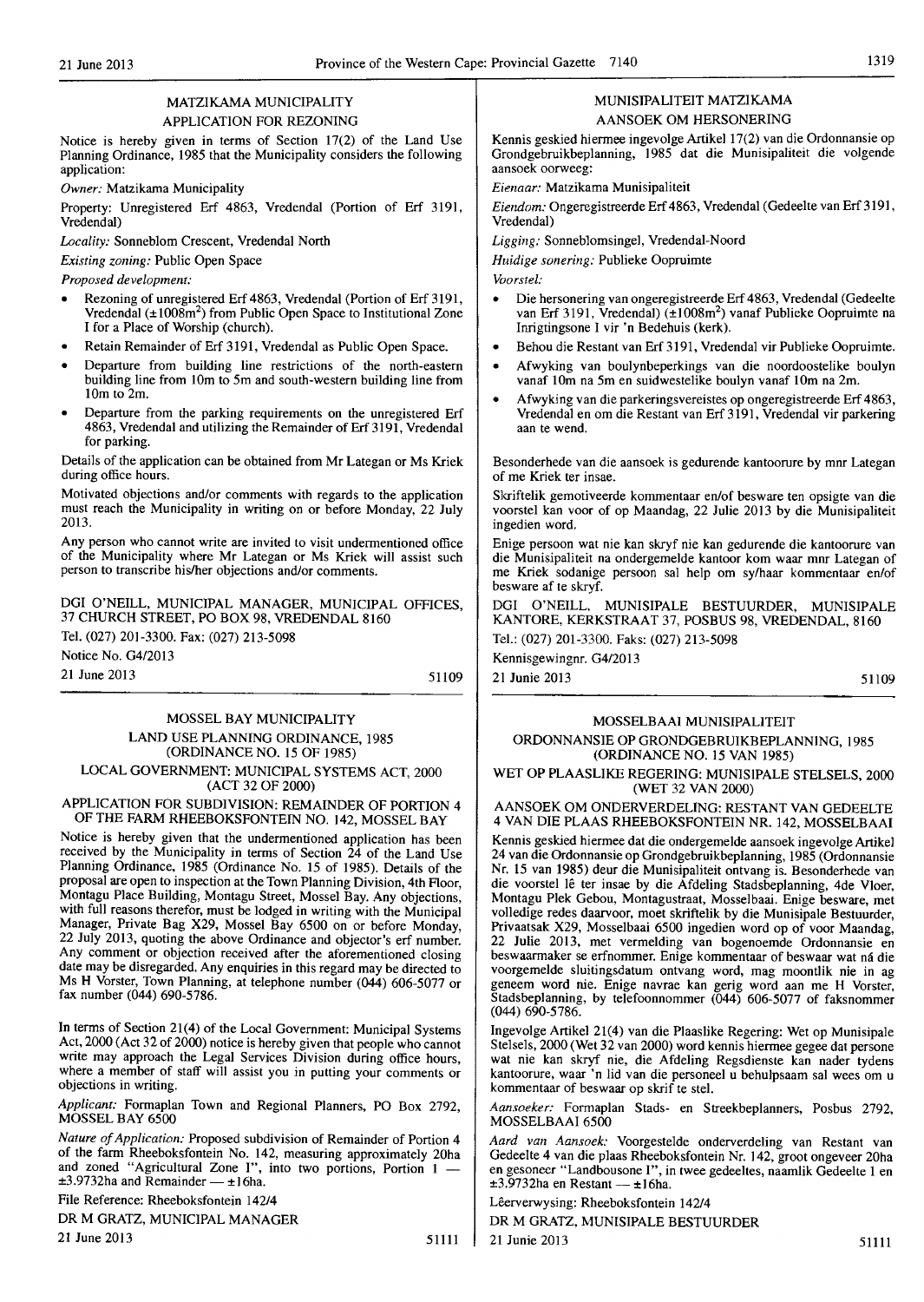# MATZIKAMA MUNICIPALITY

# APPLICATION FOR REZONING

Notice is hereby given in terms of Section 17(2) of the Land Use Planning Ordinance, 1985 that the Municipality considers the following application: *to* 

*Owner:* Matzikama Municipality

*Property:* Erf 772, Vanrhynsdorp

*Locality:* Buitekant Street, Vanrhynsdorp

*Existing zoning:* Institutional zone I

*Proposed development:* 

- The rezoning of Erf 772, Vanrhynsdorp (±8588m<sup>2</sup>) to Subdivisional Area.
- Subdividing Portion A  $(\pm 2000 \text{m}^2)$  from Erf 772, Vanrhynsdorp.
- Rezoning Portion A to Institutional Zone II for a place of worship (church).
- Retaining the Remainder of Erf 772 ( $\pm 6588$ m<sup>2</sup>) as Institutional Zone I for a school or crèche.

Details of the application can be obtained from Mr Lategan or Ms Kriek during office hours.

Motivated objections and/or comments with regard to the application must reach the Municipality in writing on or before Monday, 22 July 2013.

Any person who cannot write are invited to visit undermentioned office of the Municipality where Mr Lategan or Ms Kriek will assist such person to transcribe his/her objections and/or comments.

DOl O'NEILL, MUNICIPAL MANAGER, MUNICIPAL OFFICES, 37 CHURCH STREET, PO BOX 98, VREDENDAL 8160

Tel. (027) 201-3300. Fax: (027) 213-5098

Notice No. *G3/2013* 

21 June 2013

51110

# MOSSEL BAY MUNICIPALITY

# LAND USE PLANNING ORDINANCE, 1985 (ORDINANCE NO. 15 OF 1985)

# LOCAL GOVERNMENT: MUNICIPAL SYSTEMS ACT, 2000 (ACT 32 OF 2000)

# APPLICATION FOR REZONING: ERF 5809, HARTENBOS (VIA APPlE STREET, GOURIQUA PARK)

Notice is hereby given that an application has been received by the Municipality in terms of Section  $17(1)$  of the above Ordinance and is open to inspection at the Town Planning Division, 4th Floor, Montagu Place Building, Montagu Street, Mossel Bay. Any objections, with full reasons therefor, must be lodged in writing with the Municipal Manager, Private Bag X29, Mossel Bay 6500 on or before Monday, 22 July 2013, quoting the above application and objector's erf number. Any comment or objection received after the aforementioned closing date may be disregarded. Any enquiries in this regard may be directed to Ms H Vorster, Town Planning, at telephone number (044) 606-5077 or fax number (044) 690-5786.

In terms of Section 21(4) of the Local Government: Municipal Systems Act, 2000 (Act 32 of 2000) notice is hereby given that people who cannot write may approach the Legal Services Division during office hours, where a member of staff will assist you in putting your comments or objections in writing.

*Applicant:* Formaplan Town and Regional Planners, PO Box 2792, MOSSEL BAY 6500

*Nature of Application:* Proposed rezoning of Erf 5809, Hartenbos, measuring 1211m2 in extent, from "Local Business Zone" to "Light Industrial Zone".

File Reference: *15/4/37/5* 

DR M GRATZ, MUNICIPAL MANAGER

21 June 2013 51113

# MUNISIPALITEIT MATZIKAMA

AANSOEK OM HERSONERING

Kennis geskied hiermee ingevolge Artikel 17(2) van die Ordonnansie op Grondgebruikbeplanning, 1985 dat die Munisipaliteit die volgende aansoek oorweeg:

*Eiellaar:* Matzikama Munisipaliteit

*Eiendom:* Erf 772, Vanrhynsdorp

Ligging: Buitekantstraat, Vanrhynsdorp

*Huidige sonering:* Institusionele sone I

*Voorsrei:* 

- Die hersonering van Erf 772, Vanrhynsdorp (±8588m2) na Onderverdelingsgebied.
- Gedeelte A (±2000m<sup>2</sup>) van Erf 772, Vanrhynsdorp af te sny.
- Hersonering van Gedeelte A na Inrigtingsone II vir 'n bedehuis (kerk).
- Behou die Restant van Erf 772 ( $\pm 6588$ m<sup>2</sup>) as Institusionele sone I vir 'n skool of creche.

Besonderhede van die aansoek is gedurende kantoorure by mnr Lategan of me Kriek ter insae.

Skriftelik gemotiveerde kommentaar en/of besware ten opsigte van die voorstel kan voor of op Maandag, 22 Julie 2013 by die Munisipaliteit ingedien word.

Enige persoon wat nie kan skryf nie kan gedurende die kantoorure van die Munisipaliteit na ondergemelde kantoor kom waar mnr Lategan of me Kriek sodanige persoon sal help om sylhaar kommentaar en/of besware af te skryf.

DOl O'NEILL, MUNISIPALE BESTUURDER, MUNISIPALE KANTORE, KERKSTRAAT 37, POSBUS 98, VREDENDAL, 8160

Tel. (027) 201-3300. Faks: (027) 213-5098

Kennisgewingnr. G312013 21 Junie 2013 51II0

# MOSSELBAAI MUNISIPALITEIT

# ORDONNANSIE OP GRONDGEBRUIKBEPLANNING, 1985 (ORDONNANSIE NR. 15 VAN 1985)

# PLAASLIKE REGERING: WET OP MUNISIPALE STELSELS, 2000 (WET 32 VAN 2000)

# AANSOEK OM HERSONERING: ERF 5809, HARTENBOS (VIA APPIESTRAAT, GOURIQUAPARK)

Kennis geskied hiermee dat 'n aansoek ingevolge Artikel 17(1) van die bostaande Ordonnansie deur die Munisipaliteit ontvang is en ter insae Ie by die Afdeling Stadsbeplanning, 4de Vloer, Montagu Plek Gebou, Montagustraat, Mosselbaai. Enige besware, met voIIedige redes daarvoor, moet skriftelik by die Munisipale Bestuurder, Privaatsak X29, Mosselbaai 6500 ingedien word op of voor Maandag, 22 Julie 2013, met vermelding van bogenoemde aansoek en beswaarmaker se erfnommer. Enige kommentaar of beswaar wat ná die voorgemelde sluitingsdatum ontvang word, mag moontlik nie in ag geneem word nie. Enige navrae kan gerig word aan me H Vorster, Stadsbeplanning, by telefoonnommer (044) 606-5077 offaksnommer (044) 690-5786.

Ingevolge Artikel 21(4) van die Plaaslike Regering: Wet op Munisipale Stelsels, 2000 (Wet 32 van 2000) word kennis hiermee gegee dat persone wat nie kan skryf nie, die Afdeling Regsdienste kan nader tydens kantoorure, waar 'n lid van die personeel u behulpsaam sal wees om u kommentaar of beswaar op skrif te stel.

*Aansoeker:* Formaplan Stads en Streekbeplanners, Posbus 2792, MOSSELBAAI 6500

*Aard van Aansoek:* Voorgestelde hersonering van Erf 5809, Hartenbos, groot 1211m2, vanaf "Lokal Sakesone" na "Ligte Nywerheidsone".

Uerverwysing: *15/4/37/5* 

DR M GRATZ, MUNISIPALE BESTUURDER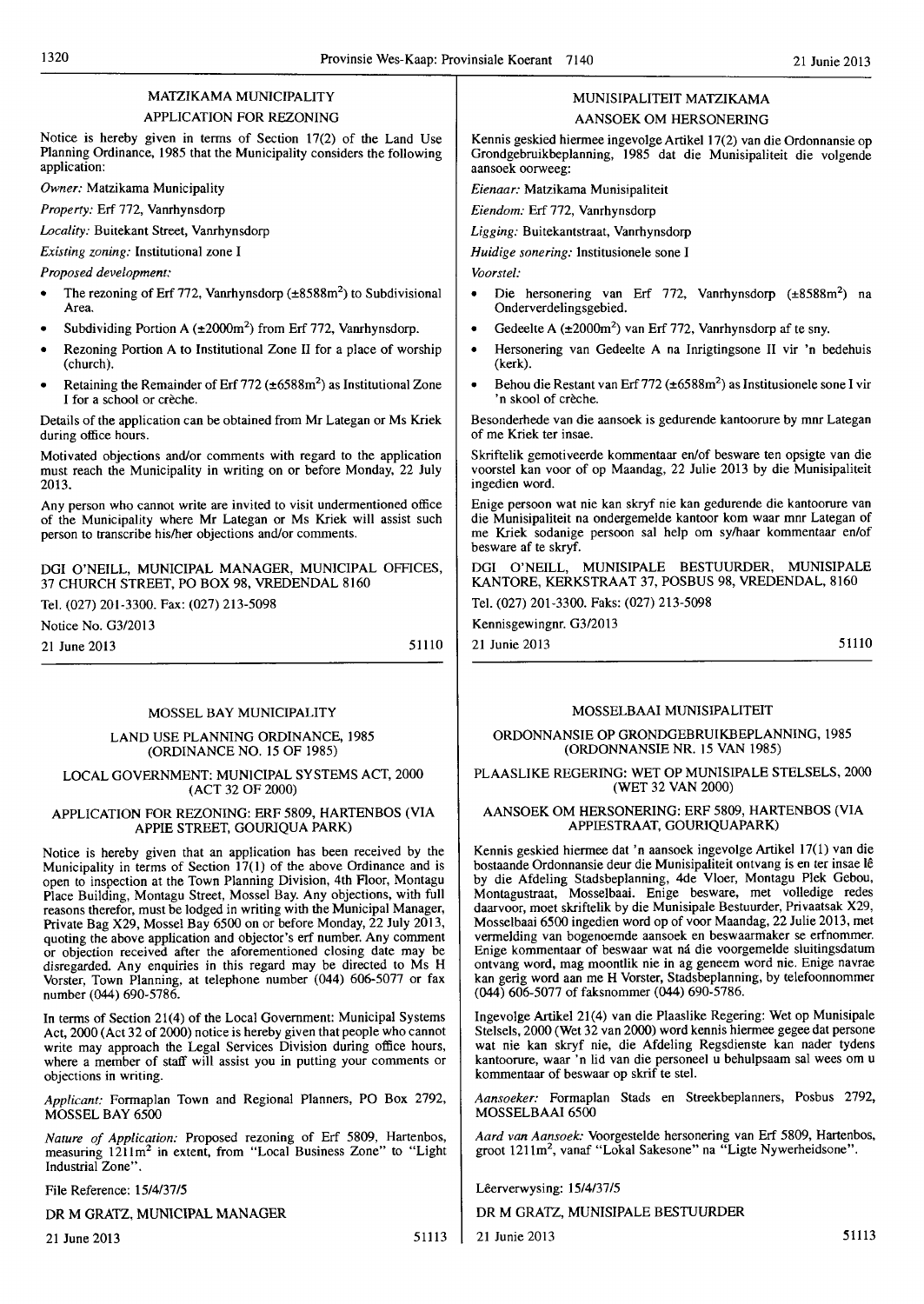# MOSSEL BAY MUNICIPALITY

# LAND USE PLANNING ORDINANCE, 1985 (ORDINANCE NO. 15 OF 1985)

# LOCAL GOVERNMENT: MUNICIPAL SYSTEMS ACT, 2000 (ACT 32 OF 2000)

### APPLICATION FOR SUBDIVISION OF ERVEN 18523, 18524 & 18525, NO.5, 7 & 9 KONINGKLIP STREET, MOSSEL BAY

Notice is hereby given that the undermentioned application has been received by the Municipality in terms of Section 24 of the Land Use Planning Ordinance, 1985 (Ordinance No. 15 of 1985). Details of the proposal are open to inspection at the Town Planning Division, 4th Floor, Montagu Place Building, Montagu Street, Mossel Bay. Any objections, with full reasons therefor, must be lodged in writing with the Municipal Manager, PO Box 25, Mossel Bay 6500 on or before Monday, 22 July 2013, quoting the above proposal and objector's erf number. Any comment or objection received after the aforementioned closing date may be disregarded. Any enquiries in this regard may be directed to Ms o Louw, Town Planning, at telephone number (044) 606-5074 or fax number (044) 690-5786.

In terms of Section 21(4) of the Local Government: Municipal Systems Act, 2000 (Act 32 of 2000) notice is hereby given that people who cannot write may approach the Legal Services Division during office hours, where a member of staff will assist you in putting your comments or objections in writing.

Applicant: R Serfontein on behalf of LAS Liebenberg, 14 Louis van Wyk Street, MOSSEL BAY 6500

### *Nature of Application:*

- 1. Subdivision of Erf 18523, Mossel Bay zoned "Single Residential zone" into two portions, namely Portion A  $(\pm 300 \text{m}^2)$  and Remainder  $(\pm 300 \text{m}^2)$ .
- 2. Subdivision of Erf 18524, Mossel Bay zoned "Single Residential zone" into two portions, namely Portion A  $(\pm 316m^2)$  and Remainder  $(\pm 317m^2)$ .
- 3. Subdivision of Erf 18525, Mossel Bay zoned "Single Residential zone" into two portions, namely Portion A  $(\pm 262m^2)$  and Remainder  $(\pm 263 \text{m}^2)$ .

File Reference: 15/4/26/2

# DR M GRATZ, MUNICIPAL MANAGER

21 June 2013

51112

# SWARTLAND MUNICIPALITY

# NOTICE 125/2012/2013

### PROPOSED SUBDIVISION: ERF 274, DARLING

Notice is hereby given in terms of Section 24(1) of Ordinance 15 of 1985 that an application has been received for the subdivision of erf 274 (1270m<sup>2</sup> in extent), situated between Mount Pleasant and Prospect Streets, Darling into a remainder ( $\pm 635 \text{m}^2$ ) and portion A ( $\pm 635 \text{m}^2$ ).

Further particulars are available during office hours (weekdays) at the Department Development Services, Office of the Manager: Planning, Building Control and Valuations, Municipal Office, Church Street, Malmesbury.

Any comments, whether an objection or support, may be lodged in writing with the undersigned not later than 22 July 2013 at 17:00.

JJ SCHOLTZ, MUNICIPAL MANAGER, MUNICIPAL OFFICE, PRIVATE BAG X52, MALMESBURY 7299

# MOSSELBAAI MUNISIPALITEIT

ORDONNANSIE OP GRONDGEBRUIKBEPLANNING, 1985 (ORDONNANSIE NR. 15 VAN 1985)

# PLAASLIKE REGERING: WET OP MUNISIPALE STELSELS, 2000 (WET 32 VAN 2000)

#### AANSOEK OM ONDERVERDELING VAN ERWE 18523, 18524 & 18525, KONINGKLIPSTRAAT 5,7 & 9, MOSSELBAAI

Kennis geskied hiermee dat die ondergemeIde aansoek ingevolge Artikel 24 van die Ordonnansie op Grondgebruikbeplanning, 1985 (Ordonnansie Nr. 15 van 1985) deur die Munisipaliteit ontvang is. Besonderhede van die voorstel lê ter insae by die Afdeling Stadsbeplanning, 4de Vloer, Montagu Plek Gebou, Montagustraat, Mosselbaai. Enige besware, met volledige redes daarvoor, moet skriftelik by die Munisipale Bestuurder, Posbus 25, Mosselbaai 6500 ingedien word op of voor Maandag, 22 Julie 2013, met vennelding van bogenoemde voorstel en beswaarmaker se erfnommer. Enige kommentaar of beswaar wat ná die voorgemelde sluitingsdatum ontvang word mag moontlik nie in ag geneem word nie. Enige navrae kan gerig word aan me 0 Louw, Stadsbeplanning, by telefoonnommer (044) 606-5074 of faksnommer (044) 690-5786.

Ingevolge Artikel 21(4) van die Plaaslike Regering: Wet op Munisipale Stelsels, 2000 (Wet 32 van 2000) word kennis hiermee gegee dat persone wat nie kan skryf nie, die Afdeling Regsdienste kan nader tydens kantoorure, waar 'n lid van die personeel u behulpsaam sal wees om u kommentaar of beswaar op skrif te ste!.

*Aansoeker:* R Serfontein namens LAS Liebenberg, Louis van Wykstraat 14, MOSSELBAAI 6500

Aard van Aansoek:

- 1. Onderverdeling van Erf 18523, Mosselbaai gesoneer "Enkelresidensiele sone" in twee gedeeJtes, naamlik Gedeelte A  $(\pm 300 \text{m}^2)$  en Restant  $(\pm 300 \text{m}^2)$ .
- 2. Onderverdeling van Erf 18524, Mosselbaai gesoneer "Enkelresidensiële sone" in twee gedeeltes, naamlik Gedeelte A (±316m<sup>2</sup>) en Restant  $(\pm 317m^2)$ .
- 3. Onderverdeling van Erf 18525, Mosselbaai gesoneer "Enkelresidensiële sone" in twee gedeeltes, naamlik Gedeelte A  $(\pm 262m^2)$ en Restant  $(\pm 263 \text{m}^2)$ .

# Lêerverwysing: 15/4/26/2

# DR M GRATZ, MUNISIPALE BESTUURDER

21 Junie 2013

51112

# MUNISIPALITEIT SWARTLAND

# KENNISGEWING 125/2012/2013

# VOORGESTELDE ONDERVERDELING VAN ERF 274, DARLING

Kennis geskied hiermee ingevolge ArtikeI 24(1) van Ordonnansie 15 van 1985 dat 'n aansoek ontvang is vir die onderverdeling van erf274 (groot 1270m2), gelee tussen Mount Pleasant- en Prospectstraat, Darling in 'n restant ( $\pm 635$ m<sup>2</sup>) en gedeelte A ( $\pm 635$ m<sup>2</sup>).

Verdere besonderhede is gedurende gewone kantoorure (weeksdae) by Departement OntwikkeIingsdienste, die Kantoor van die Bestuurder: Beplanning, Boubeheer en Waardasies, Munisipale Kantoor, Kerkstraat, Malmesbury beskikbaar.

Enige kommentaar, hetsy beswaar of ondersteuning, kan skriftelik by die ondergetekende ingedien word nie later nie as 22 Julie 2013 om 17:00.

SCHOLTZ, MUNISIPALE BESTUURDER, MUNISIPALE KANTOOR, PRIVAATSAK X52, MALMESBURY 7299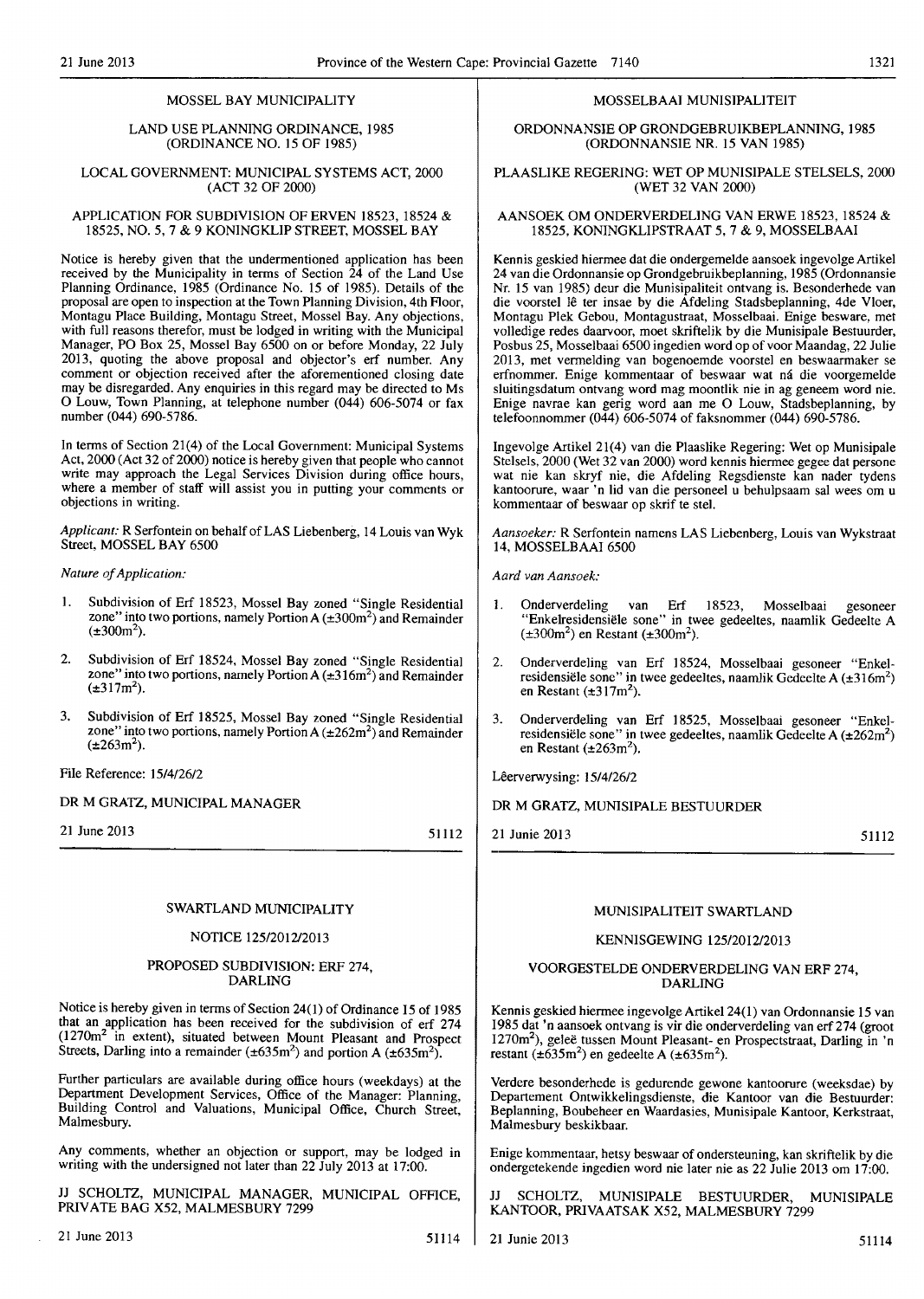# OVERSTRAND MUNICIPALITY

### PORTION 19 OF FARM HEMEL AND AARDE NO. 585, OVERSTRAND MUNICIPAL AREA: PROPOSED SUBDIVISION, REZONING AND REGISTRATION OF SERVITUDE AREA: PLAN ACTIVE ON BEHALF OF ASHBOURNE VINEYARDS

Notice is hereby given in terms of Section 24 of the Land Use Planning Ordinance, 1985 (Ordinance No. 15 of 1985) that an application has been received for the subdivision of Remainder Portion 19 of the farm Hemel and Aarde No. 585 and to register a dam servitude area of  $\pm$ 2.45ha on the subject property.

Notice is hereby further given in terms of the Act on the Subdivision of Agricultural Land, Act 70 of 1970, for the subdivision of Remainder Portion 19 of the farm Hcmel & Aarde No. 585 and to register a dam servitude area of  $\pm 2.45$ ha on the subject property.

Notice is hereby further given in terms of Section 17 of the Land Use Planning Ordinance, 1985 (Ordinance 15 of 1985) that an application has also been received for the rszoning of Portion A, a portion of Remainder Portion 19 of the farm Hemel and Aarde No. 585, from Agriculture Zone I to Open Space Zone III.

Notice is hereby lastly given in terms of Act 21 of 1940 that an application has been received for the subdivision of land adjacent to a road under jurisdiction of the District Road Engineer.

Full details regarding the proposal are available for inspection at the Department: Town Planning (16 Paterson Street) during normal office hours. Enquiries regarding the matter should be directed to the Town Planner, Mrs H van der Stoep (Tel. (028) 313-8900/Fax: (028) 313-2093). E-mail enquiries:LorettaPage(\orctta@overstrand.gov.za).

Any comments on the proposal should be submitted in writing to reach the undersigned by not later than Friday, 26 July 2013.

A person who cannot read or write but wishes to comment on the proposal may visit the Directorate: Infrastructure and Planning where a member of staff would assist them to formalize their comment.

MUNICIPAL MANAGER, OVERSTRAND MUNICIPALITY, PO BOX 20, HERMANUS 7200

Municipal Notice No. 41/2013

21 June 2013

51117

# SWARTLAND MUNICIPALITY

# NOTICE 126/2012/2013

#### PROPOSED CONSENT USE ON ERF 19, RIEBEEK KASTEEL

Notice is hereby given in terms of paragraph 4.7 of the Section 8 Zoning Scheme Regulations of Ordinance 15 of 1985 that an application has been received for a consent use on Erf  $19(166m^2)$  in extent), situated in Church Street, Riebeek Kasteel for a place of gathering in order to accommodate social functions.

Further particulars are available during office hours (weekdays) at the Department Development Services, Office of the Manager: Planning, Building Control and Valuations, Municipal Office, Church Street, Malmesbury.

Any comments, whether an objection or support, may be lodged in writing with the undersigned not later than 22 July 2013 at 17:00.

JJ SCHOLTZ, MUNICIPAL MANAGER, MUNICIPAL OFFICE, PRIVATE BAG X52, MALMESBURY 7299

21 June 2013 51115

# OVERSTRAND MUNISIPALITEIT

### GEDEELTE 19 VAN PLAAS HEMEL EN AARDE NR. 585, OVERSTRAND MUNISlPALE AREA: VOORGESTELDE ONDERVERDELING, HERSONERING EN REGISTRASIE VAN SERVITUUT-AREA: PLAN ACTIVE ON BEHALF OF ASHBOURNE VINEYARDS

Kennis geskied hiermee ingevolge Artikel 24 van die Ordonnansie op Grondgebruikbeplanning, 1985 (Ordonnansie Nr. 15 van 1985) dat 'n aansoek ontvang is vir die Onderverdeling van Gedeelte 19 van Plaas Hemel en Aarde Nr. 585 en om die dam servituut-area van ±2.45ha wat op die genoemde erf is te registreer.

Kennis geskied hiermee verder in terme van die Wet op die Onderverdeling van Landbougrond, Wet 70 van 1970, vir die onderverdeling van die oorblywende Gedeelte 19 van die plaas Hemel en Aarde Nr. 585 en om 'n dam servituutarea ±2.45ha op die bogenoemde plaas te registreer.

Kennis geskicd hiermec verder ingevolge Artikel 17 van die Ordonnansie op Grondgebruikbeplanning, 1985 Ordonnansie Nr. 15 van 1985) dat 'n aansoek ontvang is vir die Hersonering van Gedeelte A, 'n gedeelte van die Oorblywende Gedeelte 19 van die plaas Hemel en Aarde Nr. 585, van Landbousone I na Oopruimtesone III.

Kennis geskied hlermee laastens ingevolge Wet 21 van 1940 dat 'n aansoek ontvang is vir die onderverdeling van die grond langs die pad onder die regsgebied van die Distriks Padingenieur.

Volle besonderhede rakende die voorstel is beskikbaar vir inspeksie by die Departement: Stadsbeplanning (Patersonstraat 16) gedurende normale kantoorure. Navrae kan gerig word aan die Stadsbeplanner, mev H van der Stoep, (Tel. (028) 313-89OO/Faks: (028) 3\3-2093). E-pos navrae: Loretta Page (loretta@overstrand.gov.za).

Enige kommentaar aangaande die voorstel moet op skrif gestel word ten einde die ondergetekende te bereik teen nie later nie as Vrydag, 26 Julie 2013.

Persone wat wi! kommentaar lewer maar nie kan lees of skryf nie mag die Direktoraat: Infrastruktuur en Beplanning besoek waar hul deur 'n amptenaar bygcstaan sal word ten einde hul kommentaar te formaliseer.

MUNISIPALE BESTUURDER, OVERSTRAND MUNlSIPALITEIT, POSBUS 20, HERMANUS 7200

Munisipale Kennisgewing Nr. 41/2013

21 Junie 2013

51117

# SWARTLAND MUNISIPALITEIT

# KENNISGEWING 126/2012/2013

# VOORGESTELDE VERGUNNINGSGEBRUIK OP ERF 19, RIEBEEK KASTEEL

Kennis geskied hiermee ingevolge paragraaf 4.7 van die Artikel 8 Soneringskemaregulasies van Ordonnansie 15 van 1985 dat 'n aansoek ontvang is vir 'n vergunningsgebruik op Erf 19 (groot 166m<sup>2</sup>), geleë te Kerkstraat, Riebeek Kasteel vir 'n vergaderplek ten einde sosiale funksies aan te bied.

Verdere besonderhede is gedurende gewone kantoorure (weeksdae) by Departement Ontwikkelingsdienste, die Kantoor van die Bestuurder: Beplanning, Boubeheer en Waardasies, Munisipale Kantoor, Kerkstraat, Malmesbury beskikbaar.

Enige kommentaar, hetsy beswaar of ondersteuning, kan skriftelik by die ondergetekende nie later nie as 22 Julie 2013 om 17:00 ingedien word.

JJ SCHOLTZ, MUNISIPALE BESTUURDER, MUNISIPALE KANTORE, PRIV AATSAK X52, MALMESBURY 7299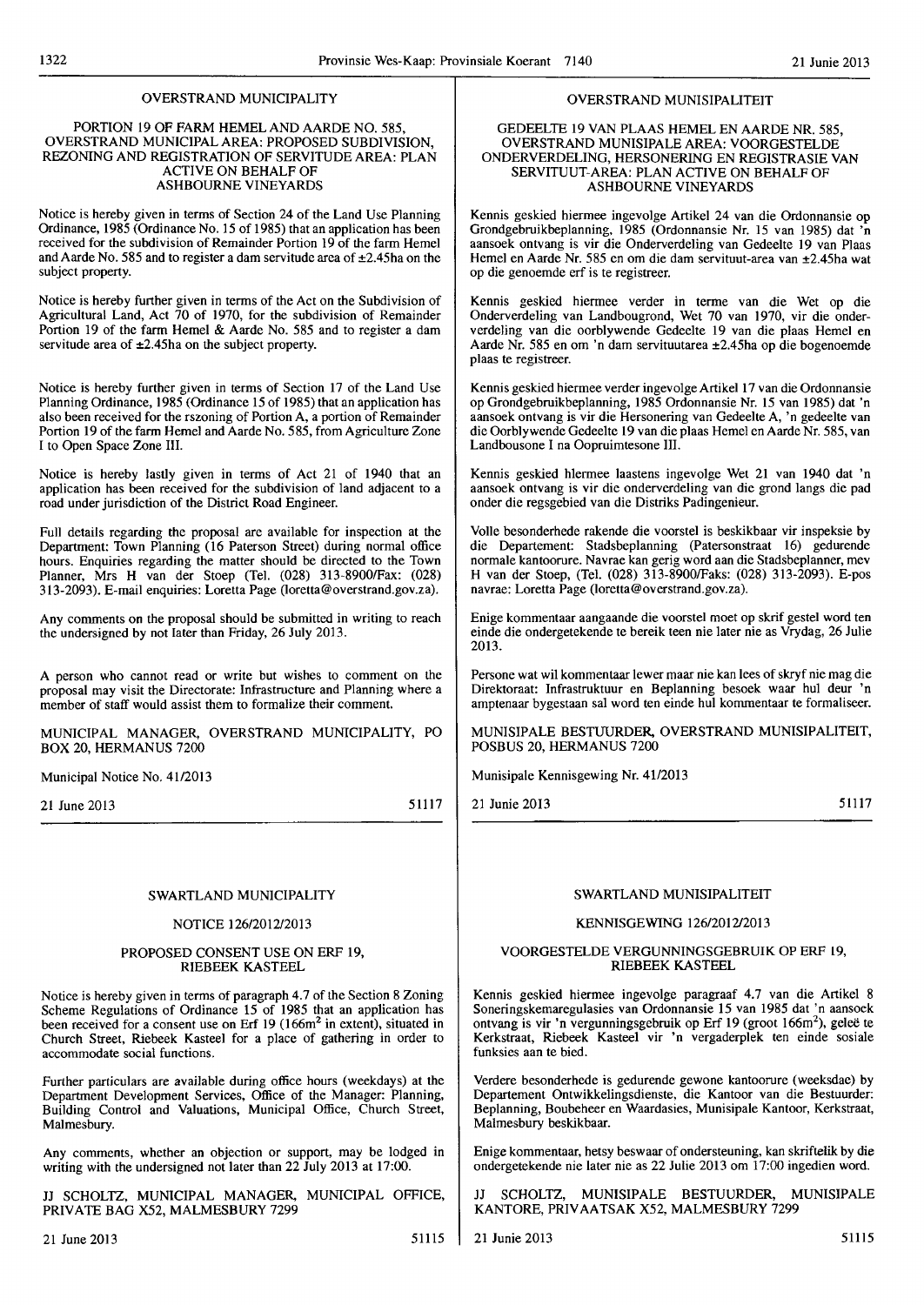# STELLENBOSCH MUNICIPALITY

# REZONING, CONSENT USE AND DEPARTURE: PORTION 8 OF FARM NO. 116, STELLENBOSCH DIVISION

Notice is hereby given in terms of Sections 15 & 17 of the Land Use Planning Ordinance, 1985 (Ordinance No. 15 of 1985) and in terms of Regulation 4.7 of the Scheme Regulations made in terms of Section 8 of the Land Use Planning Ordinance, 1985 (Ordinance No. 15 of 1985) and promulgated under P.N. 1048/1988 that the undermentioned application has been received and is open to inspection at the Office of the Director: Planning & Economic Development Services at the Planning Advice Centre, Plein Street, Stellenbosch, Tel. (021) 808-8606). Enquiries may be directed to Ms L Ollyn, PO Box 17, Stellenbosch 7599, Tel. (021) 808-8672 and fax number (021) 808-8651 weekdays during the hours of 08:30 to 15:00. Any objections, with full reasons therefor, may be lodged in writing at the office of the abovementioned Director on or before 22 July 2013, quoting the above relevant legislation and the objector's erf and phone numbers and address. Any objections received after aforementioned closing date may be considered invalid.

This advertisement is also available on the Municipal website www.stellenbosch.gov.za. on the Planning and Development page.

*Applicant:* P Mons Town Planning

*Erf/Erven number(s): Portion 8 of Farm No. 116, Stellenbosch Division* 

*Locality/Address:* Main Road No. 172 (Helshoogte Pass)

*Nature of application:* 

- Proposed rezoning of a portion of the remainder of Portion 8 of Farm 116, Stellenbosch Division  $\pm 915$ m<sup>2</sup> in extent from Agricultural Zone I to Agricultural Zone II in order to establish a 30 ton wine cellar.
- Proposed consent use to permit a tourist facility (wine tasting  $\&$ sales) on the first storey of the cellar building.
- Proposed departure to allow for the relaxation of the 30m building line along the western boundary to 10.3m to accommodate the new wine cellar, wine tasting facility and living unit building.

# MUNICIPAL MANAGER

(Notice No. PI5113)

21 June 2013 51116

STELLENBOSCH MUNISIPALlTEIT

# HERSONERING, VERGUNNINGSGEBRUIK EN AFWYKING: GEDEELTE 8 VAN PLAAS NR. 116, AFDELING STELLENBOSCH

Kennis geskied hiermee ingevolge Artikels 15 & 17 van die Ordonnansie op Grondgebruikbeplanning, 1985 (Ordonnansie Nr. 15 van 1985) en Regulasie 4.7 van die Skemaregulasies afgekondig by P.K. *1048/1988*  dat die onderstaande aansoek ontvang is en by die Kantoor van die Direkteur: Beplanning & Ontwikkelingsdienste by die Advieskantoor (Tel. (021) 808-8606) in Pleinstraat, Stellenbosch ter insae lê. Navrae kan aan mev L Ollyn by Posbus 17, Stellenbosch 7599, Tel. (021) 808-8672 en faks (021) 808-8651 weeksdae gedurende 08:30 tot 15:00 gerig word. Besware, met volledige redes daarvoor, mag skriftelik by die kantoor van die bogenoemde Direkteur, op of voor 22 Julie 2013 ingedien word, met vermelding van die relevante wetgewing, die beswaarmaker se erf- en telefoonnommer sowel as adres. Enige besware ontvang ná voormelde sluitingsdatum, mag as ongeldig geag word.

Hierdie Kennisgewing is ook beskikbaar op die Munisipale webtuiste www.stellenbosch.gov.za op die Beplanning en Ontwikkelingsblad.

*Applikant:* P Mons Town Planning

*ErjlErwe nommer(s):* Gedeelte 8 van Plaas *Nc.* 116, Afdeling Stellenbosch

Ligging/Adres: Hoofpad Nr. 172 (Helshoogte Pas)

Aard van aansoek:

- Voorgestelde hersonering van 'n gedeeJte van die restant van gedeelte 8 van Plaas 116, Afdeling Stellenbosch ±915m2 groot vanaf Landbousone I na Landbousone II om 'n 30 ton wynkelder te vestig.
- Voorgestelde vergunningsgebruik om 'n toeristefasiliteit (wynproe & verkope) toe te laat op die eerste verdieping van die wynkelder gebou.
- Voorgestelde afwyking vir die verslapping van die 30m boulyn teen die westelike grens na lO.3m om die nuwe wynkelder, wynproefasiliteit en wooneenheid te akkommodeer.

# MUNISIPALE BESTUURDER

(Kennisgewingnr. P151l3)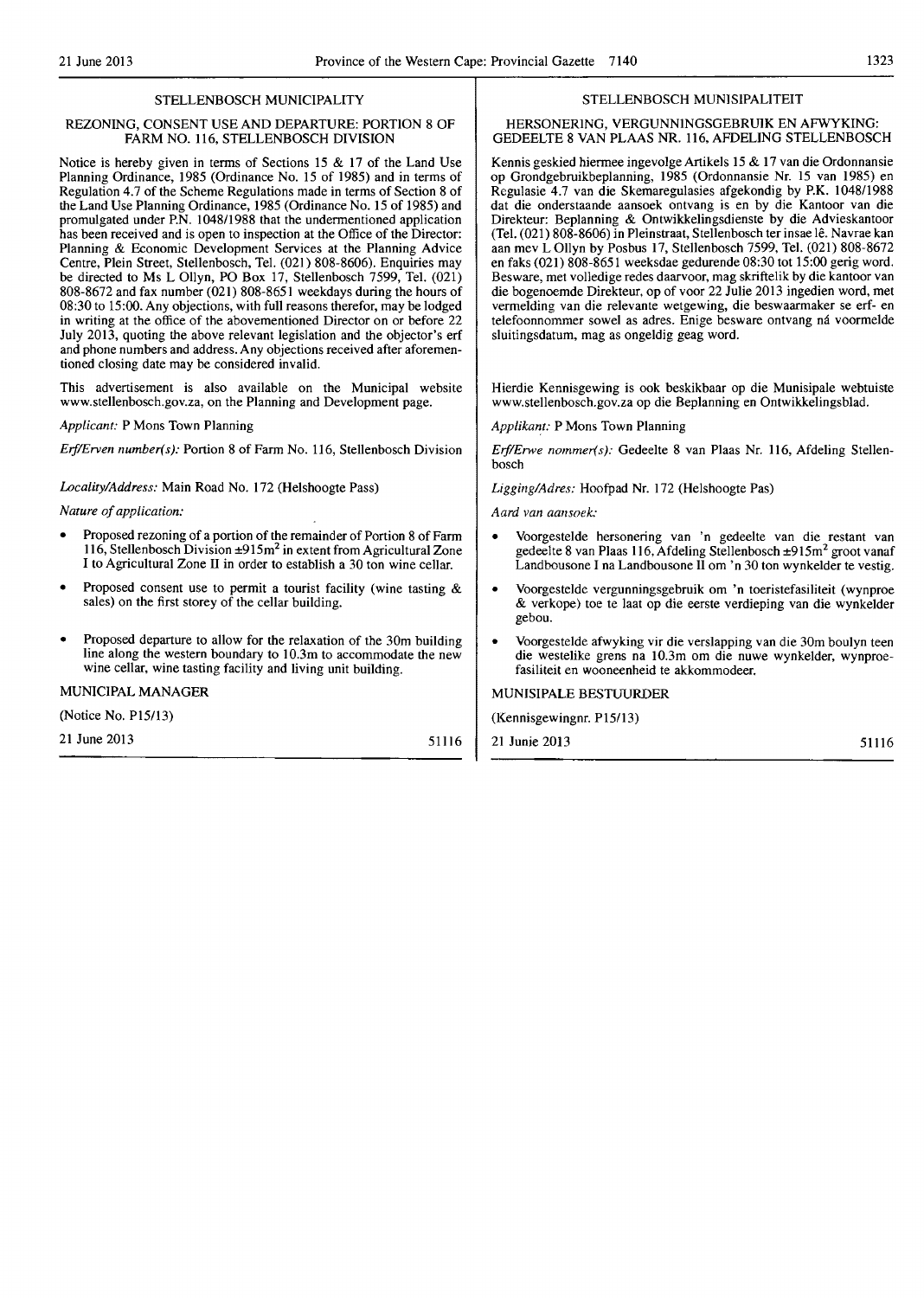

# **MUNISIPALITEIT - THEEWATERSKLOOF - MUNICIPALITY**

# T ARIEFVASSTELLING VIR DIE FINANSIELE JAAR 1 JULIE 2013 TOT 30 JUNIE 2014

Kennis geskied hiermee ingevolge die bepalings van artikel 75A(3)(b) van die Wet op Plaaslike Regering: Munisipale Stelsels, 2000, (Wet No 32 van 2000), soos gewysig, en artikel 14 van die Wet op Plaaslike Regering: Munisipale Eiendomsbelasting, 2004, (Wet No 6 van 2004), dat die Munisipaliteit Theewaterskloof water-, elektrisiteit-, riool-, vullisverwydering- , diverse- en eiendomsbelastingtariewe aangepas het, per Raadsbesluit R51/2013 gedateer 28 Mei 2013. Aangepaste tariewe salop 1 Julie 2013 in werking tree.

Die volgende eiendomsbelastingtariewe sal vanaf 1 Julie 2013 van toepassing wees:

| Industrieel, Besighede en Nie Residensiële eiendom | 1.450 sent/Rand |
|----------------------------------------------------|-----------------|
| Landbou eiendom                                    | 0.137 sent/Rand |
| Residensiële eiendom                               | 0.650 sent/Rand |

Volle besonderhede van die Raadsbesluit, kortings op eiendomsbelasting en vasgestelde tariewe is ter insae op die munisipale webwerf (www.twk.org.za) en by aile publieke biblioteke en munisipale kantore in die gebied van die Munisipaliteit.

# DETERMINATION OF TARIFFS FOR THE FINANCIAL YEAR 1 JULY 2013 TO 30 JUNE 2014

Notice is hereby given in terms of the provisions of section 75A (3) (b) of the Local Government: Municipal Systems Act, 2000 (Act No 32 of 2000), as amended, and section 14 of the Local Government: Municipal Property Rates Act, 2004 (Act No 6 of 2004), that the Theewaterskloof Municipality amended the tariffs for water, electricity, sewage, refuse removal, sundry items and property rates per Council resolution C51/2013 dated 28 May 2013. The amended tariffs will be applied as from 1 July 2013.

The following property rates will be levied from 1 July 2013:

| Industrial, Business and Non Residential property | 1.450 cent/Rand |
|---------------------------------------------------|-----------------|
| Agricultural property                             | 0.137 cent/Rand |
| <b>Residential property</b>                       | 0.650 cent/Rand |

Full details of the Council resolution, rebates on property rates and particulars of the determined tariffs are available for inspection on the municipal website (www.twk.org.za), at all public libraries and municipal offices in the area of the Municipality.

**H S D WALLACE** MUNISIPALE BESTUURDERIMUNICIPAL MANAGER Posbus *24/P.O.* Box 24, CALEDON, 7230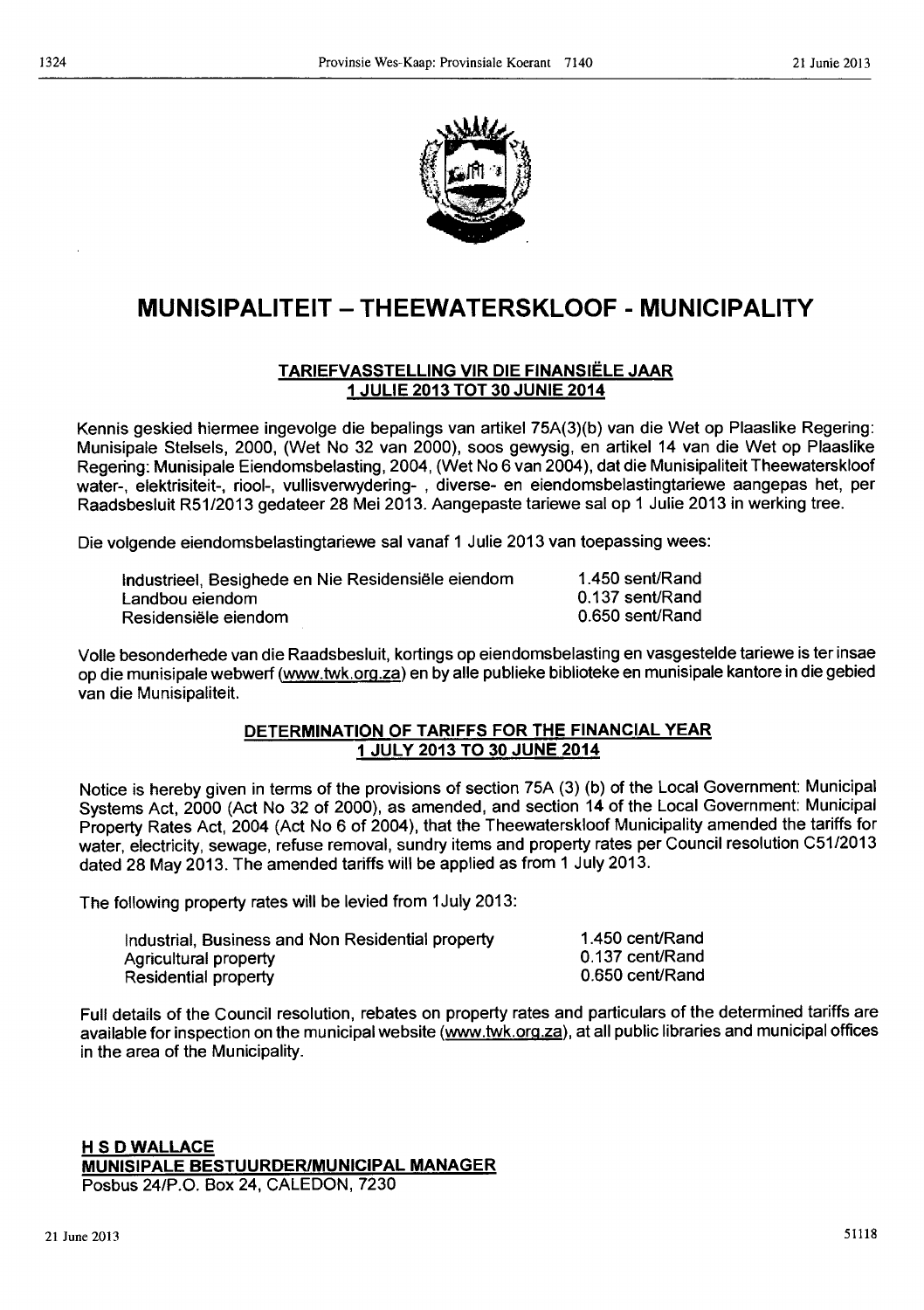# WESTERN CAPE GAMBLING AND RACING BOARD

# NOTICE

# RECEIPT OF APPLICATION FOR BOOKMAKER PREMISES LICENCES

In terms of the provisions of Section 32(2) of the Western Cape Gambling and Racing Act, 1996 (Act 4 of 1996) ("the Act"), as amended, the Western Cape Gambling and Racing Board hereby gives notice that applications for two bookmaker premises licences, as provided for in Sections 27(kA) and 55(A) of the Act, have been received:

| <b>Applicant for two new</b><br>new bookmaker premises<br>licences: | <b>Betsport Gaming (Pty) (Ltd)</b>                                    |
|---------------------------------------------------------------------|-----------------------------------------------------------------------|
| <b>Registration number:</b>                                         | 2011/011803/07                                                        |
| <b>Address of proposed</b><br>bookmaker premises:                   | Shop 11, The Village Centre,<br>Vryburger Avenue, Bothasig 7441       |
| Erf number:                                                         | 7325                                                                  |
| <b>Address of proposed</b><br>bookmaker premises:                   | Shop 6, Kirstenhof Shopping Centre,<br>278 Main Road, Kirstenhof 7945 |
| Erf number:                                                         | 8653                                                                  |

All persons have the opportunity to object to or comment on the above applications. Where objections are lodged, the grounds on which such objections are founded, must be furnished. Where comment is furnished, full particulars and facts to substantiate such comment must be provided. The name, address and telephone number of the person submitting the objection or offering the comment must also be provided. Comments or objections must reach the Board not later than 16:00 on 12 July 2013.

The application is open for inspection by interested persons at the Board's offices, at the address listed below, during normal office hours before 16:00 on 12 July 2013.

Objections or comments must be forwarded to the Chief Executive Officer, Western Cape Gambling and Racing Board, P.O. Box 8175, Roggebaai 8012 or handed to the Chief Executive Officer, Western Cape Gambling and Racing Board, Seafare House, 68 Orange Street, Gardens, Cape Town or faxed to the Chief Executive Officer on fax 021 422 2602 or e-mailed to objections.racingandbetting@wcgrb.co.za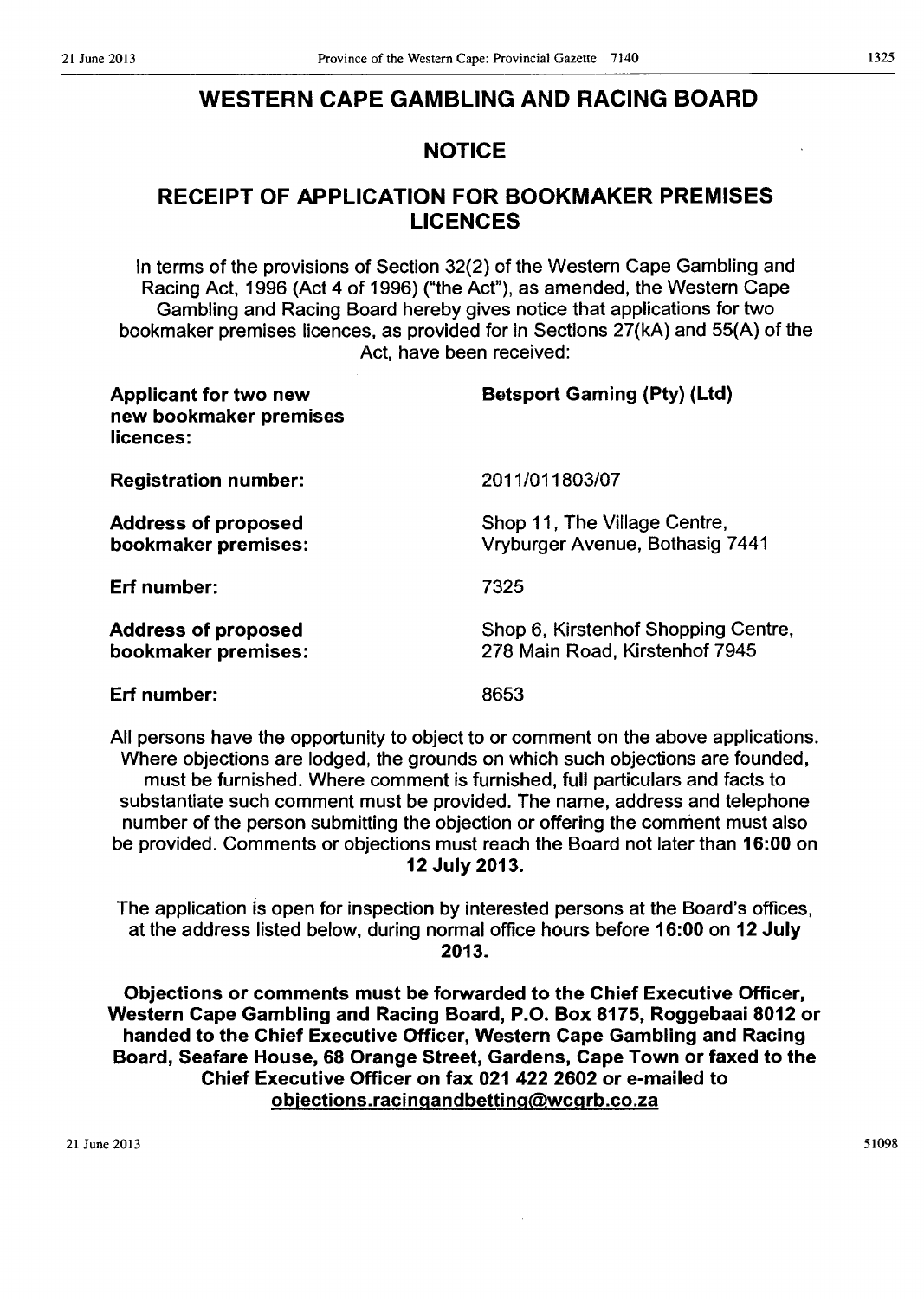# WES-KAAPSE RAAD OP DOBBELARY EN WEDRENNE

# KENNISGEWING

# ONTVANGS VAN AANSOEK OM BOEKMAKERPERSEELLISENSIES

Kragtens die bepalings van Atikel 32(2) van die Wes-Kaapse Wet op Dobbelary en Wedrenne, 1996 (Wet 4 van 1996) ("die Wet"), soos gewysig, gee die Wes-Kaapse Raad op Dobbelary en Wedrenne hiermee kennis dat aansoek om twee boekmakerperseellisensies, soos beoog in Artikels 27(kA) en 55(A) van die Wet, ontvang is:

| Aansoeker vir twee nuwe:<br>boekmakerperseellisensies: | <b>Betsport Gaming (Edms) Bpk</b>                                      |
|--------------------------------------------------------|------------------------------------------------------------------------|
| <b>Registrasienommer:</b>                              | 2011/011803/07                                                         |
| Adres van voorgestelde<br>boekmakerperseel:            | Winkel 11, The Village Centre,<br>Vryburgerlaan, Bothasig 7441         |
| Erfnommer:                                             | 7325                                                                   |
| Adres van voorgestelde<br>boekmakerperseel:            | Winkel 6, Kirstenhof Winkelsentrum,<br>Hoofstraat 278, Kirstenhof 7945 |
| Erfnommer:                                             | 8653                                                                   |

Aile persone kry die geleentheid om beswaar teen of kommentaar ten opsigte van bogemelde aansoek aan te teken. In die geval van besware, moet die gronde waarop sodanige besware gebaseer is, verskaf word. Waar kommentaar verstrek word, moet die volle besonderhede en feite om sodanige kommentaar te staaf, voorsien word. Die naam, adres en telefoonnommer van die persoon wat beswaar wit maak of kommentaar witlewer, moet ook voorsien word. Kommentaar of besware moet die Raad nie later as 16:00 op 12 Julie 2013 bereik nie.

Die aansoek is voor 16:00 op 12 Julie 2013 oop vir inspeksie deur persone wat 'n belang in, die aansoek het, gedurende normale werksure by die kantoor van die Dobbelraad soos hieronder aangedui.

Besware of kommentaar moet gerig word aan die Hoof- Uitvoerende Beampte, Wes-Kaapse Raad op Dobbelary en Wedrenne, Posbus 8175, Roggebaai 8012, of ingehandig word by die Hoof- Uitvoerende Beampte, Wes-Kaapse Raad op Dobbelary en Wedrenne, Seafare Huis, Oranjestraat 68, Tuine, Kaapstad of aan die Hoof- Uitvoerende Beampte gefaks word na 021 422 2602 of per e-pos aan objections.racingandbetting@wcgrb.co.za gestuur word.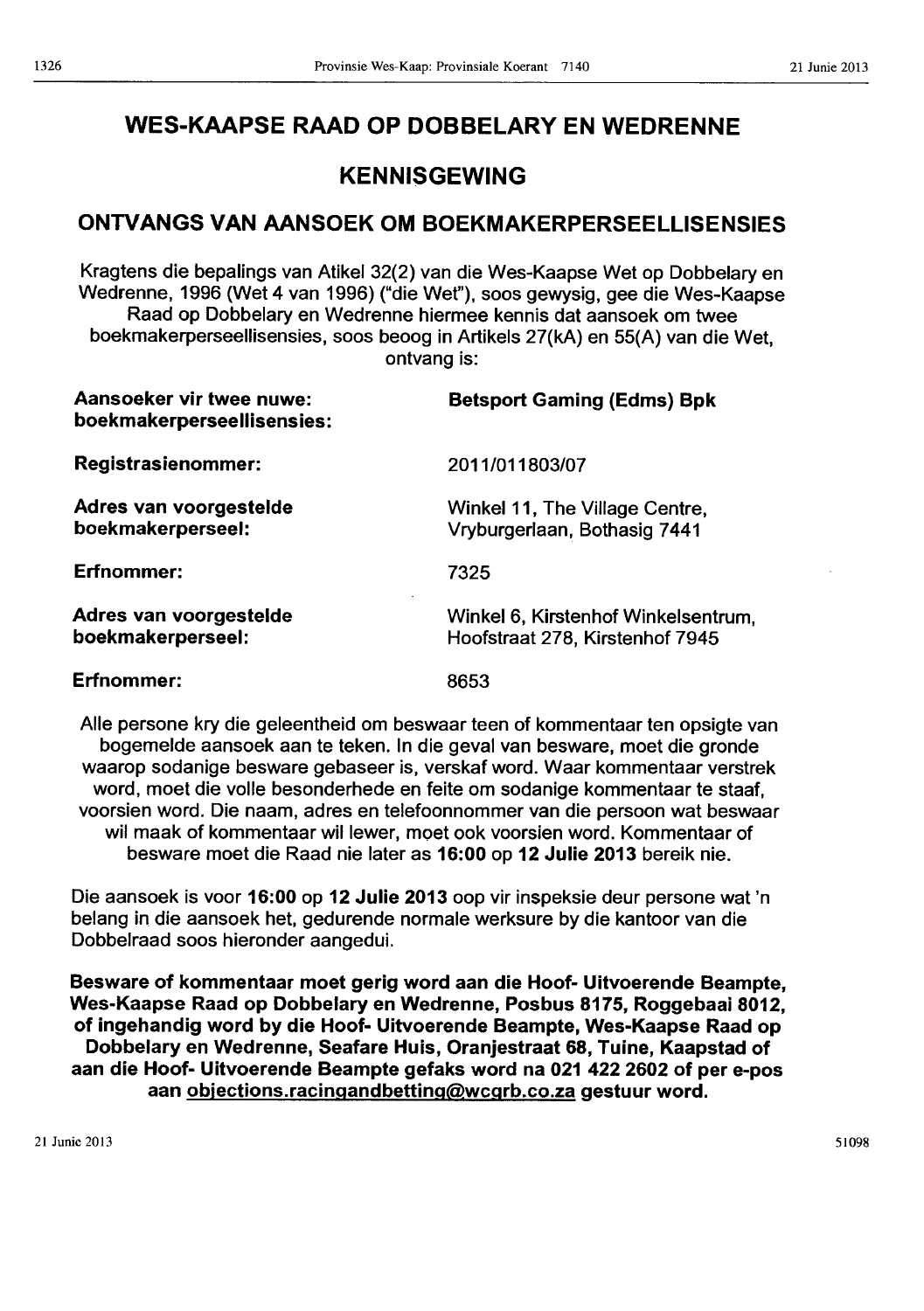# WESTERN CAPE GAMBLING AND RACING BOARD

# NOTICE

# RECEIPT OF AN APPLICATION FOR A MANUFACTURER LICENCE

In terms of the provisions of Section 32(2) of the Western Cape Gambling and Racing Act, 1996 (Act 4 of 1996) ("the Act"), as amended, the Western Cape Gambling and Racing Board hereby gives notice that an application for a manufacturer licence, as provided for in Sections 27(f) and 50 of the Act, has been received.

| Name of applicant for a<br>manufacturer licence:                        | <b>Powerbet Gaming (Pty) Ltd</b> |  |  |
|-------------------------------------------------------------------------|----------------------------------|--|--|
| <b>Registration number:</b>                                             | 2008/01440/07                    |  |  |
| <b>Entities having a direct financial</b><br>interest in the applicant: | Purple Capital Limited (100%)    |  |  |
|                                                                         |                                  |  |  |

All persons have the opportunity to object to or comment on the above application. Where objections are lodged, the grounds on which such objections are founded, must be furnished. Where comment is furnished, full particulars and facts to substantiate such comment must be provided. The name, address and telephone number of the person submitting the objection or offering the comment must also be provided. Comments or objections must reach the Board by no later than 16:00 on 12 July 2013.

The application is open for inspection by interested persons at the Board's offices, at the address listed below, during normal office hours before 16:00 on 12 July 2013.

Objections or comments must be forwarded to the Chief Executive Officer, Western Cape Gambling and Racing Board, P.O. Box 8175, Roggebaai 8012, or handed to the Chief Executive Officer, Western Cape Gambling and Racing Board, Seafare House, 68 Orange Street, Gardens, Cape Town, or faxed to the Chief Executive Officer on fax 021 422 2602, or e-mailed to objections.racingandbetting@wcgrb.co.za

21 June 2013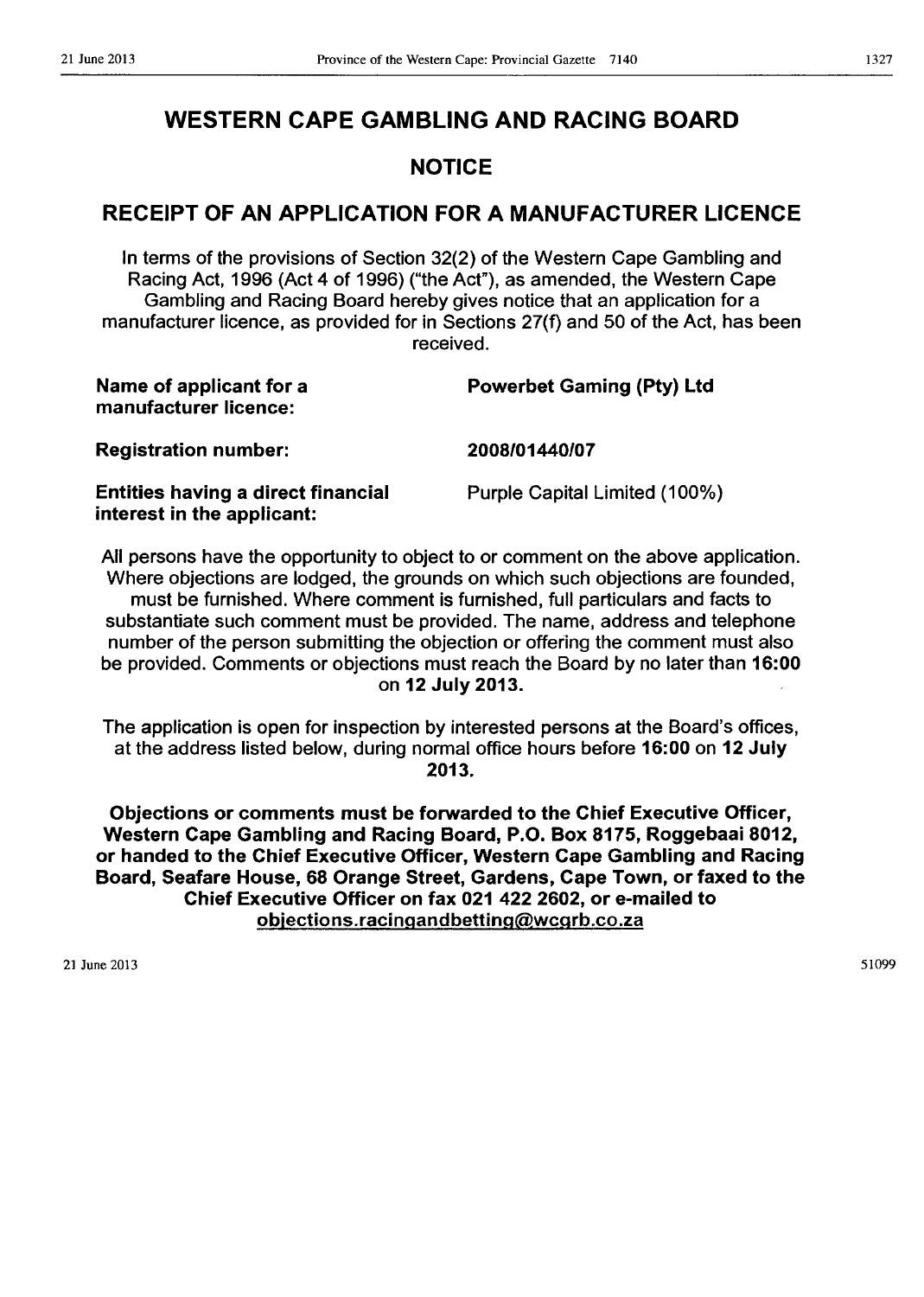# WES-KAAPSE RAAD OP DOBBELARY EN WEDRENNE

# KENNISGEWING

# ONTVANGS VAN 'N AANSOEK OM 'N VERVAARDIGERSLISENSIE

Kragtens die bepalings van Artikel 32(2) van die Wes-Kaapse Wet op Dobbelary en Wedrenne, 1996 (Wet 4 van 1996) ("die Wet"), soos gewysig, gee die Wes-Kaapse Raad op Dobbelary en Wedrenne hiermee kennis dat 'n aansoek om 'n vervaardigerslisensie, soos beoog word in Artikels 27(f) en 50 van die Wet, ontvang is.

| Naam van aansoeker vir 'n<br>vervaardigerslisensie: | <b>Powerbet Gaming (Edms) Bpk</b> |
|-----------------------------------------------------|-----------------------------------|
| <b>Registrasienommer:</b>                           | 2008/014410/07                    |
| Entiteite wat 'n direkte finansiële                 |                                   |

Entiteite wat 'n direkte finansiele belang in die aansoeker het:

Purple Capital Beperk (100%)

Aile persone kry die geleentheid om beswaar teen of kommentaar ten opsigte van bogemelde aansoek aan te teken. In die geval van besware, moet die gronde waarop sodanige besware gebaseer is, verskaf word. Waar kommentaar verstrek word, moet die volle besonderhede en feite om sodanige kommentaar te staaf, voorsien word. Die naam, adres en telefoonnommer van die persoon wat beswaar wil maak of kommentaar willewer, moet ook voorsien word. Kommentaar of besware moet die Raad op die laatste teen 16:00 op 12 Julie 2013 bereik.

Die aansoek is gedurende normale werksure by die kantoor van die Dobbelraad soos hieronder aangedui, oop vir inspeksie deur persone wat 'n belang in die aansoek het, voor 16:00 op 12 Julie 2013.

Besware of kommentaar moet gestuur word aan die Hoof- Uitvoerende Beampte, Wes-Kaapse Raad op Dobbelary en Wedrenne, Posbus 8175, Roggebaai 8012, of ingehandig word by die Hoof- Uitvoerende Beampte, Wes-Kaapse Raad op Dobbelary en Wedrenne, Seafare Huis, Oranjestraat 68, Tuine, Kaapstad 8001, of aan die Hoof- Uitvoerende Beampte gefaks word na 021 422 2602, of per e-pos na objections.racingandbetting@wcgrb.co.za gestuur word.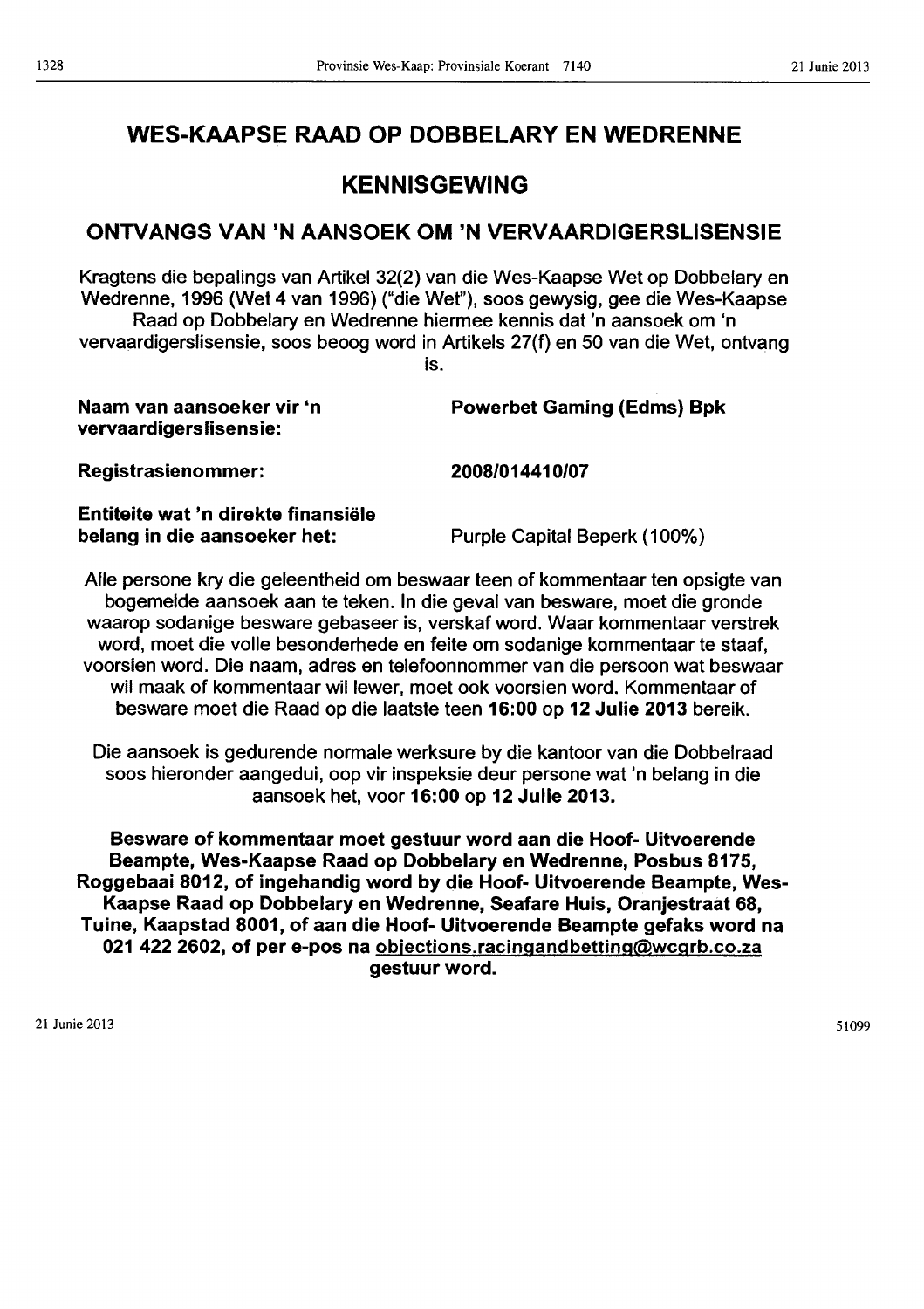# WESTERN CAPE GAMBLING AND RACING BOARD

# OFFICIAL NOTICE

# RECEIPT OF AN APPLICATION FOR A BOOKMAKER PREMISES LICENCE

In terms of the provisions of Section 32(2) of the Western Cape Gambling and Racing Act, 1996 (Act 4 of 1996) ("the Act"), as amended, the Western Cape Gambling and Racing Board hereby gives notice that an application for a bookmaker premises licence, as provided for in Sections 27(kA) and 55(A) of the Act, has been received.

| Applicant for a new bookmaker | <b>Hollywood Sportsbook Western Cape</b> |
|-------------------------------|------------------------------------------|
| premises licence:             | (Pty) Ltd                                |
| <b>Registration number:</b>   | 2008/011557/07                           |
| <b>Address of proposed</b>    | 22 Ableggen Street                       |
| new bookmaker premises:       | Strand 7140                              |
| Erf number:                   | 10983                                    |

All persons have the opportunity to object to or comment on the above application. Where objections are lodged, the grounds on which such objections are founded, must be furnished. Where comment is furnished, full particulars and facts to substantiate such comment must be provided. The name, address and telephone number of the person submitting the objection or offering the comment must also be provided. Comments or objections must reach the Board by no later than 16:00 on 12 July 2013 at the address listed below.

The application is open for inspection by interested persons, during normal office hours before 16:00 on 12 July 2013, at the Board's offices at the address listed below.

Objections or comments must be forwarded to the Chief Executive Officer, Western Cape Gambling and Racing Board, P.O. Box 8175, Rogge Bay 8012 or handed to the Chief Executive Officer, Western Cape Gambling and Racing Board, Seafare House, 68 Orange Street, Gardens, Cape Town or faxed to the Chief Executive Officer on 021 422 2602, or emailed to objections.racingandbetting@wcgrb.co.za

OFFICIAL NOTICE • OFFICIAL NOTICE • OFFICIAL NOTICE

21 June 2013

51100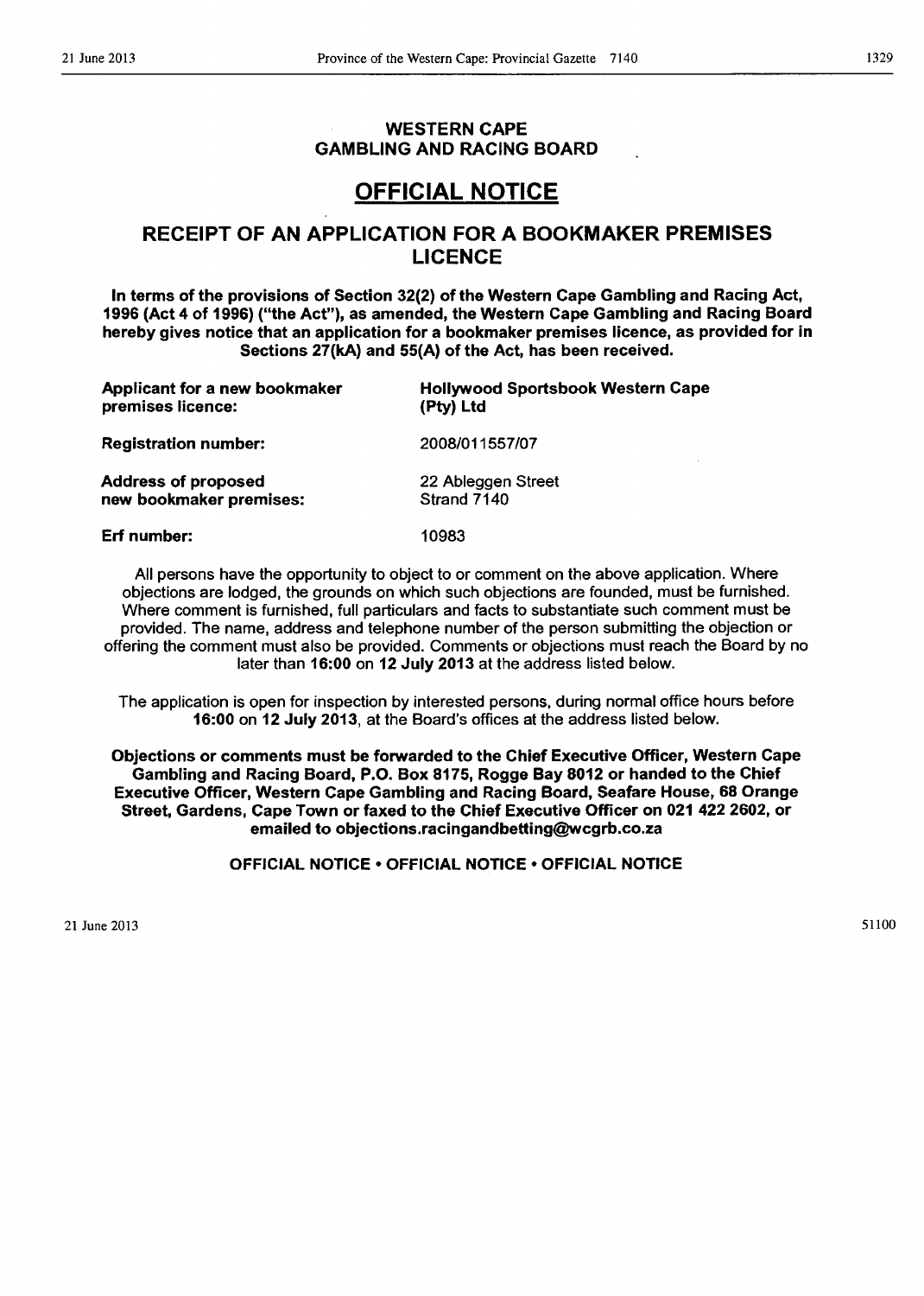# WES-KAAPSE RAAD OP DOBBELARY EN WEDRENNE

# AMPTELIKE KENNISGEWING

# ONTVANGS VAN 'N AANSOEK OM 'N BOEKMAKERSPERSEELLISENSIE

Kragtens die bepalings van Artikel 32(2) van die Wes-Kaapse Wet op Dobbelary en Wedrenne, 1996 (Wet 4 van 1996) ("die Wet"), soos gewysig, gee die Wes-Kaapse Raad op Dobbelary en Wedrenne hiermee kennis dat die volgende aansoek om 'n boekmakersperseellisensie, soos beoog in Artikels 27(kA) en 55(A) van die Wet, ontvang is.

| Aansoeker om 'n nuwe        | <b>Hollywood Sportsbook Western Cape</b> |
|-----------------------------|------------------------------------------|
| boekmakersperseellisensie:  | (Edms) Bpk                               |
| <b>Registrasienommer:</b>   | 2008/011557/07                           |
| Adres van voorgestelde nuwe | Ableggenstraat 22,                       |
| boekmakersperseel:          | Strand 7140                              |
| Erfnommer:                  | 10983                                    |

Aile persone kry die geleentheid om beswaar teen of kommentaar ten opsigte van bogemelde aansoek aan te teken. In die geval van besware, moet die gronde waarop sodanige besware gebaseer is, verskaf word. Waar kommentaar verstrek word, moet die volle besonderhede en feite om sodanige kommentaar te staaf, voorsien word. Die naam, adres en telefoonnommer van die persoon wat beswaar wil maak of kommentaar wil lewer, moet ook voorsien word. Kommentaar of besware moet die Raad nie later as 16:00 op 12 Julie 2013 by ondergemelde adres bereik nie.

Die aansoek is voor 16:00 op 12 Julie 2013 gedurende normale kantoorure, oop vir inspeksie deur persone wat 'n belang het, by die kantoor van die Dobbelraad by die adres hieronder aangedui.

Besware of kommentaar moet gestuur word aan die Hoof- Uitvoerende Beampte, Wes-Kaapse Raad op Dobbelary en Wedrenne, Posbus 8175, Roggebaai 8012, of ingehandig word by die Hoof- Uitvoerende Beampte, Wes-Kaapse Raad op Dobbelary en Wedrenne, Seafare Huis, Oranjestraat 68, Tuine, Kaapstad 8001 of aan die Hoof- Uitvoerende Beampte gefaks word na 021 422 2602 of per e-pos na objections.racingandbetting@Wcgrb.co.za gestuur word.

# AMPTELIKE KENNISGEWING • AMPTELIKE KENNISGEWING

S1100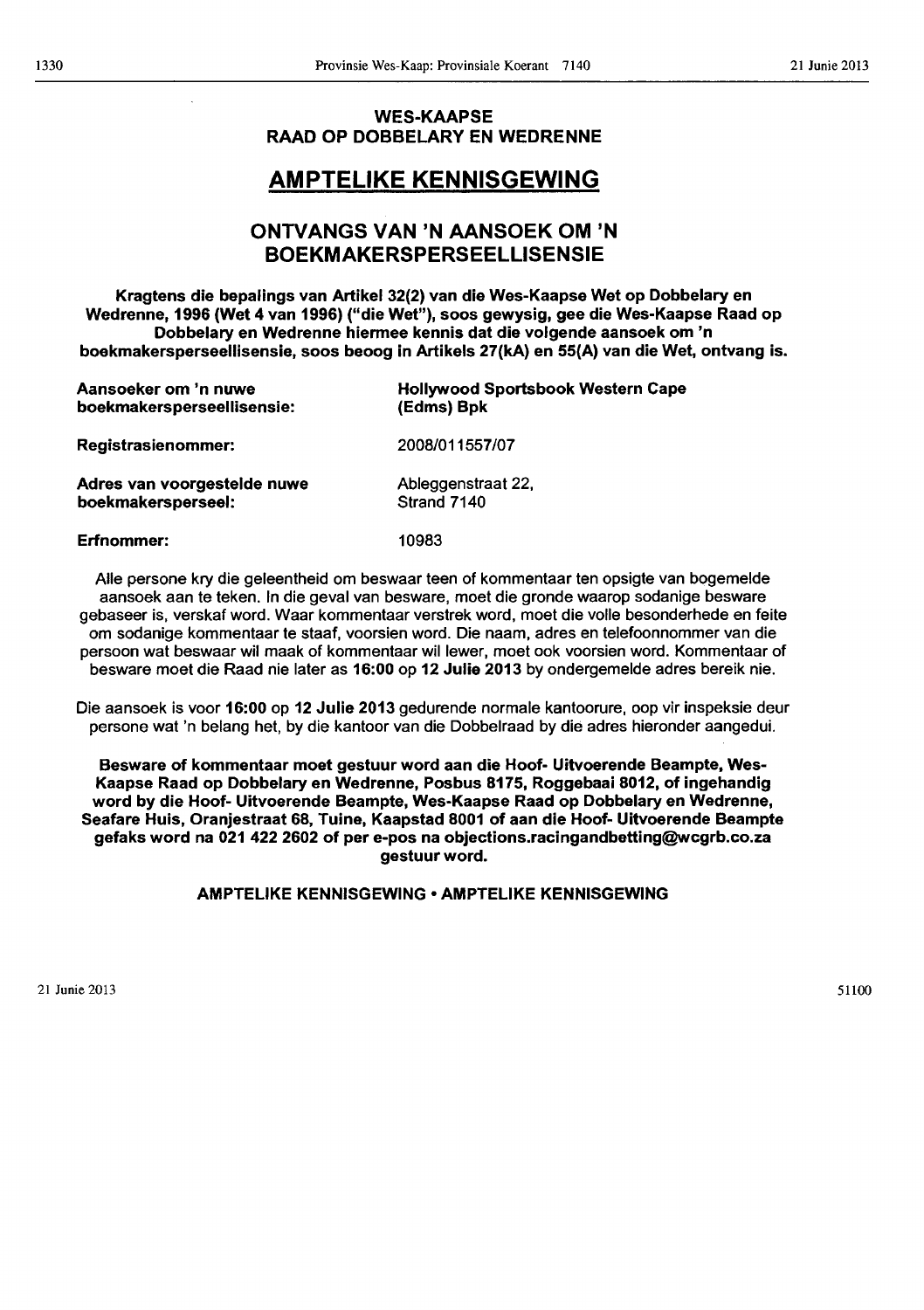# WESTERN CAPE GAMBLING AND RACING BOARD

# NOTICE

# RECEIPT OF AN APPLICATION FOR PROCUREMENT OF FINANCIAL INTEREST

In terms of the provisions of Section 32(2) of the Western Cape Gambling and Racing Act, 1996 (Act 4 of 1996) ("the Act"), as amended, the Western Cape Gambling and Racing Board hereby gives notice that an application for procurement of financial interest, as provided for in Section 58 of the Act, has been received.

| <b>Name of licence holder:</b>                                                                     | Kenilworth Racing (Pty) Ltd                                        |
|----------------------------------------------------------------------------------------------------|--------------------------------------------------------------------|
| <b>Registration number:</b>                                                                        | 2011/008903/07                                                     |
| <b>Current shareholding</b><br>structure of licence holder:                                        | 100%                                                               |
| Name of applicant and percentage<br>of financial interest to be procured<br>in the licence holder: | The Thoroughbred Horse Racing<br>Trust (100%) (Reg. No: IT1400/98) |

All persons have the opportunity to object to or comment on the above applications. Where objections are lodged, the grounds on which such objections are founded, must be furnished. Where comment is furnished, full particulars and facts to substantiate such comment must be provided. The name, address and telephone number of the person submitting the objection or offering the comment must also be provided. Comments or objections must reach the Board by no later than 16:00 on 12 July 2013.

The application is open for inspection by interested persons at the Board's offices, at the address listed below, during normal office hours before 16:00 on 12 July 2013.

Objections or comments must be forwarded to the Chief Executive Officer, Western Cape Gambling and Racing Board, P.O. Box 8175, Roggebaai 8012 or handed to the Chief Executive Officer, Western Cape Gambling and Racing Board, Seafare House, 68 Orange Street, Gardens, Cape Town or faxed to the Chief Executive Officer on fax 021 422 2602 or e-mailed to objections.racingandbetting@wcgrb.co.za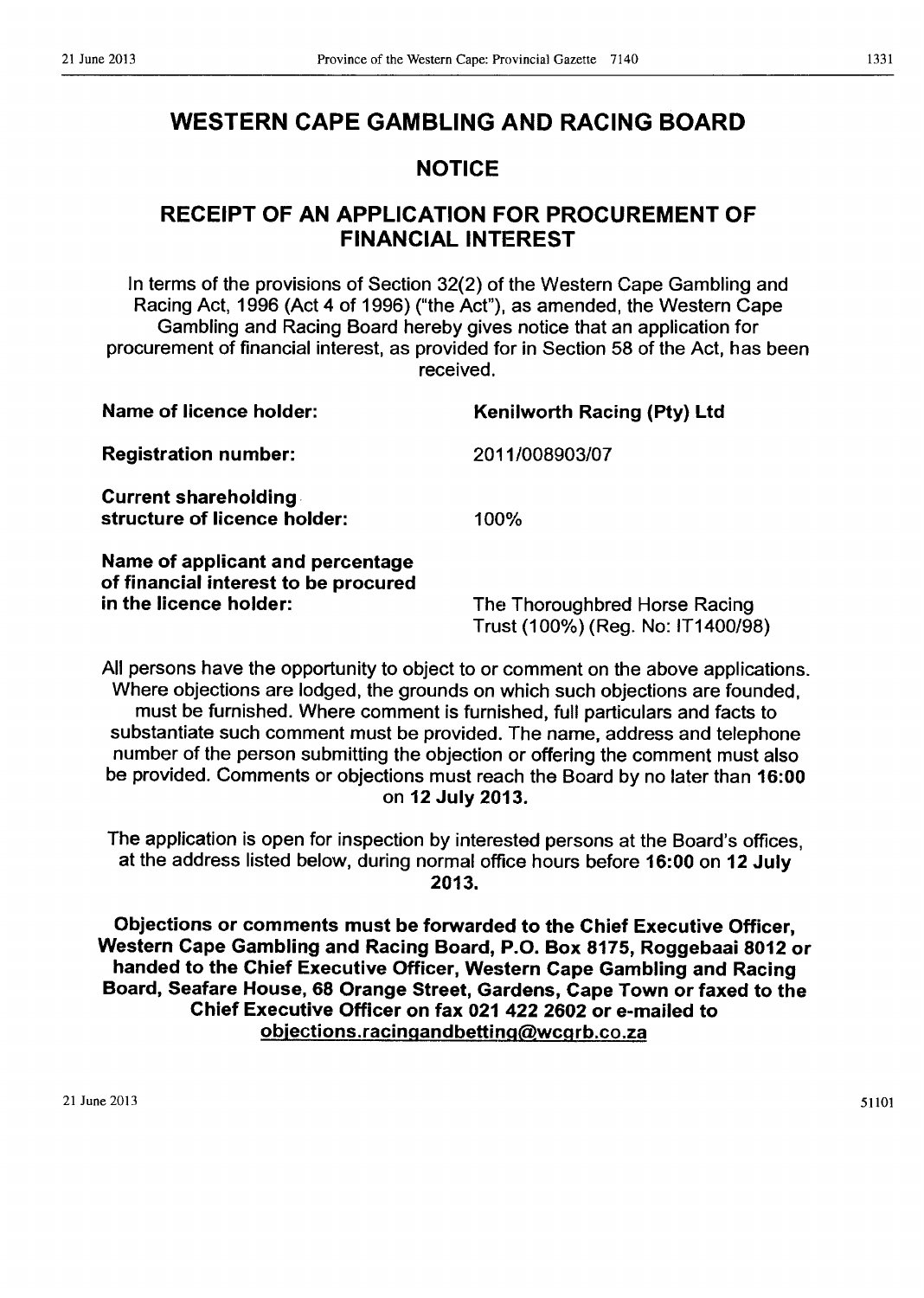# WES-KAAPSE RAAD OP DOBBELARY EN WEDRENNE

# KENNISGEWING

# ONTVANGS VAN 'N AANSOEK OM FINANSIELE BELANG

Kragtens die bepalings van Artikel 32(2) van die Wes-Kaapse Wet op Dobbelary en Wedrenne, 1996 (Wet 4 van 1996) ("die Wet"), 5005 gewysig, gee die Wes-Kaapse Raad op Dobbelary en Wedrenne hiermee kennis dat 'n aansoek om geldelike belang, 5005 beoog in Artikel 58 van die Wet, ontvang is.

| Naam van lisensiehouer:                                                                           | <b>Kenilworth Racing (Edms) Bpk</b>                                |
|---------------------------------------------------------------------------------------------------|--------------------------------------------------------------------|
| <b>Registrasienommer:</b>                                                                         | 2011/008903/07                                                     |
| Huidige aandelestruktuur van<br>lisensiehouer:                                                    | 100%                                                               |
| Naam van aansoeker en die<br>persentasie finansiële belang wat<br>deur die aansoeker verkry word: | The Thoroughbred Horse Racing<br>Trust (100%) (Reg. Nr: IT1400/98) |

Aile persone kry die geleentheid om beswaar teen of kommentaar ten opsigte van bogemelde aansoek aan te teken. In die geval van besware, moet die gronde waarop sodanige besware gebaseer is, verskaf word. Waar kommentaar verstrek word, moet die volle besonderhede en feite om sodanige kommentaar te staaf, voorsien word. Die naam, adres en telefoonnommer van die persoon wat beswaar wil maak of kommentaar willewer, moet ook voorsien word. Kommentaar of besware moet die Raad op die laatste teen 16:00 op 12 Julie 2013 bereik.

Die aansoek is voor 16:00 op 12 Julie 2013 oop vir inspeksie deur persone wat 'n belang in die aansoek het, gedurende normale werksure by die kantoor van die Dobbelraad 5005 hieronder aangedui.

Besware of kommentaar moet gestuur word aan die Hoof- Uitvoerende Beampte, Wes-Kaapse Raad op Dobbelary en Wedrenne, Posbus 8175, Roggebaai 8012, of ingehandig word by die Hoof- Uitvoerende Beampte, Wes-Kaapse Raad op Dobbelary en Wedrenne, Seafare Huis, Oranjestraat 68, Tuine, Kaapstad 8001 of aan die Hoof- Uitvoerende Beampte gefaks word na 021 422 2602 of per e-pos na objections.racingandbetting@wcgrb.co.za gestuur word.

21 Junie 2013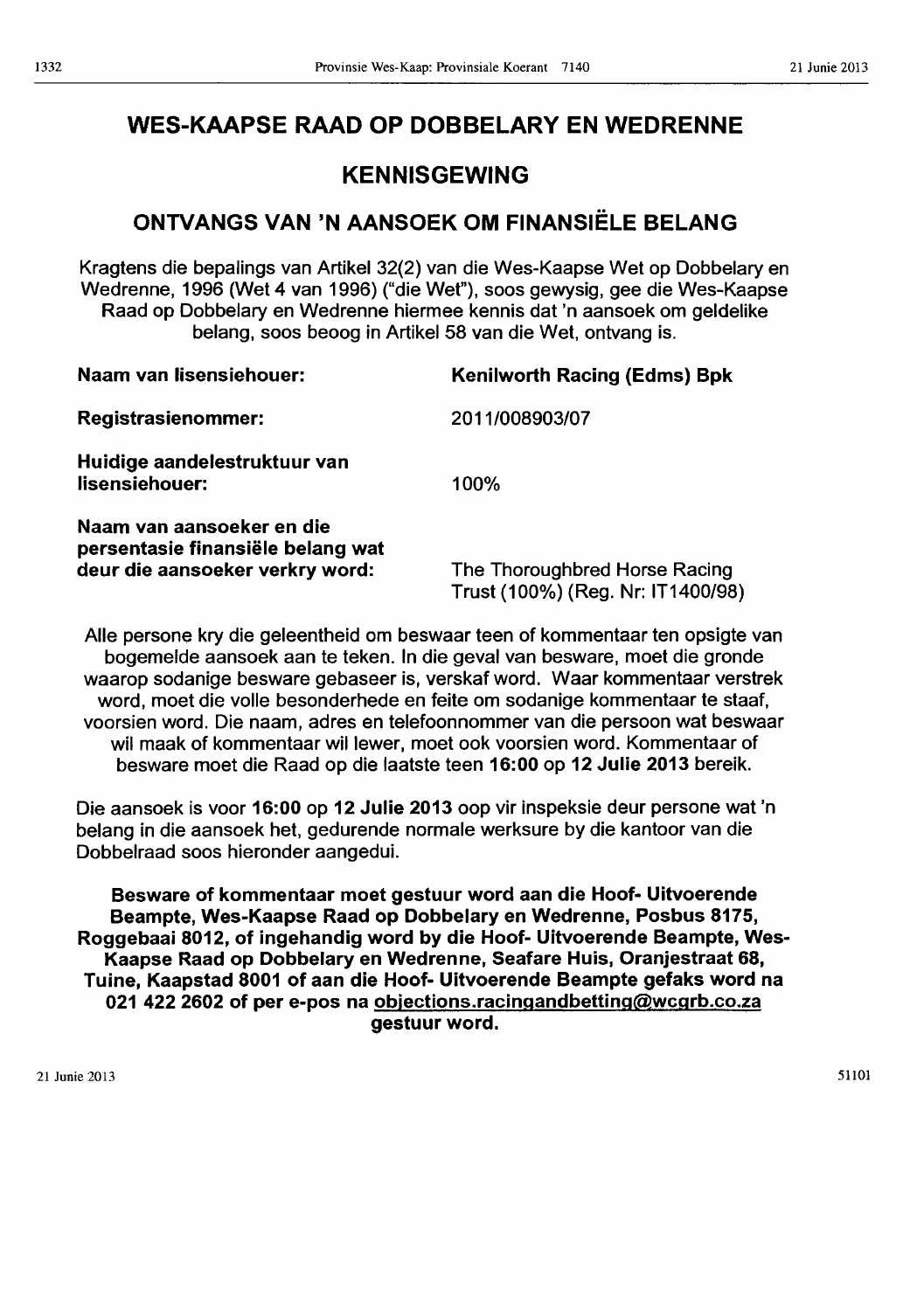

# **INVITATION FOR BIDS TO LEASE PROVINCIAL IMMOVABLE ASSET**

# **BID NO. OPM 012/13**

The Western Cape Government desires to let the under-mentioned immovable asset, in its current condition, in line with the Provincial Government's Strategic objectives.

**Bids are hereby invited for the lease of the old school building only, in extent of approximately 283 square metres, excluding the surrounding open land, situated on Farm 427/5, Knysna RD (Harkerville), for the purpose of commercial activities, for a period of 3 (three) years, and the Tenant may apply for the extension of the lease for a further period of 2 (two) years.** 

Bids must only be submitted on the prescribed form(s) which are obtainable from Ms D Booysen, 4th Floor, York Park Building, St. Johns Street, George, or from the Tender Office, Walk- in Centre, cnr. Dorp & Loop Street, Cape Town.

**Closlnq Date and Time: All bids must be submitted before 11:00 am on 23 July 2013. Each bid must be submitted in a separate, clearly marked sealed envelope, addressed to: The Assistant Executive Manager: Property Management and marked: Bid No. OPM 012/13 and deposited in the Tender Box situated In the Main Entrance Foyer, Ground Floor, at the Department of Transport and Public Works, York Park Building, St. Johns Street, George.** 

Please note that bids, which are not submitted in a properly sealed and marked envelope and/or not deposited in the relevant tender box and/or after the closing date and time, will not be considered. **Faxed and e-mailed bids will not be considered.** 

It should be noted that the Western Cape Government is under no obligation to accept any offers and reserves the right to negotiate with any Company or its Managing Agents on any aspect relating to the lease of the available immovable asset.

Natural Persons or Legal Persons/Entities who submit more than 1 (one) bid will be disqualified.

Bids will be adjudicated in terms of the provisions of the Immovable Asset Management Policy of the Western Cape Government.

**General Enquiries: Mr K Brand, 5th Floor, 9 Rlebeek Street, Cape Town, 8001, Tel. (021) 483-8543, Fax (021) 483-5353.**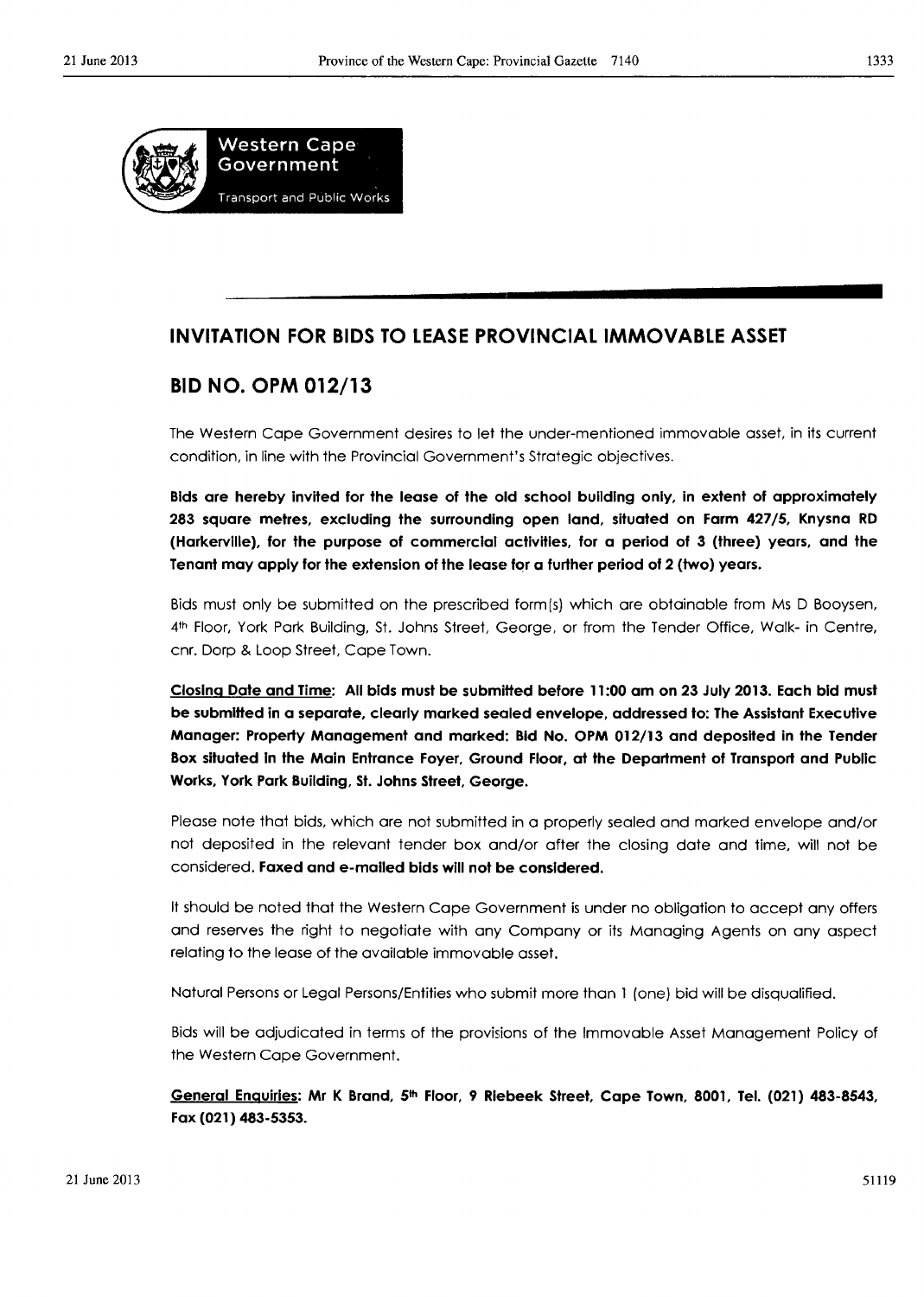

# UITNODIGING VIR BOTTE OM PROVINSIALE VASTE BATE TE HUUR

# BOD NO. OPM 012/13

Die Wes-Kaapse Regering wil die vaste bate wat hieronder genoem word uitverhuur, in sy huidige kondisie, in ooreenstemming met die Provinsiale Regering se strategiese doelstellings.

Botte word hlermee aangevra vir die huur van slegs die ou skoolgebou, In grootte ongeveer 283 vierkante meter, uitgesluit die omliggende oop grond, geleë op Plaas 427/5, Knysna RD (Harkerville), vir die doel van kommersiële aktiwiteite, vir 'n periode van 3 (drie) jaar, met die moontlikheld om te hernu vir 'n verdere perlode van 2 (twee) Jaar.

Botte moet slegs op die voorgeskrewe vormls) ingehandig word, wat verkrygbaar is by Me D Booysen, 4de Vloer, York Parkgebou, St. Johnsstraat, George, of van die Tenderkantoor, Instapsentrum, op die hoek van Dorp- en Loopstraat, Kaapstad.

Siultlngsdatum en -tvd: Aile botte moet voor 11 :00 vm op 23 Julie 2013 Ingehandlg word. Elke bod moet in 'n aparte, duidelike gemerkte, verseëlde koevert ingehandig word. Adresseer dit aan: Die Assistent Uitvoerende Bestuurder: Eiendomsbestuur, merk dit: Bod No. OPM 012/13 en plaas dit in die tenderhouer wat geleë is in die voorportaal van die Hoofingang, Grondvloer, by die Departement van Vervoer en Openbare Werke, York Parkgebou, Sf. Johnsstraat, George.

Let weI, botte wat nie in 'n behoorlike verseelde en gemerkte koevert ingehandig word nie, en/of nie in die relevante tenderhouer geplaas word nie, en/of no die sluitingsdatum en tyd ontvang word, sal nie oorweeg word nie. Botte wat per faks of e-pos ingestuur word, sal nie oorweeg word nie.

Door moet daarop gelet word dot die Wes-Kaapse Regering nie verplig is om enige offers te aanvaar nie en die reg voorbehou om met enige maatskappy of sy bestuursagente te onderhandel oor enige aspekte wat betrekking het op die verhuring van die vaste bate wat beskikbaar is.

Natuurlike persone of regspersone/entiteite wat meer as 1 (een) bod inhandig, sal gediskwalifiseer word.

Botte sal beoordeel word ingevolge die voorwaardes van die Vaste Bate Bestuursbeleid van die Wes-Kaapse Regering.

Aigemene Navrae: Mnr. K. Brand, 5de Vloer, Rlebeekstraat 9, Kaapstad 8001, Tel. (021) 483-8543, Faks (021) 483-5353.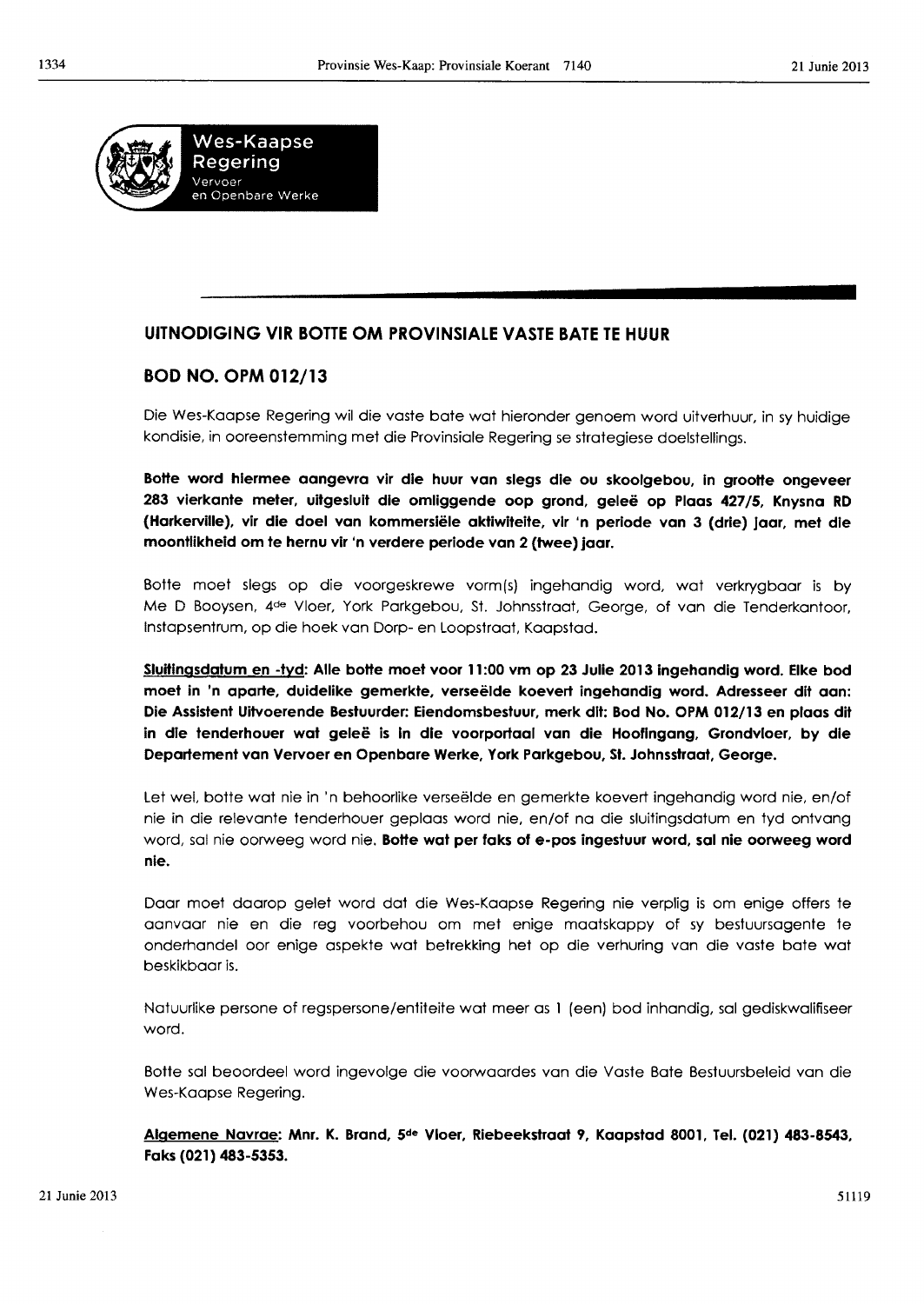

# ISIMEMO SOBIZO-MAXABISO KWINGQESHISO YEMPAHLA YEXABISO ENGASHENXISEKIYO YEPHONDO

# INOMBOLO YOBIZO-MAXABISO: OPM 012/13

URhulumente weNtshona-Koloni unqwenela ukuqeshisa ngempahla yexabiso engashenxisekiyo ekhankanywe ngezantsi, imeko yayo injengoko injalo ngoku, ngokweenjongo zeziCwangciso-cebo zikaRhulumente wePhondo.

Apha kumenywa ubizo-maxabiso kwingqeshiso yesakhiwo esldala sesikolo kuphela, nesibukhulu bumalunga neemitha zezikwere eziyi-283, kungaqukwanga umhlaba ovulekileyo osingqongileyo, kwiFama ye-427/5, eKnysna RD (Harkerville), ngenjongo yeentengiso, kwithuba leminyaka emi-3 (emithathu), kwaye uMqeshi unako ukufaka isicelo sokolula ithuba lengqeshiso ngelinye ithuba lemlnyaka emi-2 (emibini).

Amaxabiso abizwayo mawangeniswe kuphelo kwifomu(kwiifomu) emiselweyo efumaneka kuNks. D. Booysen, e-4th Floor, York Park Building, St. Johns Street, e-George, okanye kwiOfisi yeeThenda e-Walk- in Centre, ekoneni ye-Dorp & Loop Street, Cape Town.

UMhla neXesha lokuVala: Onke amaxabiso abizwayo mawangeniswe phambi kwentsimibi ye-11:00 kusasa ngomhla wama-23 kuJulayi ngo-2013. Ubizo-maxabiso ngalunye malungeniswe ngemvulophu ehamba yodwa, evalwe ngel nebhalwe ngokucacileyo, ethunyelwa kule dilesi: The Assistant Executive Manager: Property Management kwaye iphawulwe ngeNombolo yoBizomaxablso ethi: OPM 012/13 ize ifakwe kwiBhokisi yeeThenda ebekwe kwiSango eliKhulu, e-Ground Floor, kwiSebe lezoThutho nemiSebenzi yoLuntu, e-York Park Building, St. Johns Street, e-George.

Nceda qaphela ukuba amaxabiso abizwayo, angangeniswanga ngemvulophu evalwe ngci nebhalwe kakuhle kunye/okanye angafakwanga kwibhokisi efanelekileyo yeethenda kunye/okanye afakwe emva komhla nexesha lokuvala, awasayi kuqwalaselwa. Amaxabiso abizwayo athunyelwe ngefeksi nange-imeylll awasayi kuqwalaselwo.

Kubalulekile ukwazi ukuba uRhulumente weNtshona-Koloni akanyanzelekanga ukuba amkele nawaphi amaxabiso abekwayo kwaye unelungelo lokudlan'indlebe nolo naliphi iQumrhu okanye ii-Arhente eziLawulayo zalo ngawo nawuphi umba onxulumene nokuqeshiswa kwempahla yexabiso engashenxisekiyo ekhoyo.

Abantu ngokuBanzi okanye aBantu/amaQela ngokwasemThethweni abangenisa ngaphezu kobizo-maxabiso olu-1 (olunye) baya kukhutshelwa ngaphandle.

Amaxabiso abizwayo aya kuvavanywa ngokwemigqaliselo yolungiselelo loMgaqo-nkqubo woLawulo IweMpahla yeXabiso engaShenxisekiyo kaRhulumente weNtshona-Koloni.

Imibuzo ngokuBanzi: kuMnu K Brand, e-5<sup>th</sup> Floor, 9 Riebeek Street, Cape Town, 8001, Umnxeba (021) 483-8543, Ifeksi (021) 483-5353.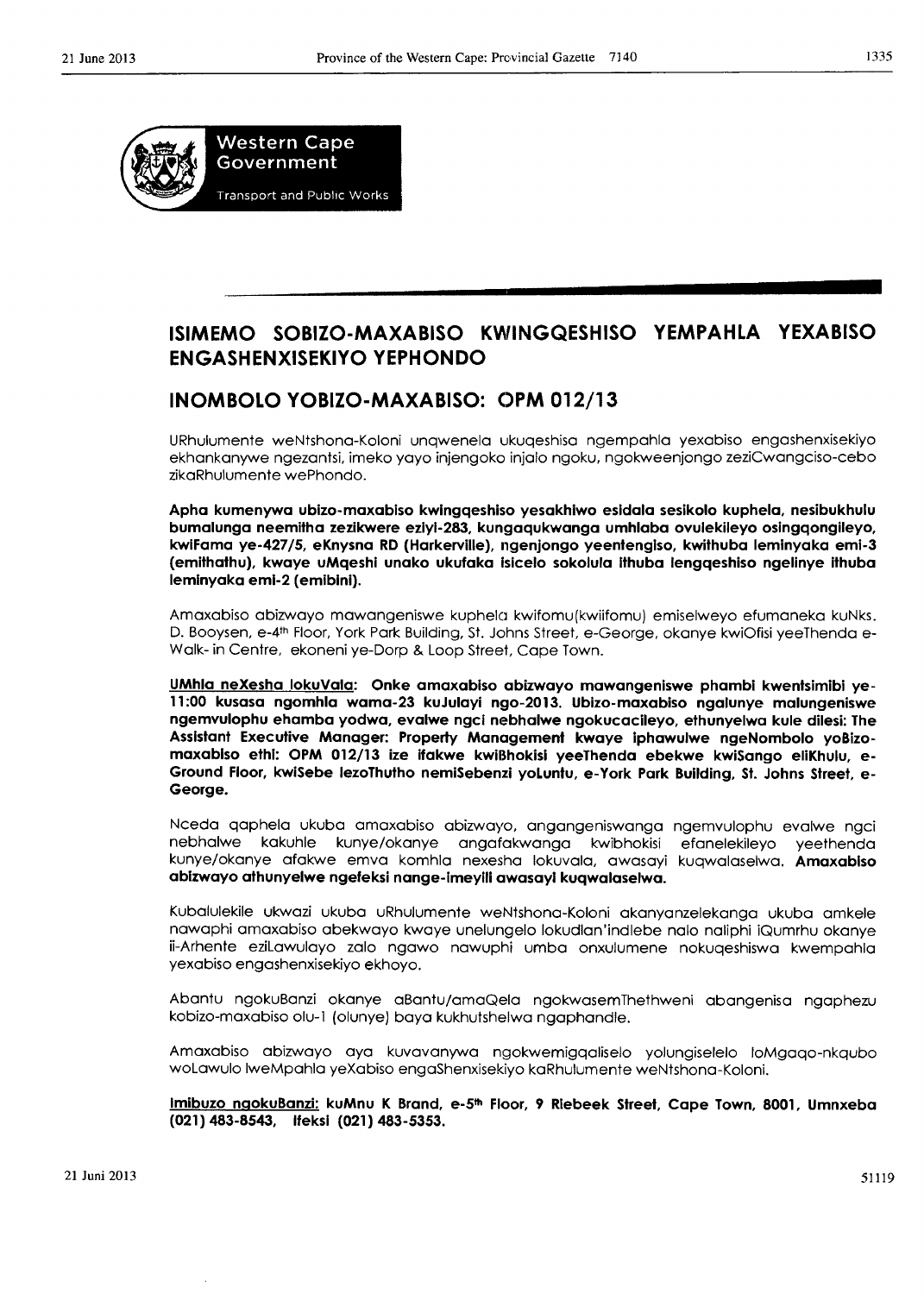

# INVITATION FOR BIDS TO LEASE PROVINCIAL IMMOVABLE ASSET

**BID NO. OPM 013/13** 

The Western Cape Govemment desires to let the under-men1ioned immovable asset, in its current condition, in line with the Provincial Government's Strategic objectives.

**'\$' <sup>I</sup>**ill

I"

Bids are hereby invited for the lease of a shopfront premises, In extent of approximately 88 square meters situated on Erf 3399 the Ground Floor of 150 Long Street, Cope Town, for a period of three (3) years and the Tenant may apply for the extension of the lease for a further period of two (2) years, at a market related rental, for commercial purposes.

Bids must only be submitted on the prescribed form(s) which are obtainable from Ms. N. Nabe, Ground Roor, 9 Dorp street, Cape Town.

Closing Date and Time: All bids must be submitted before 11:00 am on  $23$  OT / 2013. Each bid must be submitted In a separate, clearly marked sealed envelope, addressed to: The Assistant Executive Manager. Property Management and marked: Bid No. OPM 013 /13 and deposited in the Tender Box situated at the Transworks Entrance, Ground Floor, corner of Loop and Dorp Street, at the Department of Transport and Public Works, 'f Dorp Street, Cape Town.

Please note thal bids, which are not submitted in a properly sealed and marked envelope and/or not deposited in the relevant tender box and/or after the closing date and time, wi!! not be considered. Faxed and e-mailed bids will not be considered.

It should be noted that the Western Cape Government is under no obligation to accept any offers ond reserves the right to negotiote with any Company. or its Managing Agents on any aspect relating to the lease of the available immovable asset.

Natural Persons or Legal Persons/Entities who submit more than I (one) bid will be disqualified.

Bids will be adjudicated in terms of the provisions of the Immovable Asset Management Policy of the Western Cape Government.

General Enquiries: Mr. R. Domingo 5th Floor, 9 Riebeek Street, Cape Town, 8001, Tel. (021) 483-4611. Fax (021) 483-5353.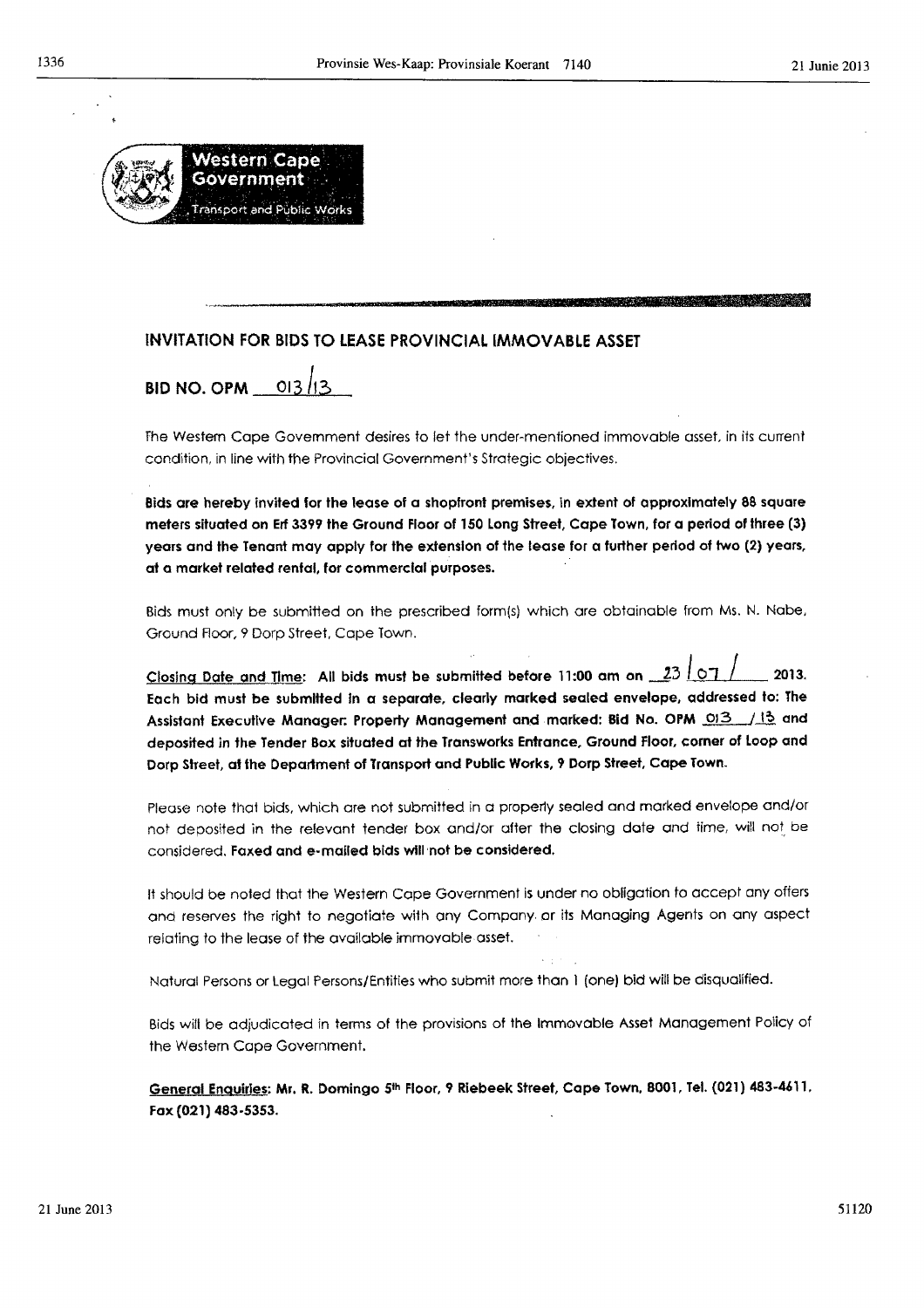

# **UITNODIGING VIR BOTTE OM PROVINSIALE VASTE BATE TE HUUR**

# **BOD NO. OPM 013/13**

Die Wes-Kaapse Regering wi! die vaste bate wat hieronder genoem word uitverhuur, in sy huidige kondisie, in ooreenstemming met die Provinsiale Regering se strategiese doelstellings.

**Boffe word hiermee aangevra vir die huur van 'n winkel vooraansig perseel met 'n grooffe van ongeveer 88m2 op Grondvloer van Erf 3399, langstraat 150, Kaapstad vir die doel van kommersiele aktiwiteite, vir 'n periode van 3 (drie) jaar, met die moontlikheid om te hernu vir 'n verdere periode van 2 (twee) jaar.** 

Botte moet slegs op die voorgeskrewe vorm(s) ingehandig word, wat verkrygboor is by Me. N. Nabe, Grondvloer, Dorpstraat 9, Kaapstad.

**Sluitingsdatum en -tyd: Aile boffe moet voor** 1'1:00 **vm op 23 Julie 2013 ingehandig word. Elke bod moet in 'n aparte, duidelike gemerkte, verseelde koevert ingehandig word. Adresseer dit aan: Die**  Assistent Uitvoerende Bestuurder: Eiendomsbestuur, merk dit: Bod No. OPM 013/13 en plaas dit in **die tenderhouer wat gelee is by die Instapsentrum op die hoek van Loop- en Dorpstraat, by die Departement van Vervoer en Openbare Werke, Dorpstraat 9, Kaapstad.** 

Let wel, botte wat nie in 'n behoorlike verseëlde en gemerkte koevert ingehandig word nie, en/of nie in die relevante tenderhouer geplaas word nie, en/of na die sluitingsdatum en tyd ontvang word, sal nie oorweeg word nie. **Boffe wat per faks of e-pos ingestuur word, sal nie oorweeg word nie.** 

Daar moet daarop gelet word dat die Wes··Kaapse Regering nie verplig is om enige offers te aanvaar nie en die reg voorbehou om met enige maatskappy of sy bestuursagente te onderhandel oor enige aspekte wat betrekking het op die verhuring van die vaste bate wat beskikbaar is.

Natuurlike persone of regspersone/entiteite wat meer as 1 (een) bod inhandig, sal gediskwalifiseer word.

Botte sal beoordeel word ingevolge die voorwaardes van die Vaste Bate Bestuursbeleid van die Wes-Kaapse Regering.

**Aigemene Navrae: Mnr. R. Domingo,** 5de **Vloer, Riebeekstraat 9, Kaapstad 8001, Tel. (021) 483-4611, Faks (021) 483-5353.**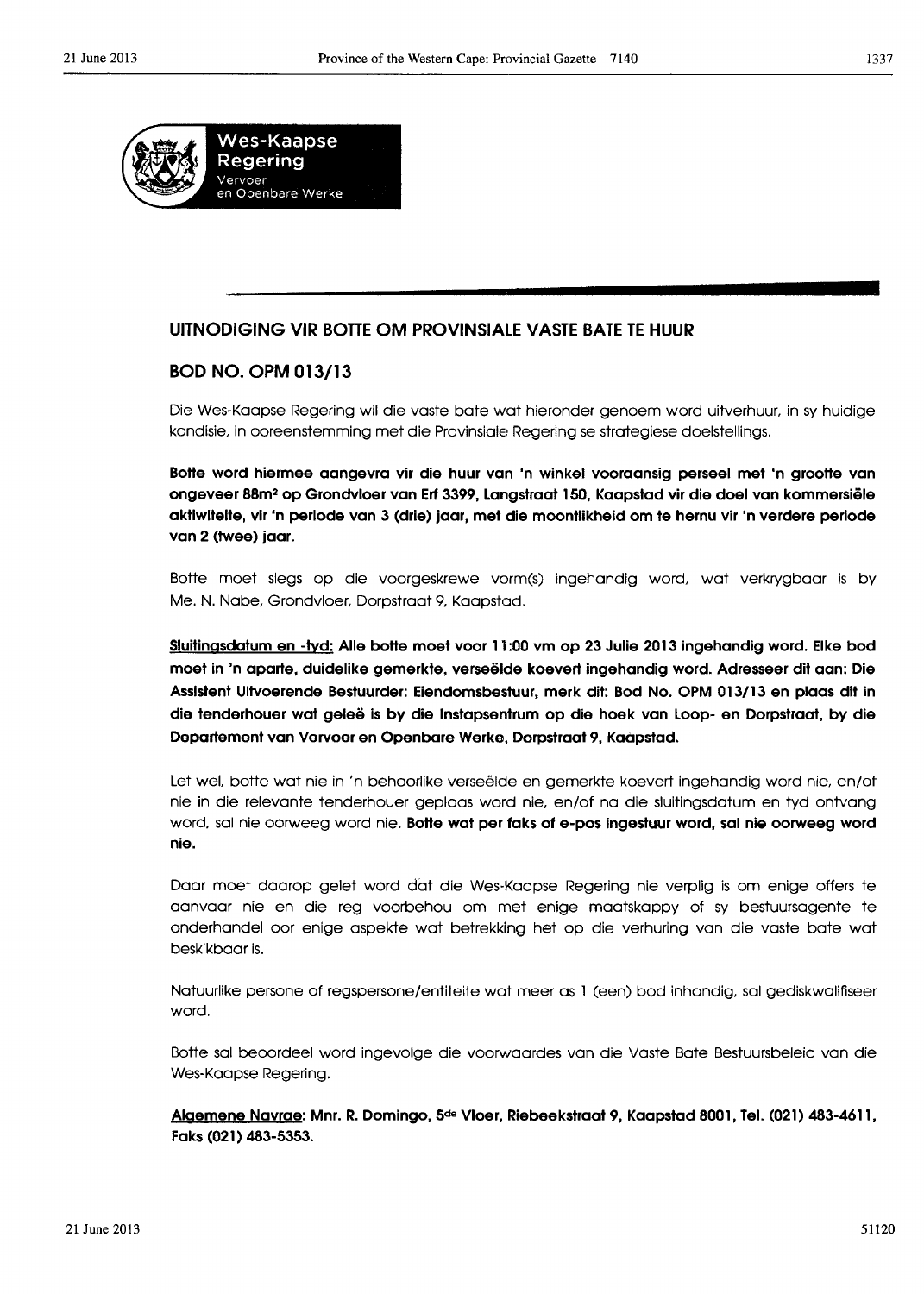

# **ISIMEMO SOBIZO-MAXABISO KWINGQESHISO YEMPAHLA YEXABISO ENGASHENXISEKIYO YEPHONDO INOMBOLO YOBIZO-MAXABISO: 013/13**

URhulumente weNtshona-Kolonl unqwenela ukuqeshisa ngempahla yexabiso engashenxisekiyo ekhankanywe ngezantsi, imeko yayo injengoko inJalo ngoku, ngokweenjongo zeziCwangciso-cebo zikaRhulumente wePhondo.

**Apha kumenywa amaxabiso abizwayo kwingqeshiso yendawo yevenkile evele ngomphambili, ebukhulu bumalunga neemitha zezikwere eziyl-88 ekwiSiza se-3399 eGround Floor e-150 Long street, eKapa, ngeenjongo zorhwebo kwithuba leminyaka emithathu (3) kwaye uMqeshi unako ukufaka isicelo sokolulelwa ingqeshiso ngethuba leminyaka emibini (2), ngerenti enonxulumano nommandla wentengiso.** 

Amaxabiso abizwayo mawangeniswe kuphela kwifomu(kwllfomu) emiselweyo efumaneka kuNks N Nabe, eGround Floor, 9 Dorp Street. Cape Town.

**UmMhla neXesha lokuVala: Onke amaxabiso abizwayo mawangeniswe phambi kwentslmbl ye-**11:00 kusasa ngomhla we-23 kuJulayi 2013. Ubizo-maxabiso ngalunye malungeniswe **ngemvulophu ehamba yodwa, evalwe ngci nebhalwe ngokucacileyo, ethunyelwa kule dilesl: The Assistant Executive Manager: Property Management kwaye iphawulwe ngeNombolo yoBizomaxabiso ethi OPM 013/13 ize ifakwe kwiBhokisi yeeThenda ebekwe kwiSango le-Transworks, eGround Floor, ekoneni yezitrato zeLoop neDorp, kwiSebe IezoThutho nemiSebenzi yoLuntu, e-9 Dorp Street, Cope Town.** 

Nceda qaphela ukuba amaxabiso abizwayo, angangeniswanga ngemvulophu evalwe ngci nebhalwe kakuhle kunye/okanye angafakwanga kwibhokisi efanelekileyo yeethenda kunye/okanye afakwe emva komhla nexesha lokuvala, awasayi kuqwalaselwa. **Amaxablso abizwayo athunyelwe ngefeksi okanye nge-imeyili awasayi kuqwalaselwa.** 

Kubalulekile ukwazl ukuba uRhulumente weNtshona-Koloni akanyanzelekanga ukuba amkele nawaphi amaxablso abekwayo kwaye unelungelo lokudlan'indlebe nalo naliphi iQumrhu okanye iiArhente ezlLawulayo zalo ngawo nawuphi umba onxulumene nokuqeshiswa kwempahla yexabiso engashenxisekiyo ekhoyo.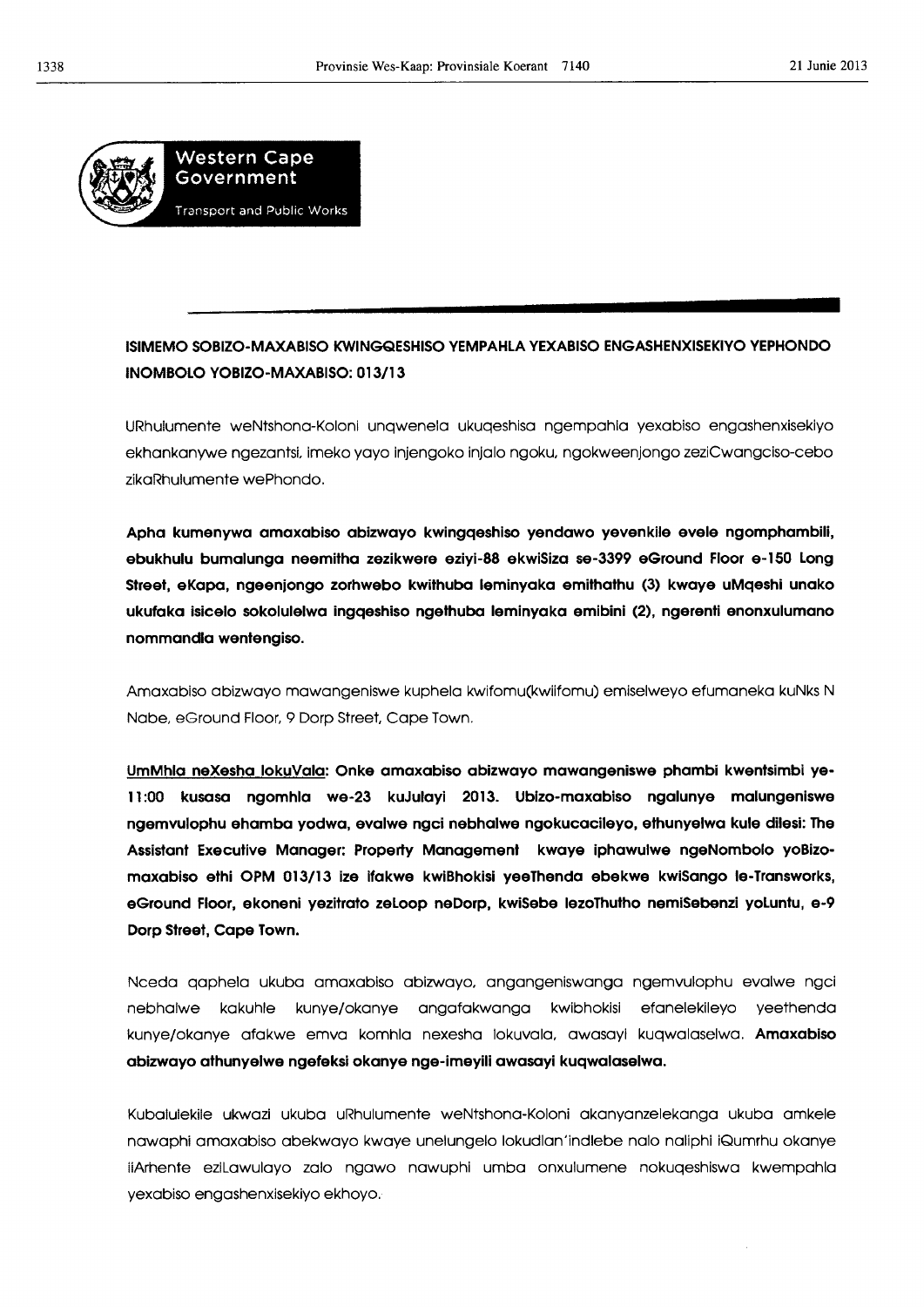Abantu ngokuBanzi okanye aBantu/amaQela ngokwaseMthethweni abangenisa ngaphezu koblzo-maxabiso olu-l (olunye) baya kukhutshelwa ngaphandle.

Amaxabiso abizwayo aya kuvavanywa ngokwemigqaliselo yolungiselelo loMgaqo-nkqubo woLawulo IweMpahla yeXabiso engaShenxisekiyo kaRhulumente weNtshona-Koloni.

**Imlbuzo ngokuBanzi: kuMnu. R. Domingo** 5th **Floor, 9 Rlebeek Street, cape Town, 8001, Umnxeba (021) 483-4611, Ifeksi (021) 483-5353.**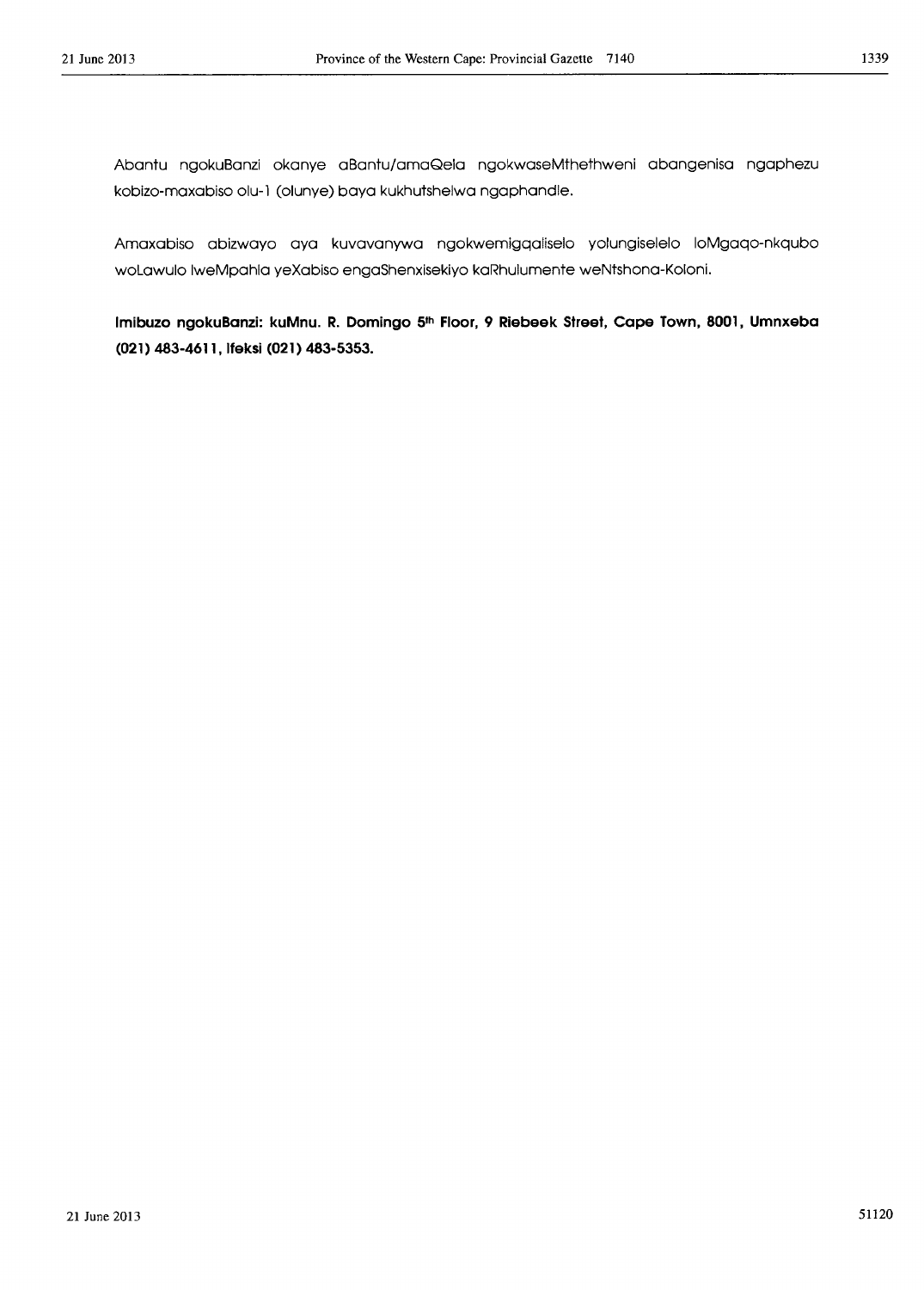

**The Tire. Correntment** off and Dub

Ms. S Africa Operalional Property Management Email: Sharon.Africa@westerncape.gov.zQ tel: +27 21 483 4814 fax: +27 21 483 5353

a se de la constitución de la constitución de la constitución de la constitución de la constitución de la cons

# LEASE OF PROVINCIAL IMMOVABLE ASSETS

OPM ..... , .... 9.'~ *...* .I13 PAARL: ERF 14387, House no. S, Paal1 Roads Camp OPM ... ,.,.~ .. ?1.~ .... 113 PAARL: ERF 14387, House no. 14, Paarl Roads Camp OPM ••• -" .\_.~).~ .. .I13 PAARL: ERF 14387, House no. 17, Paar! Roads Camp OPM .... ... .' .. *9\_0 .... /13* PAARl: ERF 14385, House no. 2, Paarf Nursery

Bids are invited for Leasing of the immovable assets for Residential Purposes for a period of 3 years "Voetstoots" at market-related rental. The proposed Tenant may apply in writing for the extension of a further period of 2 years.

Bld documents will be available for collection from Mr D Berling, Department of Transport & Public Works, Road Works Infrastructure Branch, 1 Main Road, Southern Paarl.

Bids must be submitted on the prescribed Bid documentation. The closing date for the submission of Bids is at 11 :00 on ..... .?~ .. '!~1;;.':L ............... 2013. Bid documentation must be deposited in the tender box situated at Department of Transport & Public Works, Road Works Infrastructure Branch at 1 Main Road, Southern Paarl.

General Enquiries: Ms S Africa, Tel. No: (021) 483-4814, Fax No: {021) 483-5353 or E-maif Sharon Africa@westemcape.gov.za

The Department reserves the right after due consideration not to accept any offers.

Please note that late offers will not be considered.